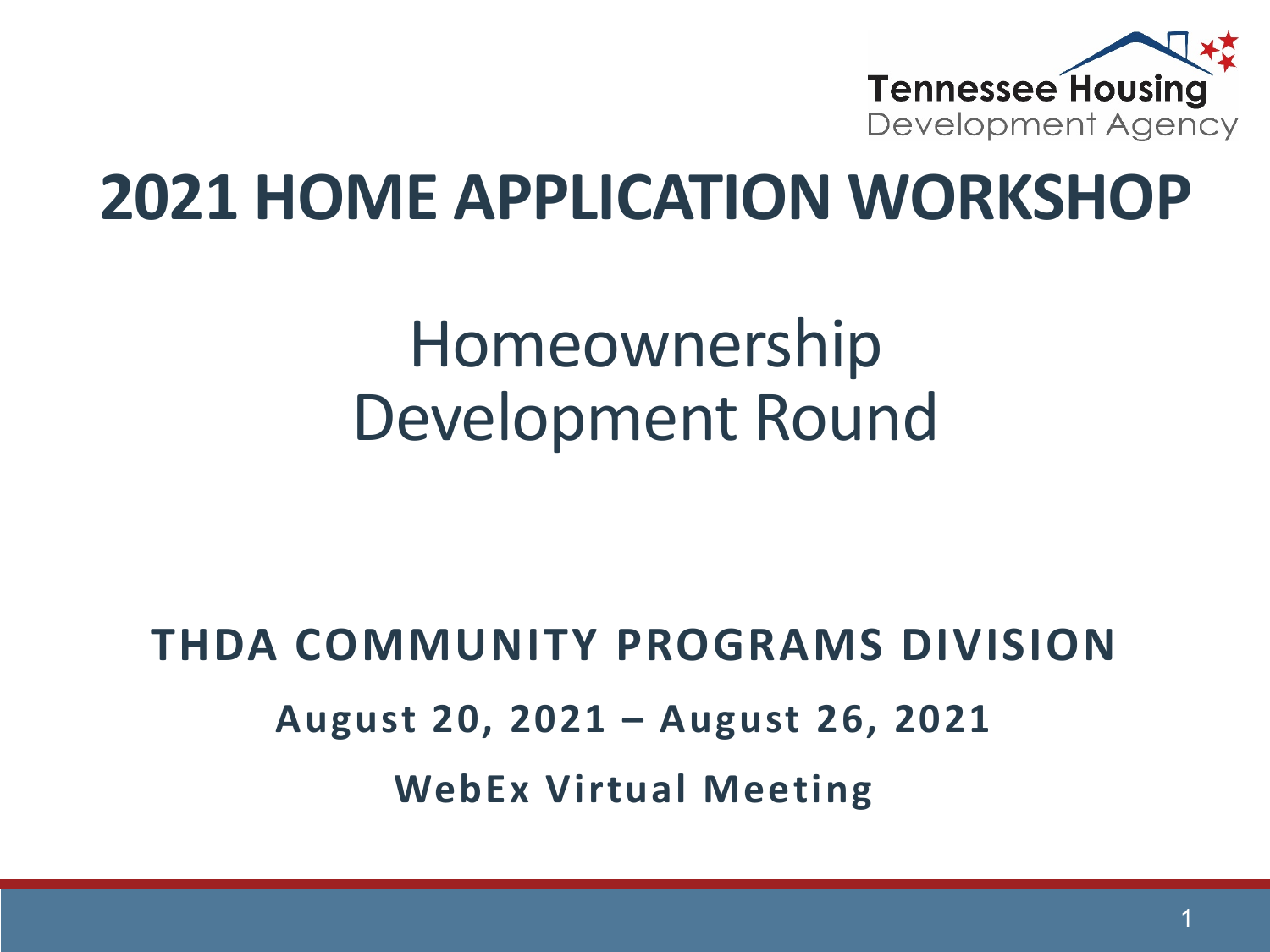

# **2021 HOME ALLOCATION**

- $\triangleright$  Total CHDO Set Aside Funds Available: a minimum of up to \$2,586,141 plus up to 7% allocated for Operating Expense Assistance
- $\triangleright$  Total Homeownership Development Funds Available to non-CHDO non-profits: \$2,413,859

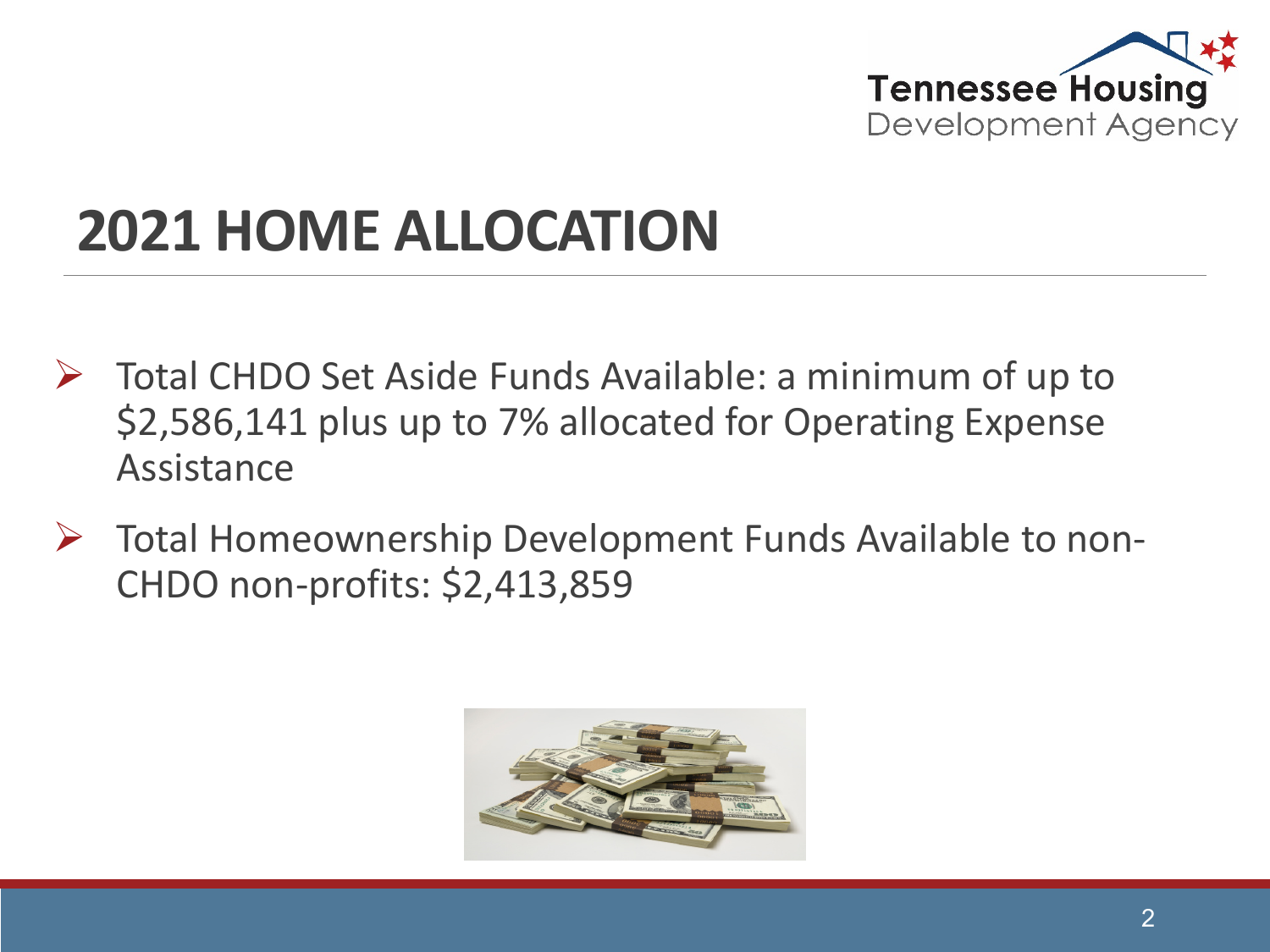

## **Minimum and Maximum Grants**

- $\triangleright$  Applicants must apply for at least \$250,000
- Maximum grant is \$1,000,000
- $\triangleright$  Limit of \$1,000,000 that can be awarded to any one county
	- Grants to successful applicants in the same county will be reduced proportionately
	- If grants must be reduced, the goal is a minimum of \$250,000 but could be less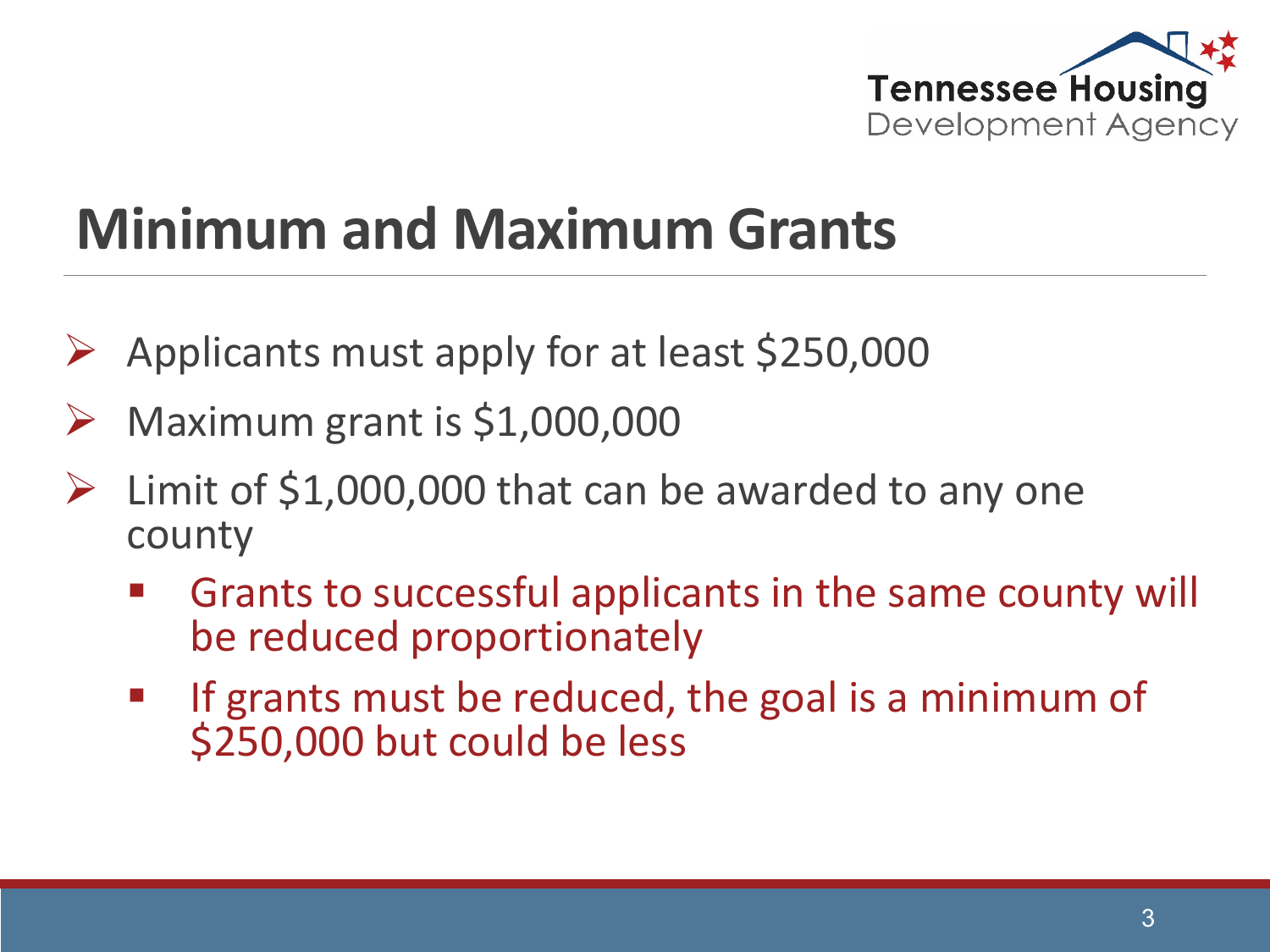

# **2020 Application Dates**

- $\triangleright$  Applications due by 11:59 PM (CST) October 8, 2021
- $\triangleright$  Successful applicants will be notified on or about October 28, 2021
- 2021 Homeownership Development Round Reservation of Funds will be effective December 1, 2021 through November 30, 2024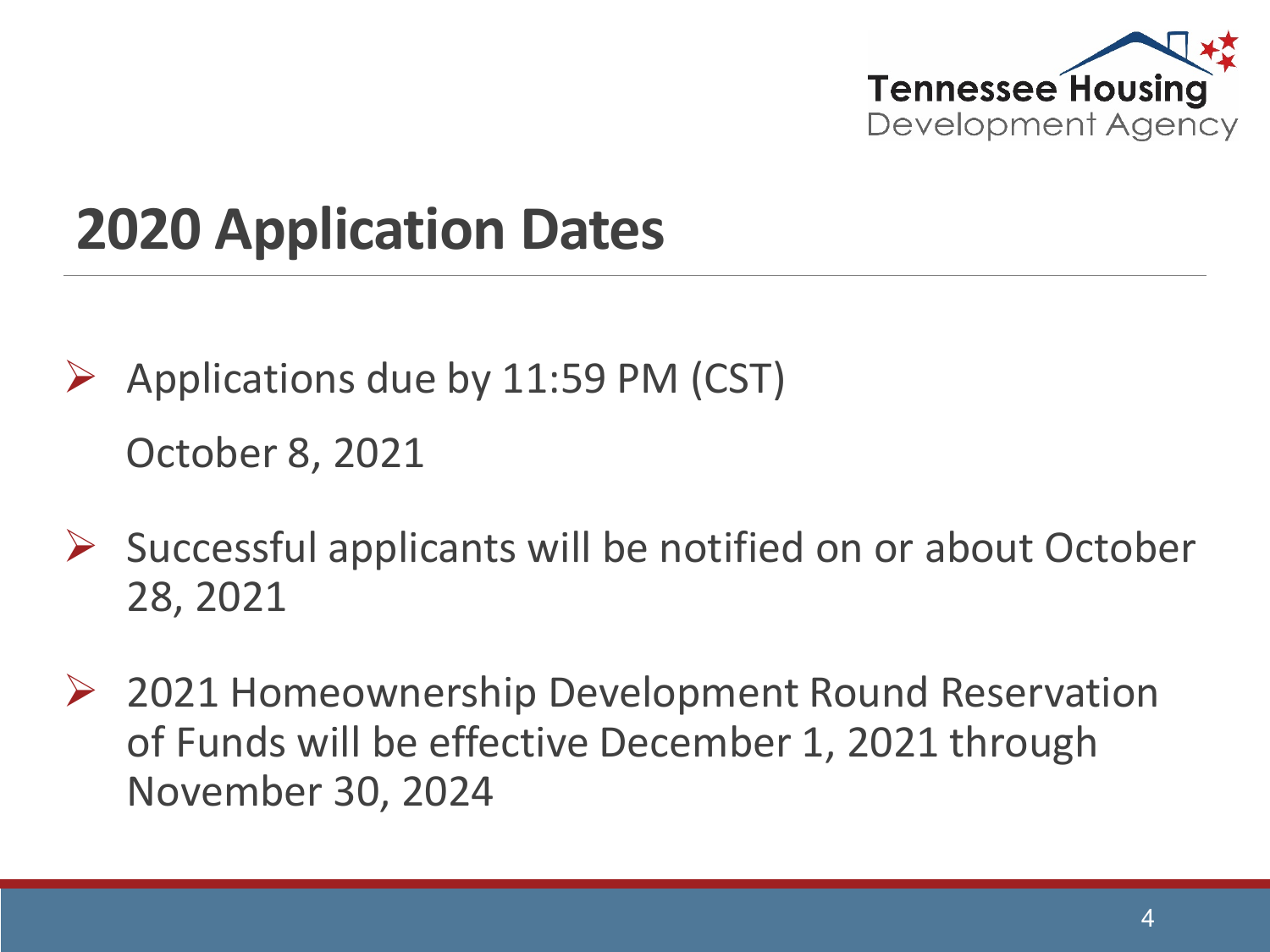

### **2021 Homeownership Round Significant Changes**

- $\triangleright$  Increase the maximum of HOME funds that can be awarded to an applicant from \$750,000 to \$1,000,000
- $\triangleright$  continuation of a scoring component to encourage Public Private Partnerships
- Available to both CHDO and Non-CHDO non-profit housing developers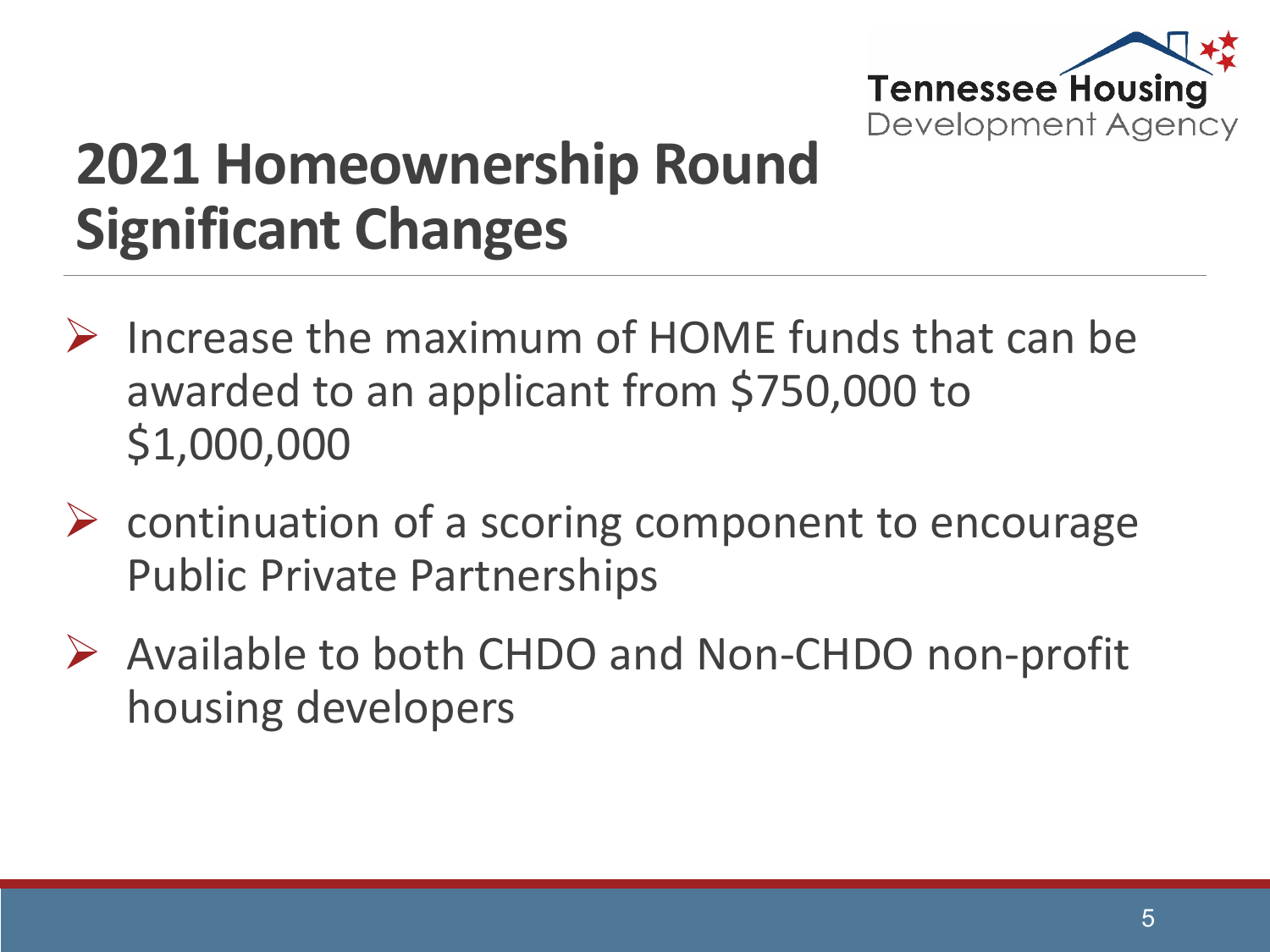

### **CHDO Commitment**

- CHDO commitments must meet the 24-month deadline *by program year* and not on a cumulative basis
	- 50% of the funds by November 30, 2022;
	- 75% of the funds by May 30, 2023;
	- 100% of the funds by November 30 2023.
	- **HUD may recapture any CHDO funds not committed to specific CHDO activities by the deadlines. Funds will be lost to Tennessee!**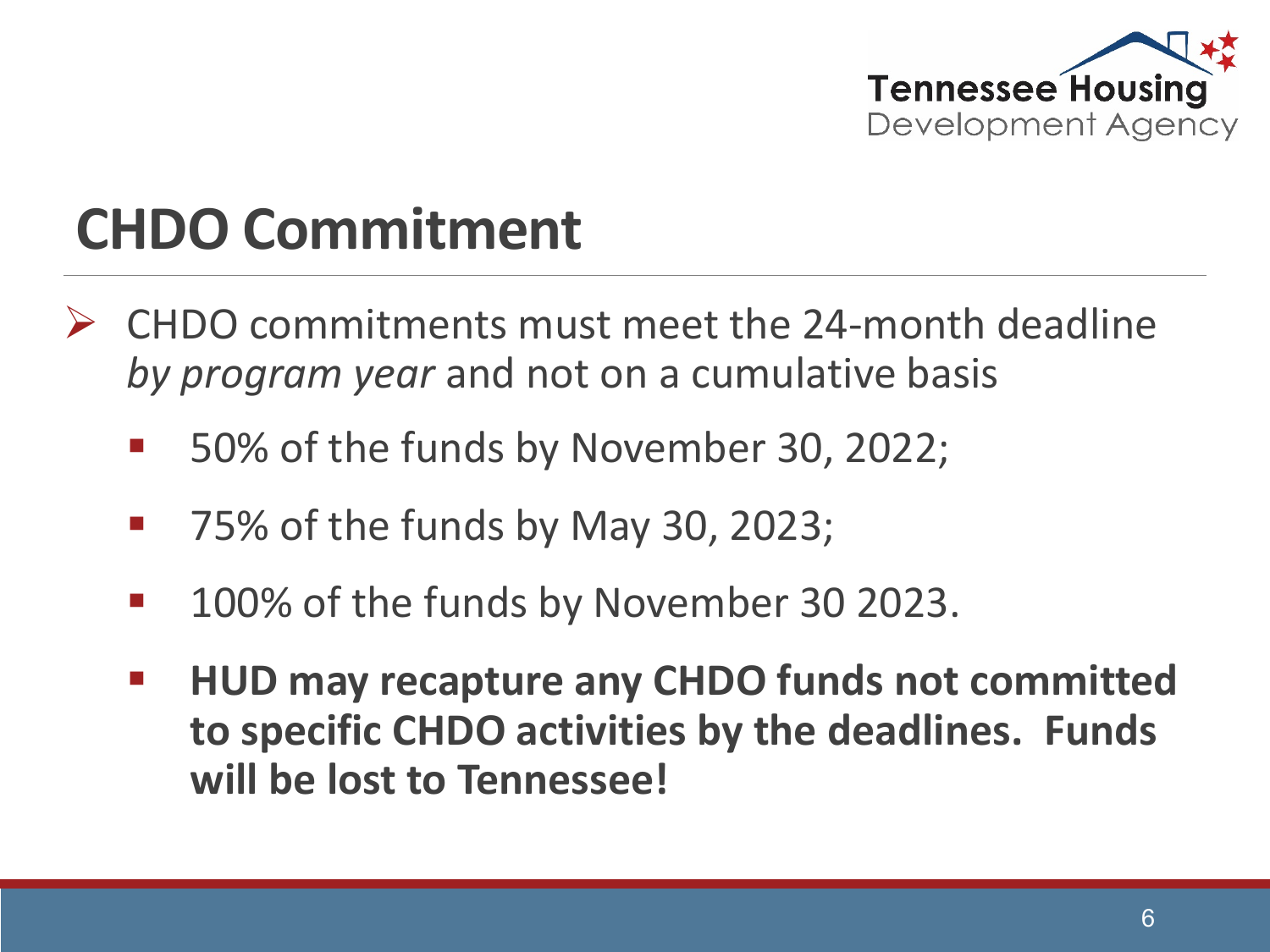

#### **PIMS**

- $\triangleright$  Participant Information Management System (PIMS)
	- On-line tool for Nonprofits to Submit Required Documentation

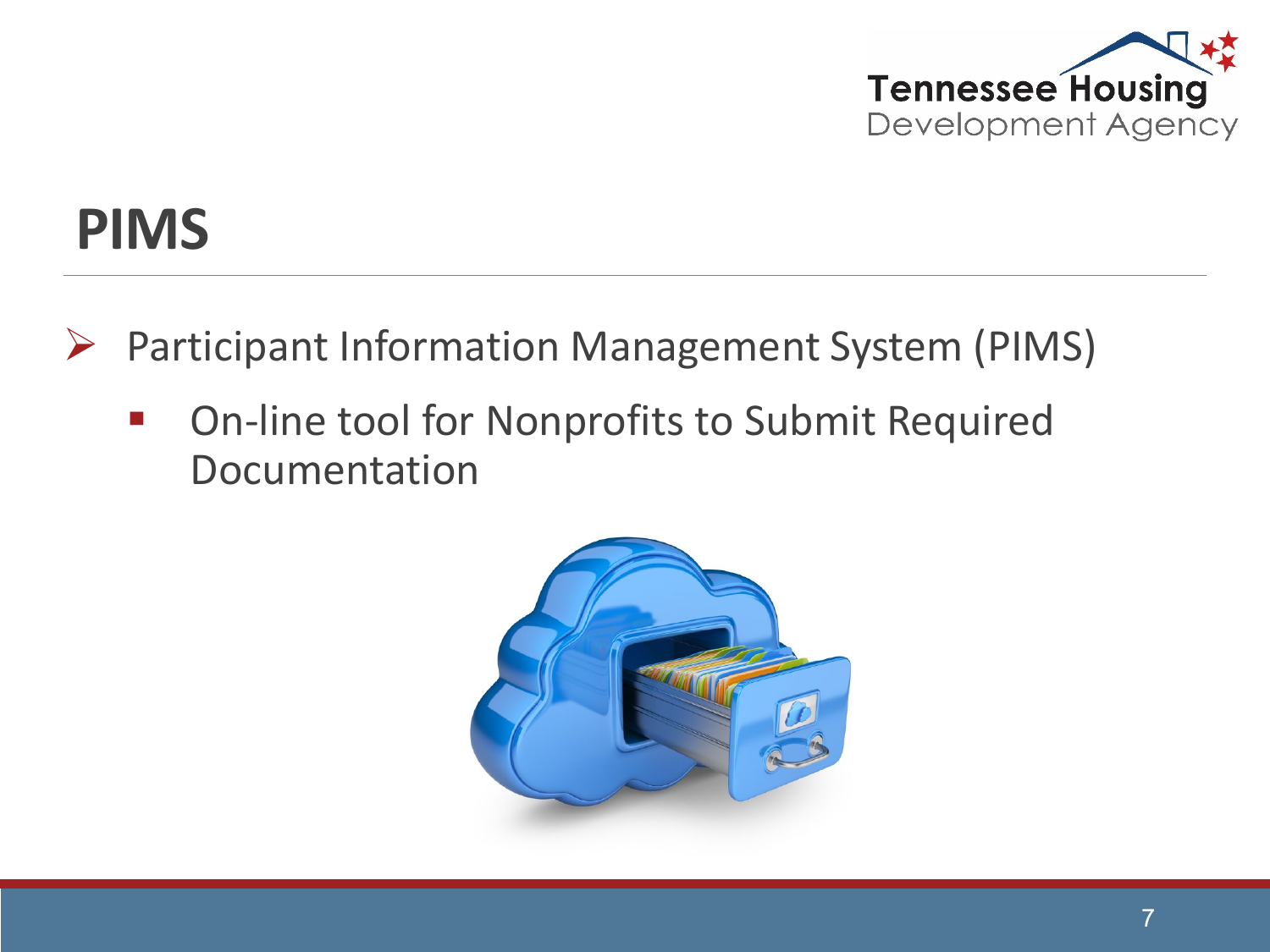

#### **PIMS**

- $\triangleright$  CHDO's and Non-profits will need to upload all information specifically requested in PIMS directly into PIMS and not into GMS with the application
- $\triangleright$  For documents required in PIMS THDA will not accept by other means.

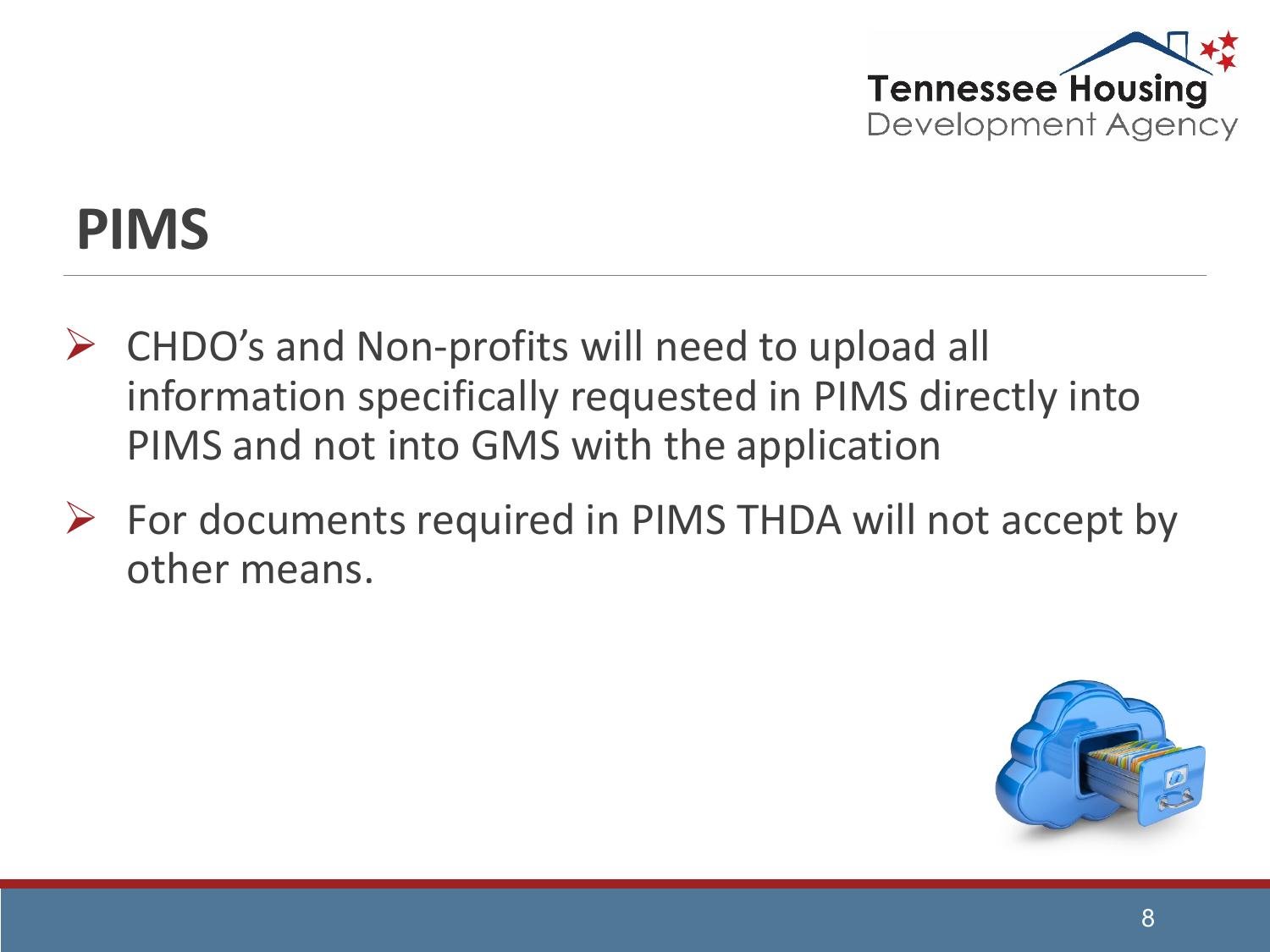

# **Application Threshold Criteria**

- $\triangleright$  Submission of a COMPLETE application
	- Application is properly submitted
	- Application has all required documentation and attachments
	- All PIMS Required documents have been uploaded to PIMS
	- **Nust be signed by the Executive Director or Equal**
- $\triangleright$  Proposal of an eligible activity
- Proposal of a project that is physically, financially and administratively feasible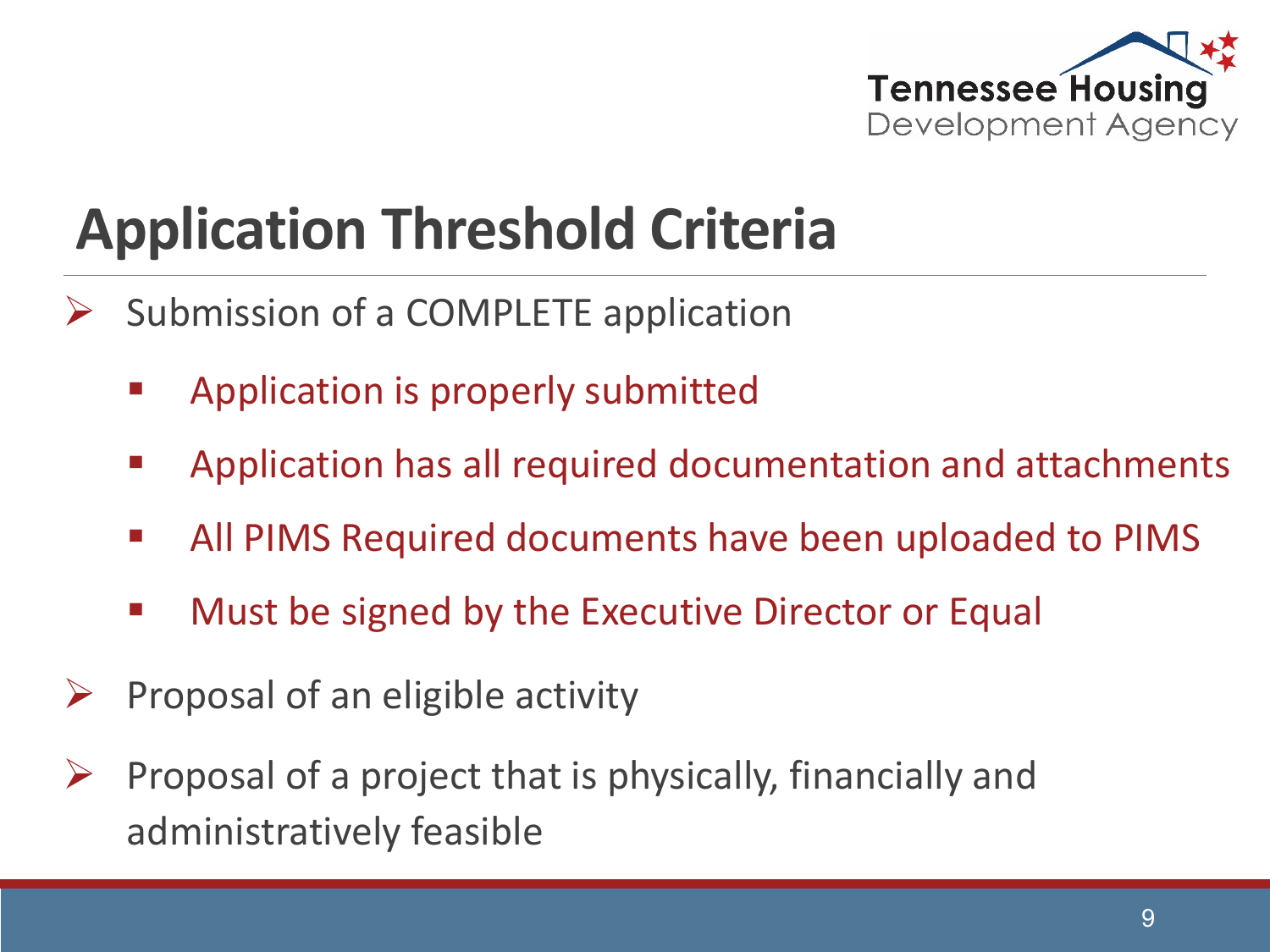

## **Threshold Criteria**

- Proposed program meets the requirements of the **HOME Final Rule at 24 CFR Part 92, as amended**
- Incomplete or late applications will not be considered
- Carefully review the application before you submit it
- $\triangleright$  THDA staff will not contact you for missing documentation during the application process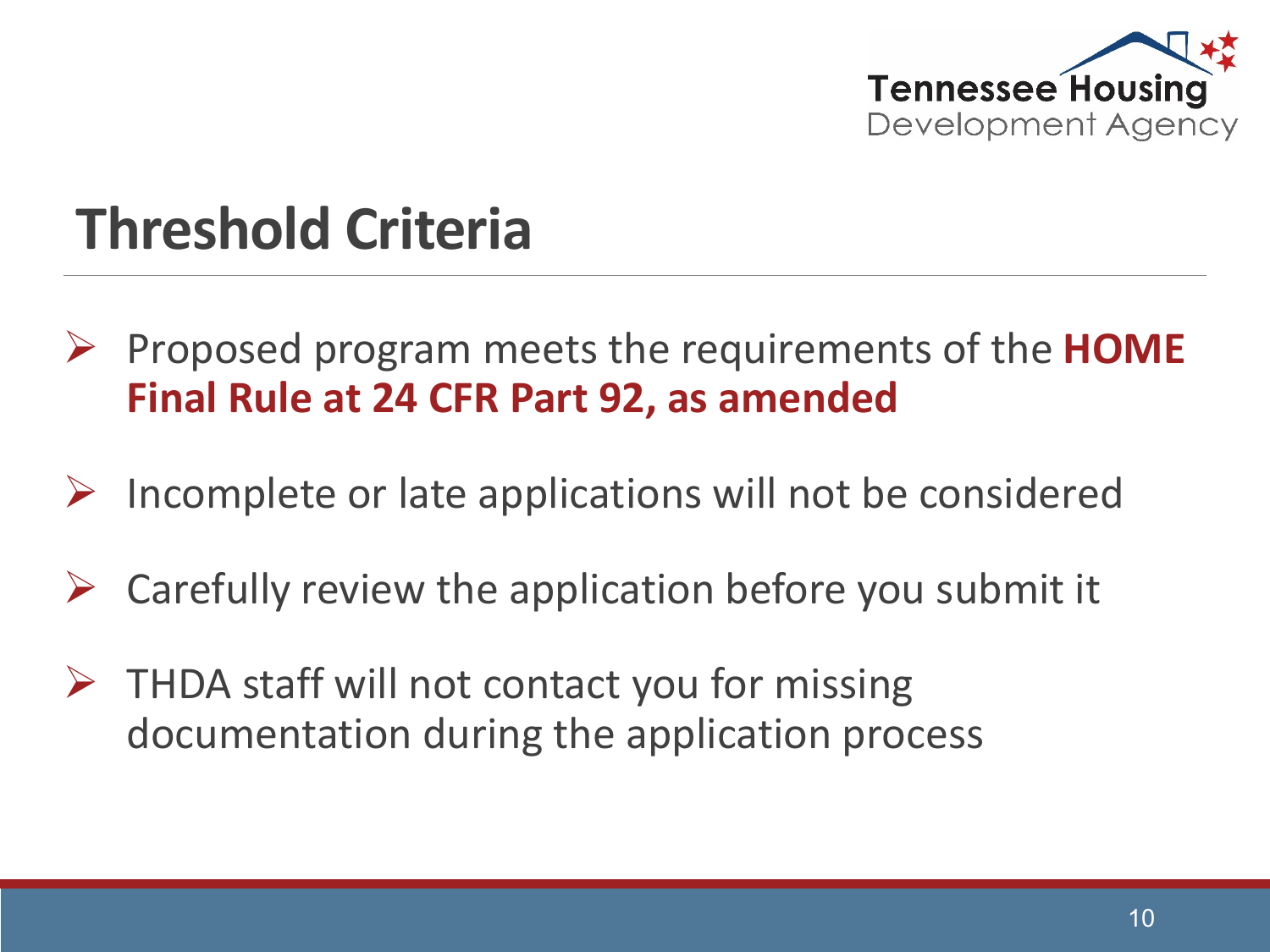

#### **Spend Down and Commitment Requirements**

| <b>HOME PROGRAM DESCRIPTION</b>                                               | <b>COMMITMENT</b><br><b>REQUIREMENT</b> | <b>SPEND DOWN REQUIREMENT</b> |
|-------------------------------------------------------------------------------|-----------------------------------------|-------------------------------|
| 2015-2016 Urban/Rural, Regular<br>and CHDO Round and CHDO Mini-<br>Rounds 1&2 | 100%                                    | 100%                          |
| 2017 Urban/Rural CHDO and CHDO<br>Mini-Rounds 1 and 2                         | 100%                                    | 100%                          |
| 2018 Urban/Rural, Regular and<br>CHDO Mini-Rounds 1 and 2                     | 100%                                    | 75%                           |
| 2019 Urban/Rural, Regular CHDO<br>Round                                       | 75%                                     | 50%                           |
| 2020 Urban/Rural, Regular CHDO<br>Round                                       | 25%                                     | 10%                           |
| 2020 CHDO Mini-Round                                                          | Not Eligible                            | Not Eligible                  |
| 2021 Urban/Rural Round                                                        | <b>Not Eligible</b>                     | <b>Not Eligible</b>           |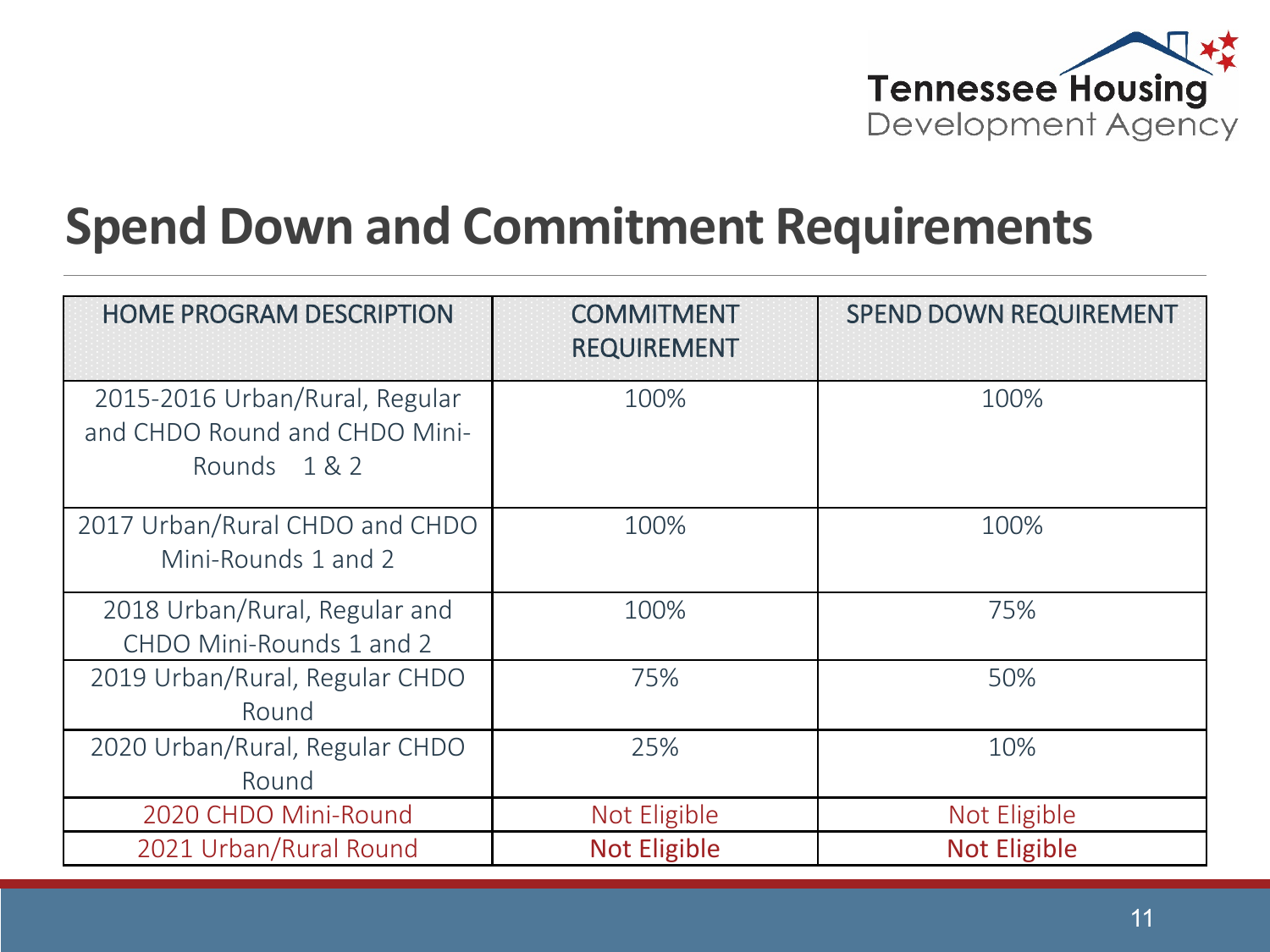

# **Spend Down or Commitment Requirement**

- $\triangleright$  All applicants with prior HOME grants between 2015 and 2021 must meet **both** of the following:
	- Have submitted a completed request for payment form with all supporting documentation by **October 1, 2021**; and
	- **Be in material compliance with ALL other THDA** programs in which they participate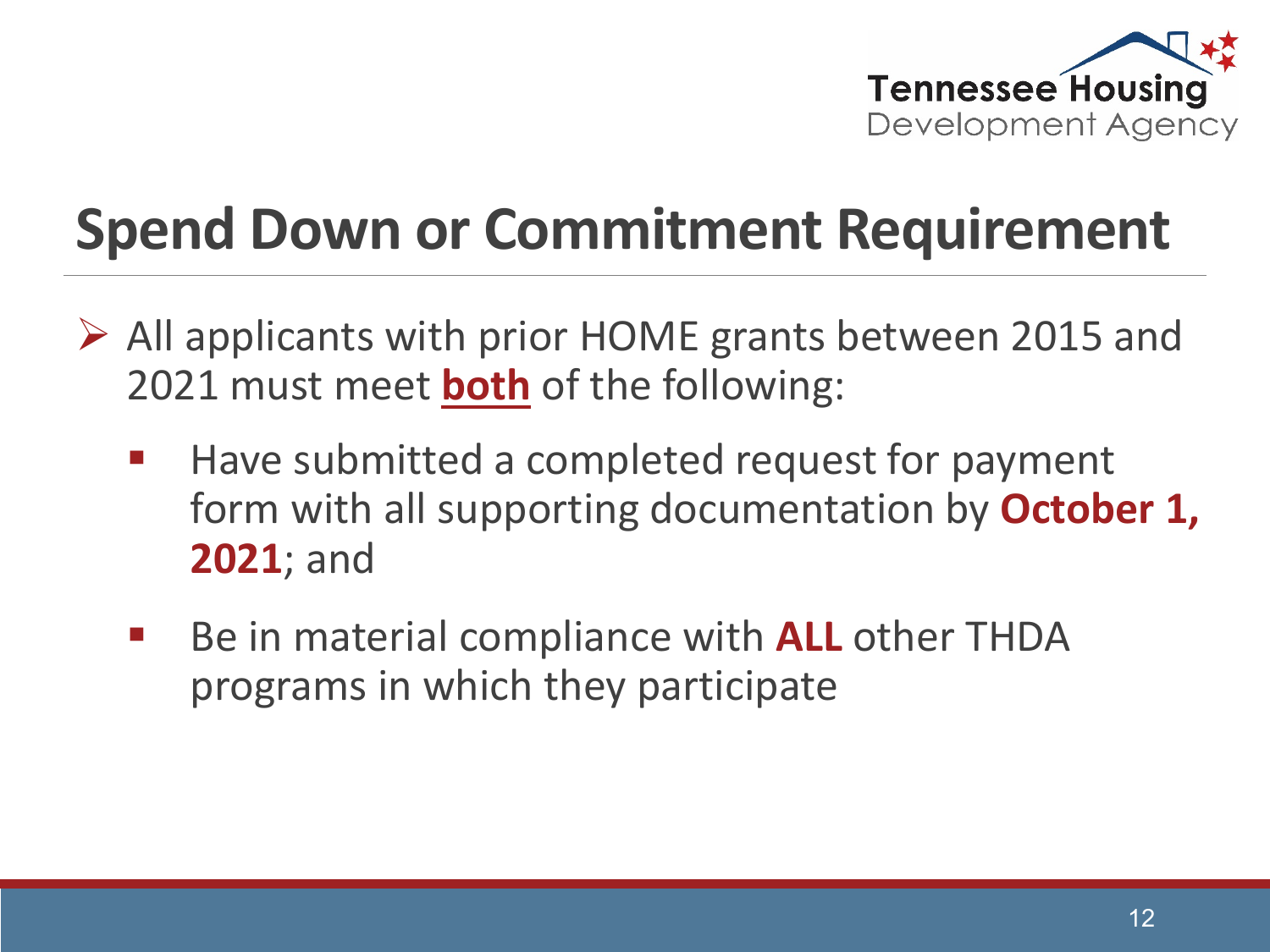

#### **Projects Located In Local PJs**

 CHDOs and Non-profits proposing projects in Local PJs **ARE eligible** to apply for 2021 State HOME Homeownership Round Reserve funds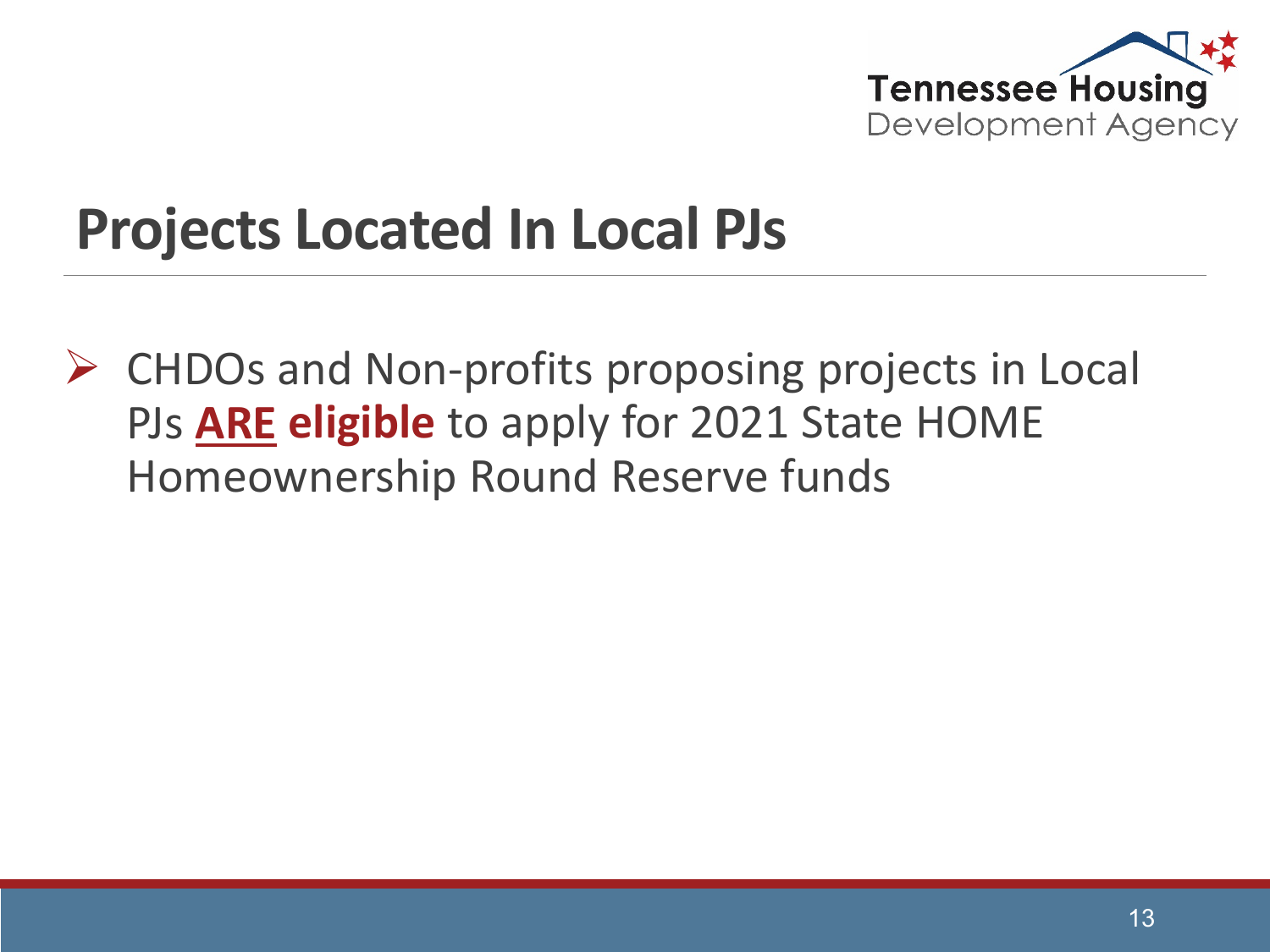

# **Eligible Applicants**

- 501(c)(3) Non-Profit organizations
- $\triangleright$  501(c)(4) Non-Profit organizations
	- 501(c) designation must demonstrate proof from the IRS of the status or designation
- $\triangleright$  Applicants applying for CHDO set-aside funds must meet **ALL** CHDO requirements published at the time of application.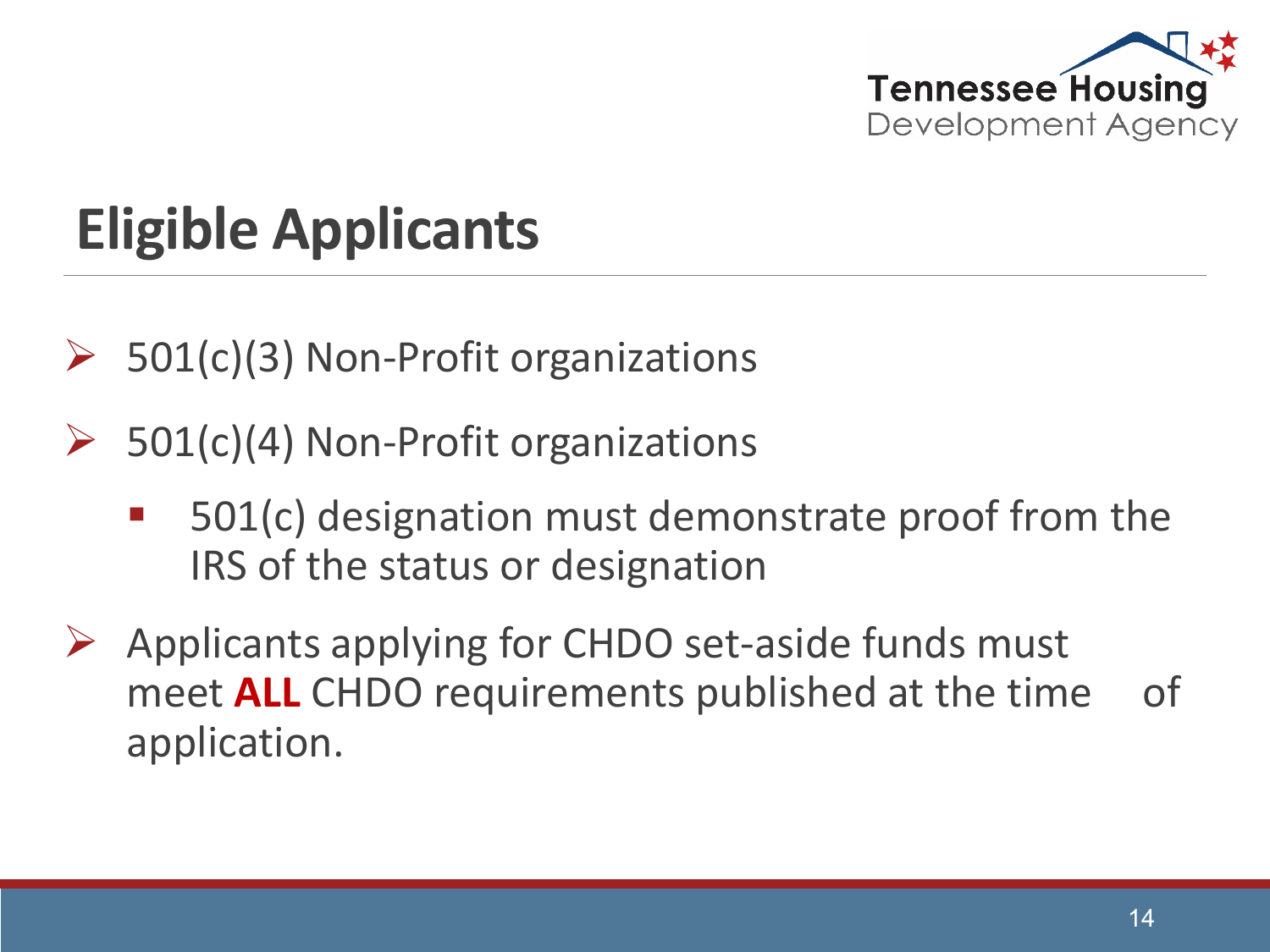

- **All private, non-profit organizations must be:**
	- Organized and existing in the State of Tennessee (as evidenced by a Certificate of Existence from the Tennessee Secretary of State, dated no more than **thirty (30)** days prior to the application date)

Or;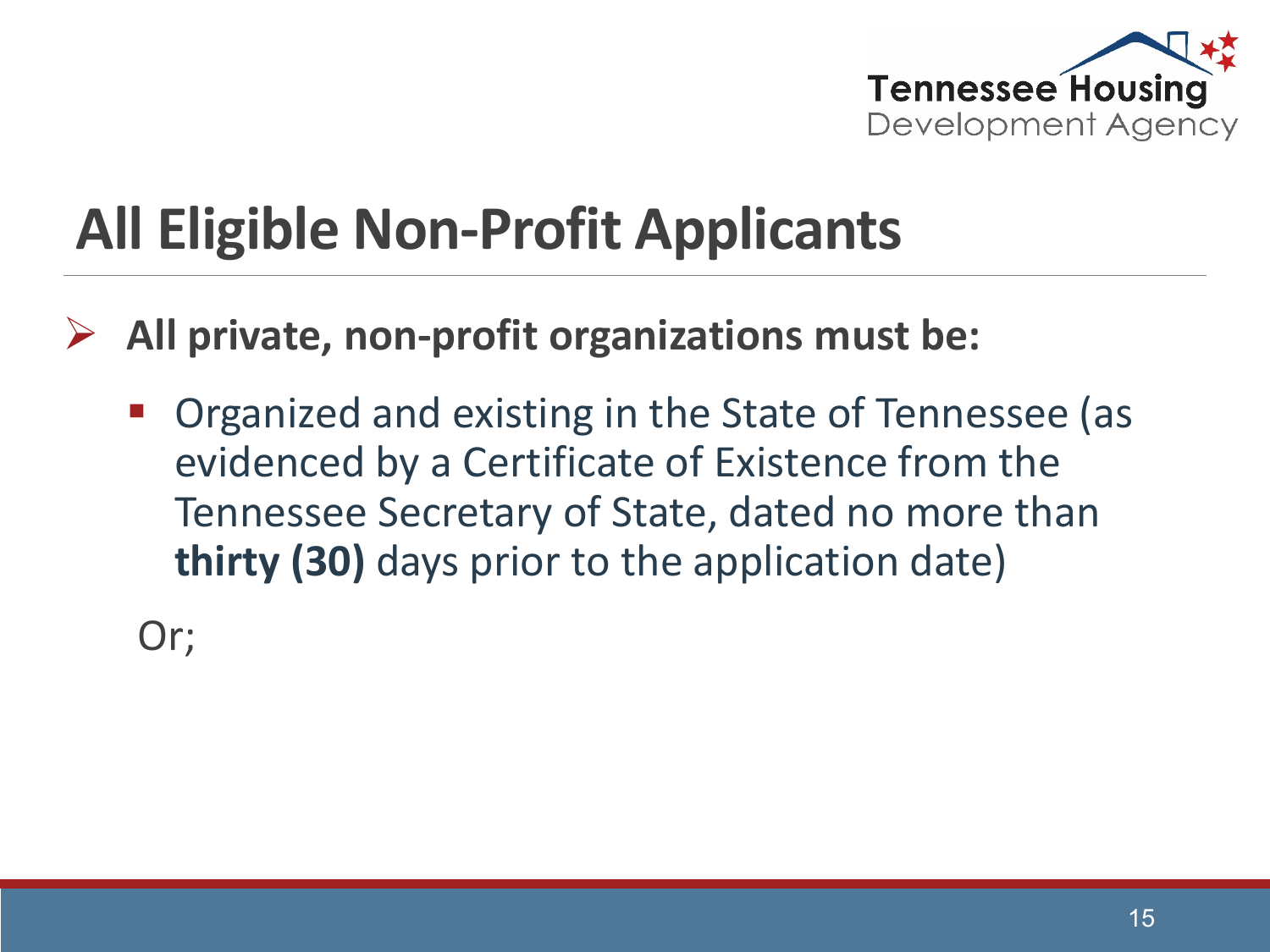

 Be organized and existing under the laws of another state and be qualified to do business in Tennessee (as evidenced by a Certificate of Existence from the other state's Secretary of State dated no more than **thirty (30) days** prior to the application date and by a Certificate of Authorization to do business in Tennessee from the Tennessee Secretary of State, dated no more than **thirty (30) days** prior to the application date)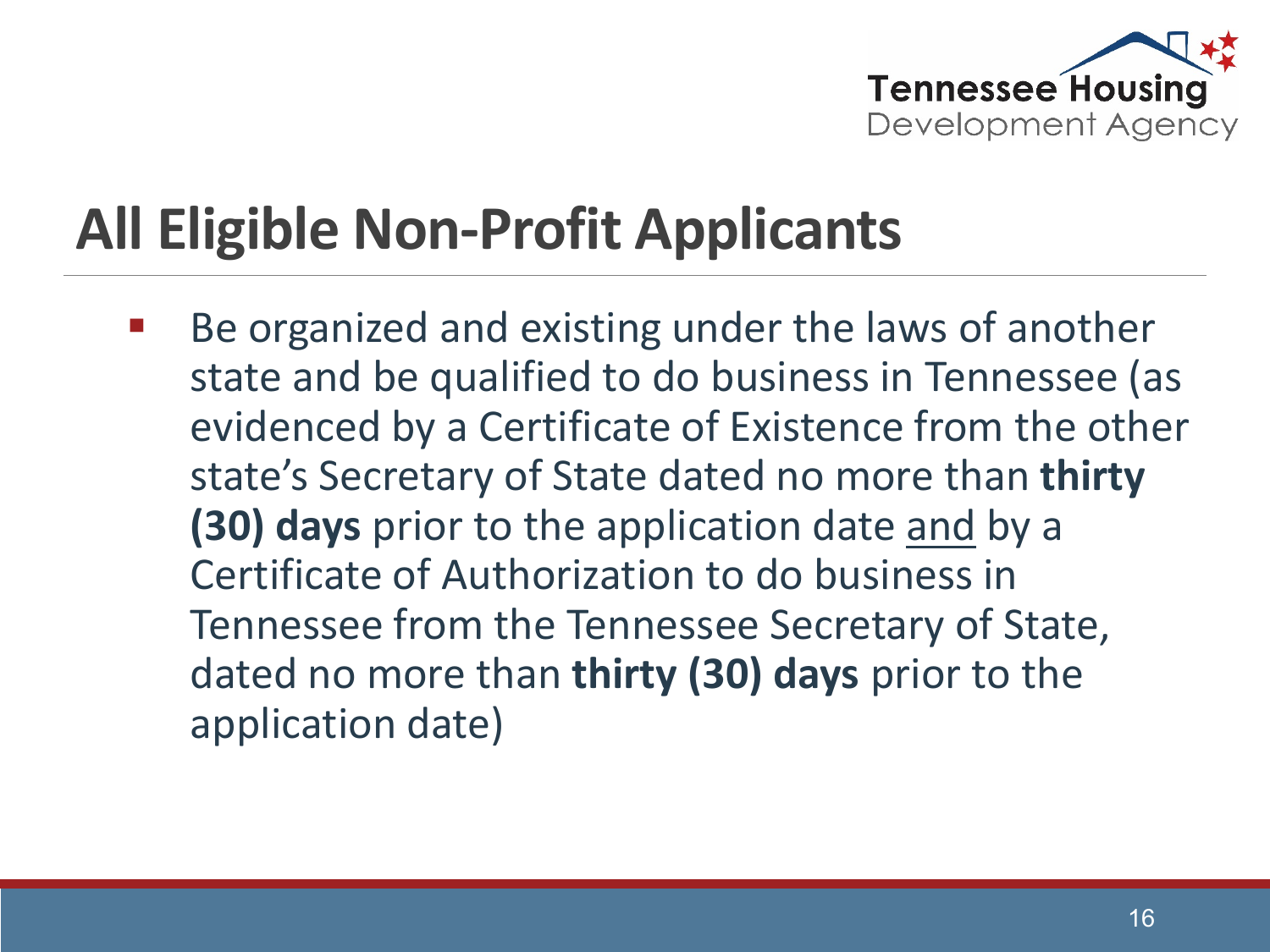

- $\triangleright$  Have a Certificate of Existence dated within 30 days of application submission date
- $\triangleright$  If organized outside of Tennessee, also have a Certificate of Authorization dated within 30 days of application submission date
- $\triangleright$  Have among its purposes the provision of housing to low income household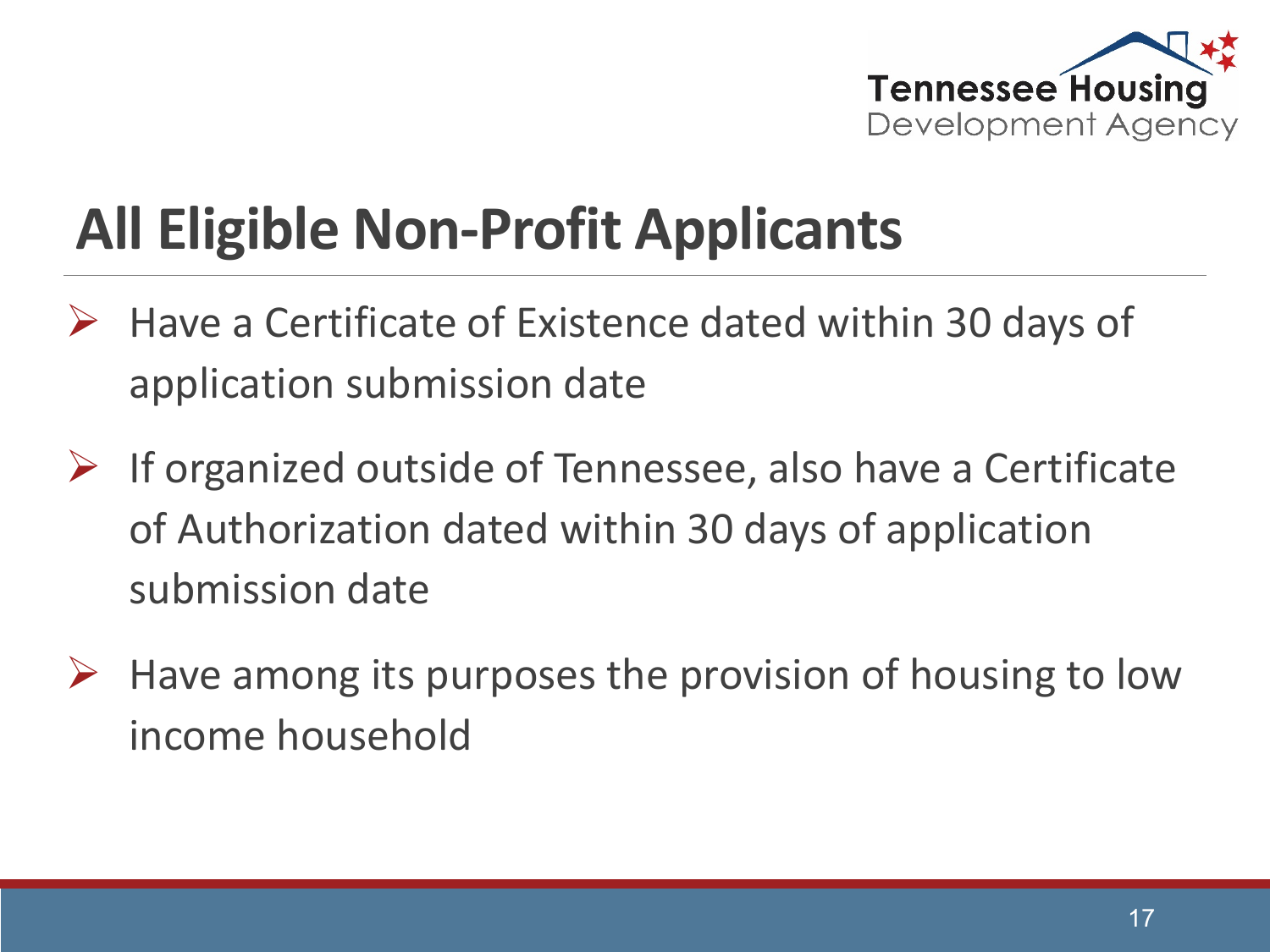

- $\triangleright$  Have standards of financial accountability
- Have a **501(c)(3) or 501(c)(4)** designation from IRS
- Additional requirements in **Non-profit Checklist/CHDO Designation**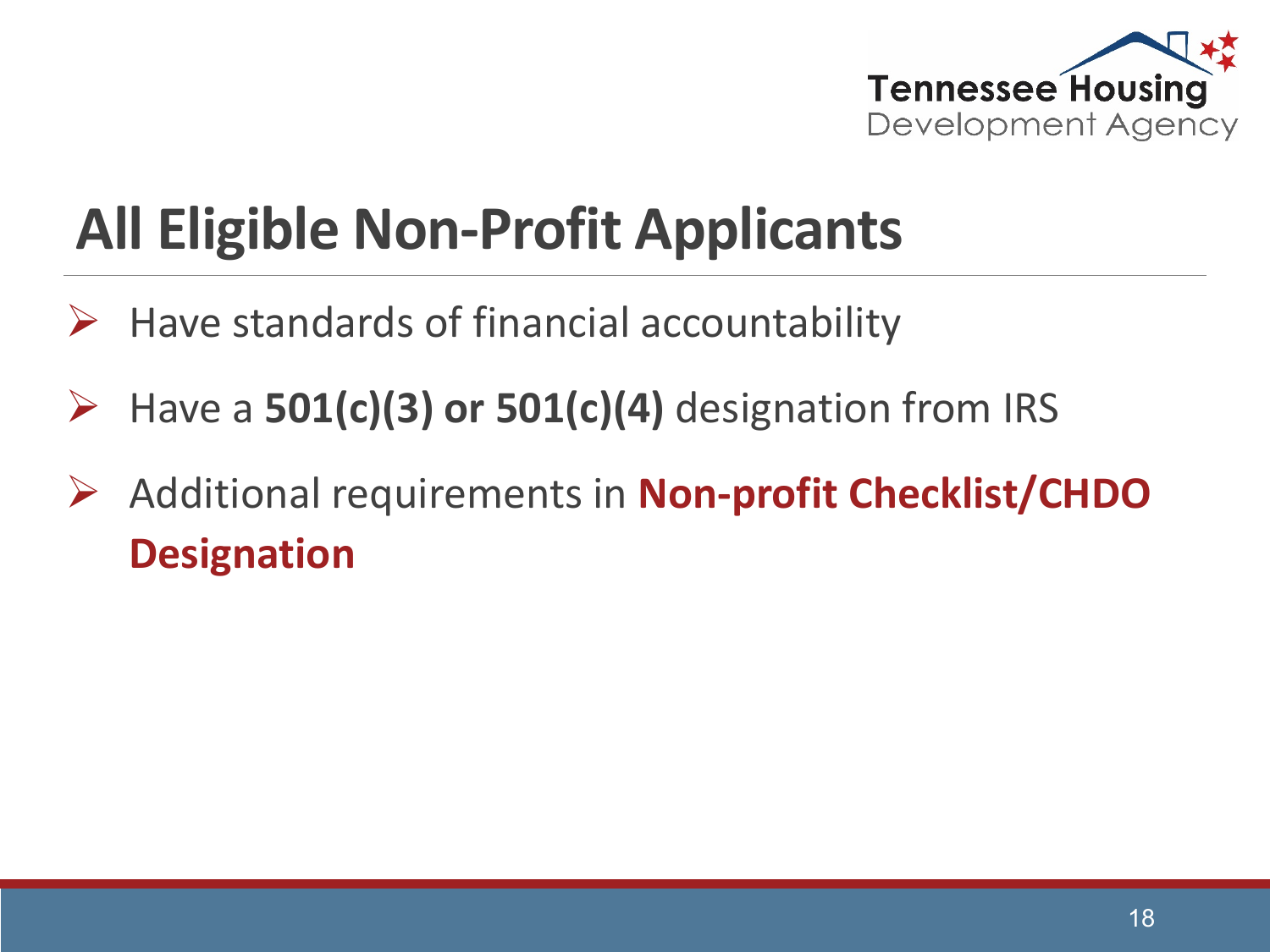

## **Eligible CHDO Applicants Must:**

- Meet all of the requirements for a non-profit organization AND:
	- **Be independent**
	- Not be a governmental entity
	- $\blacksquare$  Have a defined service area that does not include all of **Tennessee**
	- **Maintain accountability to low income community residents**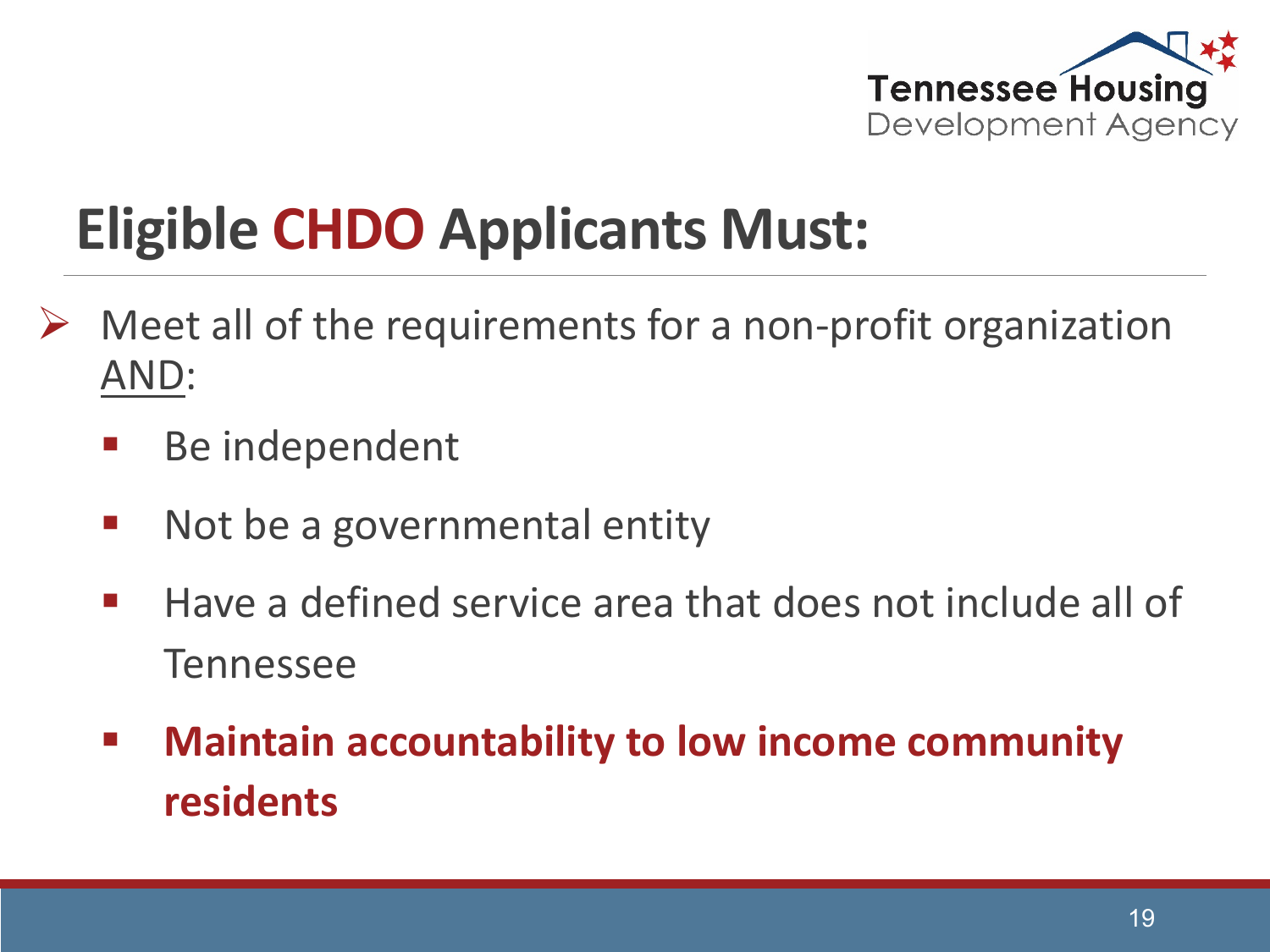

## **Eligible CHDO Applicants Must:**

- **Have paid staff with housing development experience**
	- o **W-2s or W-4 submitted with application to document the paid staff**
- **Have a history of serving the community in which the HOME project is to be located**
- **Maintain a compliant Board composition**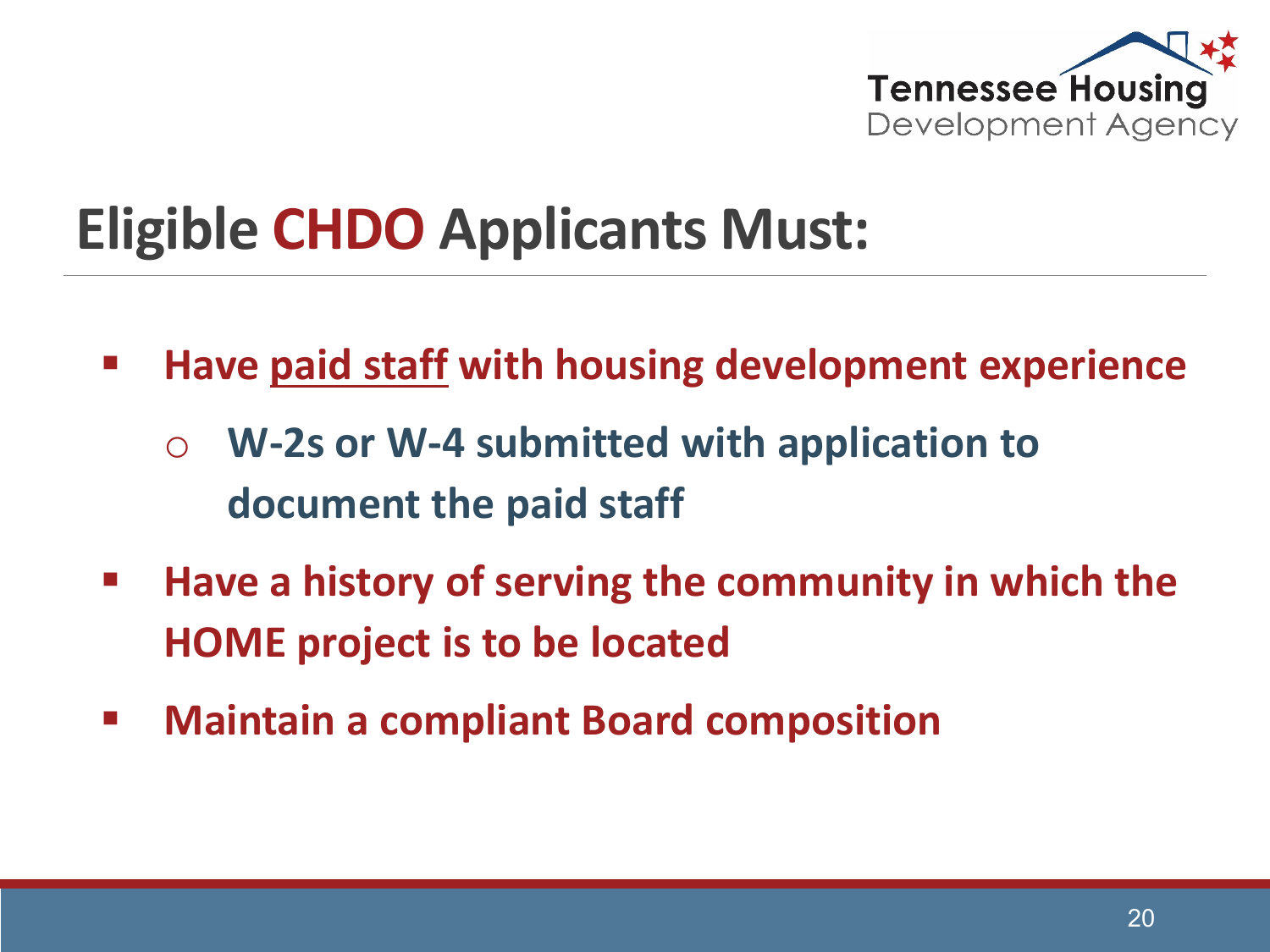

# **Eligible Activities**

- $\triangleright$  Development of housing for sale to low income home buyers
- $\triangleright$  Grantees will only be funded as the owner and developer of units for homeownership
	- $\triangleright$  New construction of units
	- $\triangleright$  Acquisition/Rehabilitation/Sale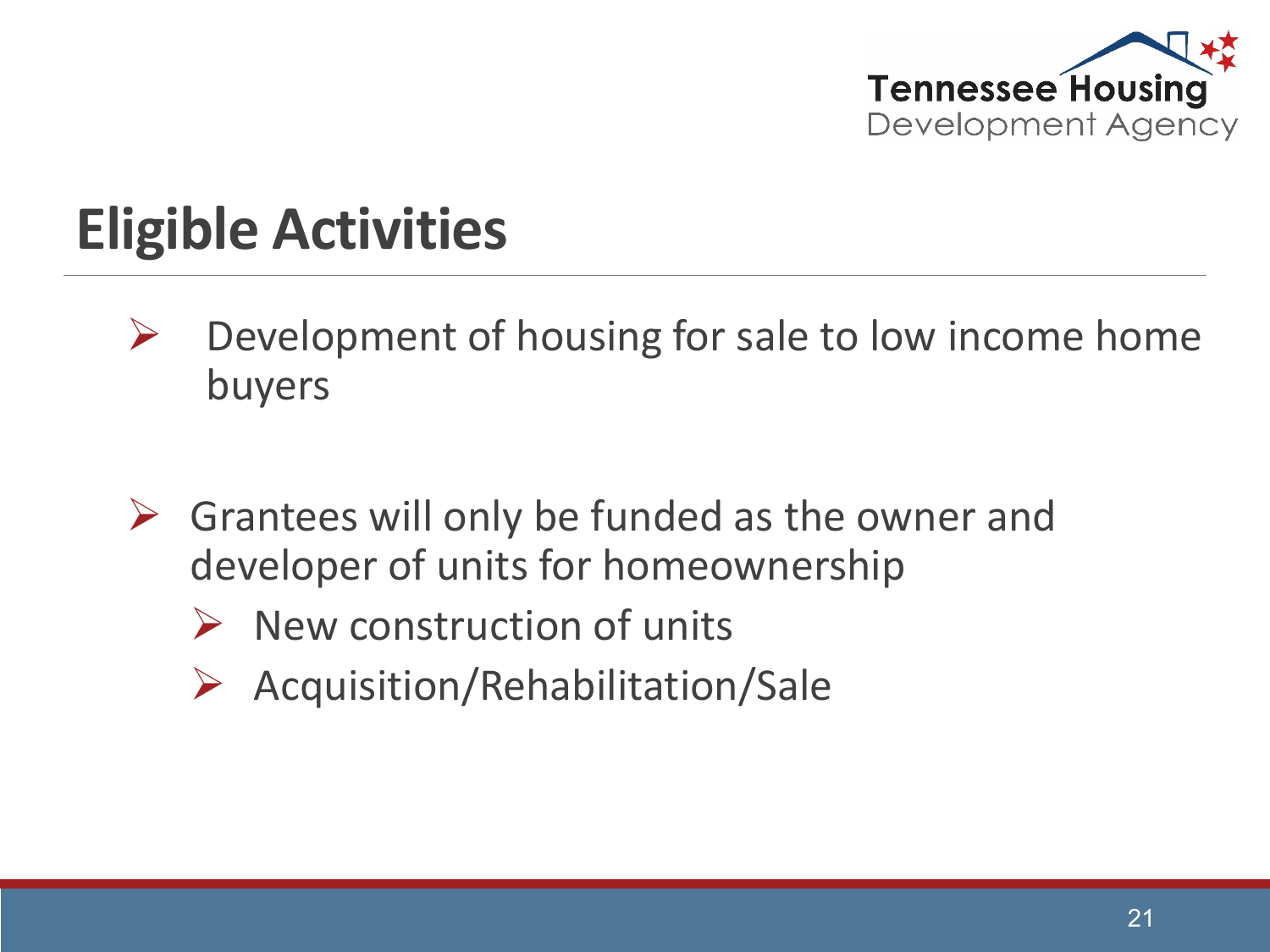

#### **Rental Housing Programs**

#### **Rental housing activities are not eligible for funding under this HOME grant Round**

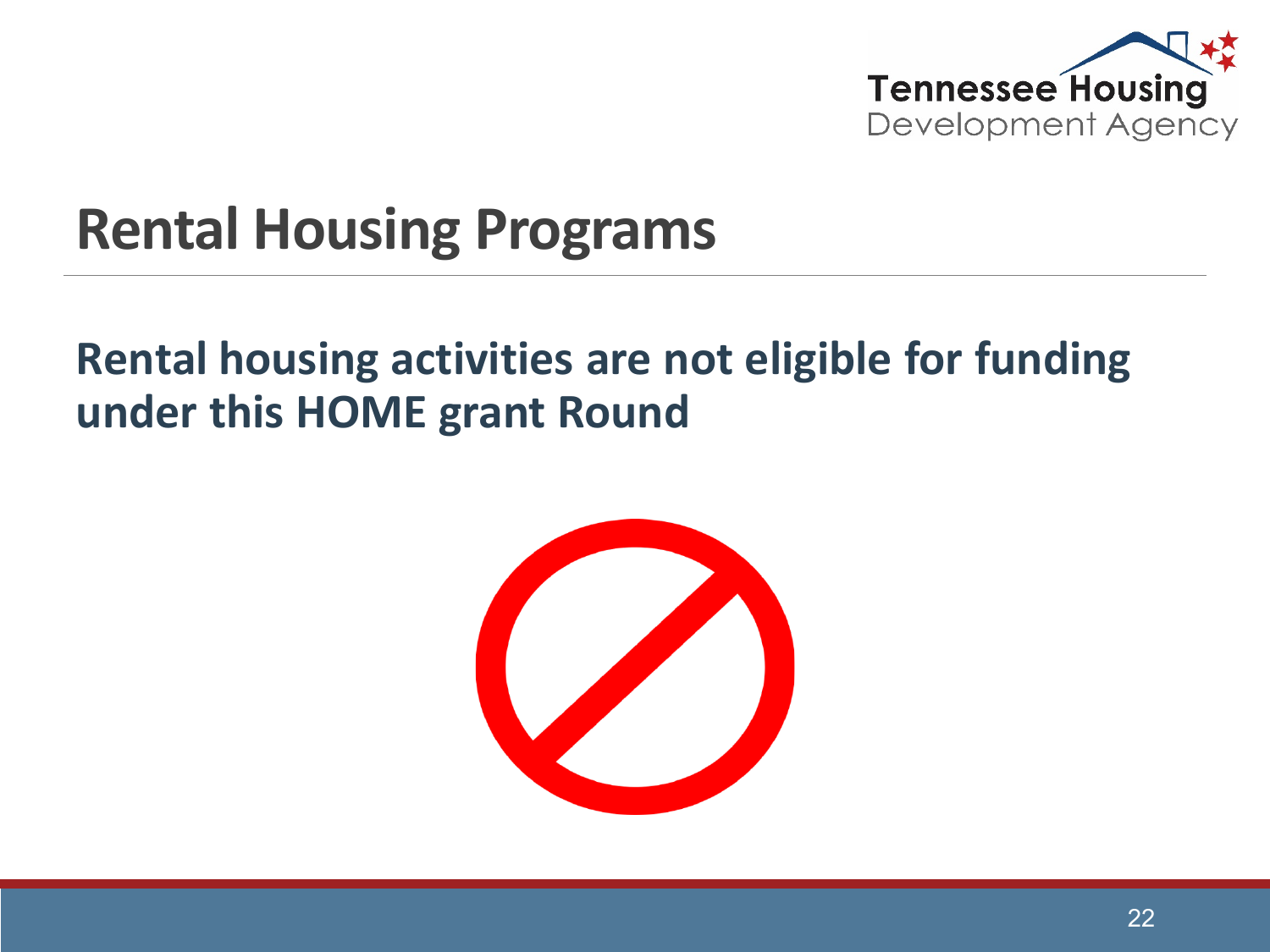

## **Operating Expenses;** CHDO's only

- $\triangleright$  A CHDO may request an amount equal to up to seven (7%) percent of its grant as CHDO operating expenses
- CHDOs are **encouraged** to use CHDO operating expenses for direct costs to operate the HOME program
- A CHDO **cannot** charge indirect costs unless it has a cost allocation plan approved by its cognizant agency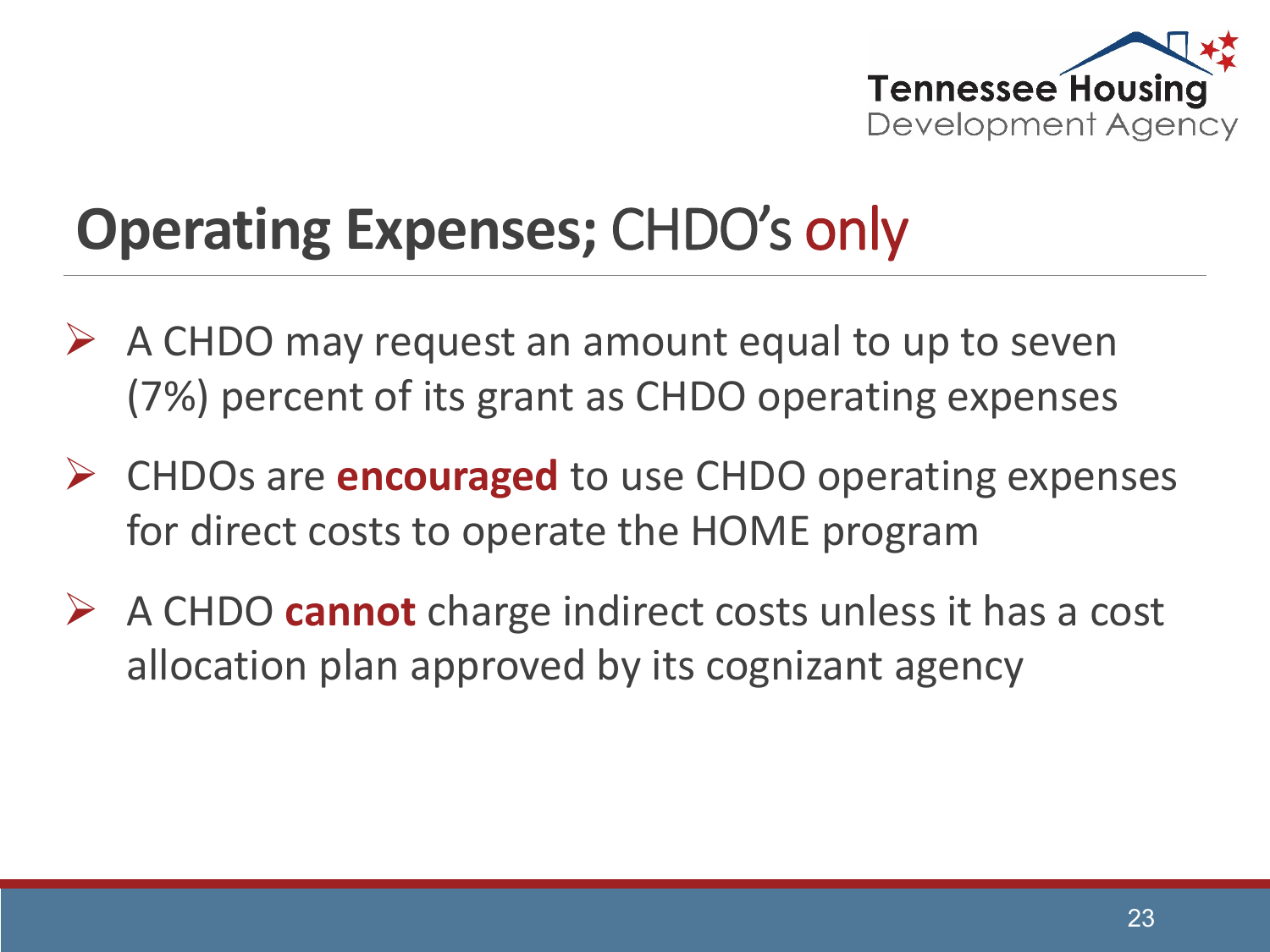

#### **Developer Fees**

- $\triangleright$  A developer may request an eight (8%) percent developer fee if the grantee is acting as a developer of housing
	- The Developer Fee is 8% of the HOME funds used to construct or acquire and rehabilitate the unit for homeownership
	- **The Developer Fee is a project soft cost and counts** against the **maximum per unit subsidy limit**
	- The Developer Fee must be drawn on a project by project basis from these grant funds.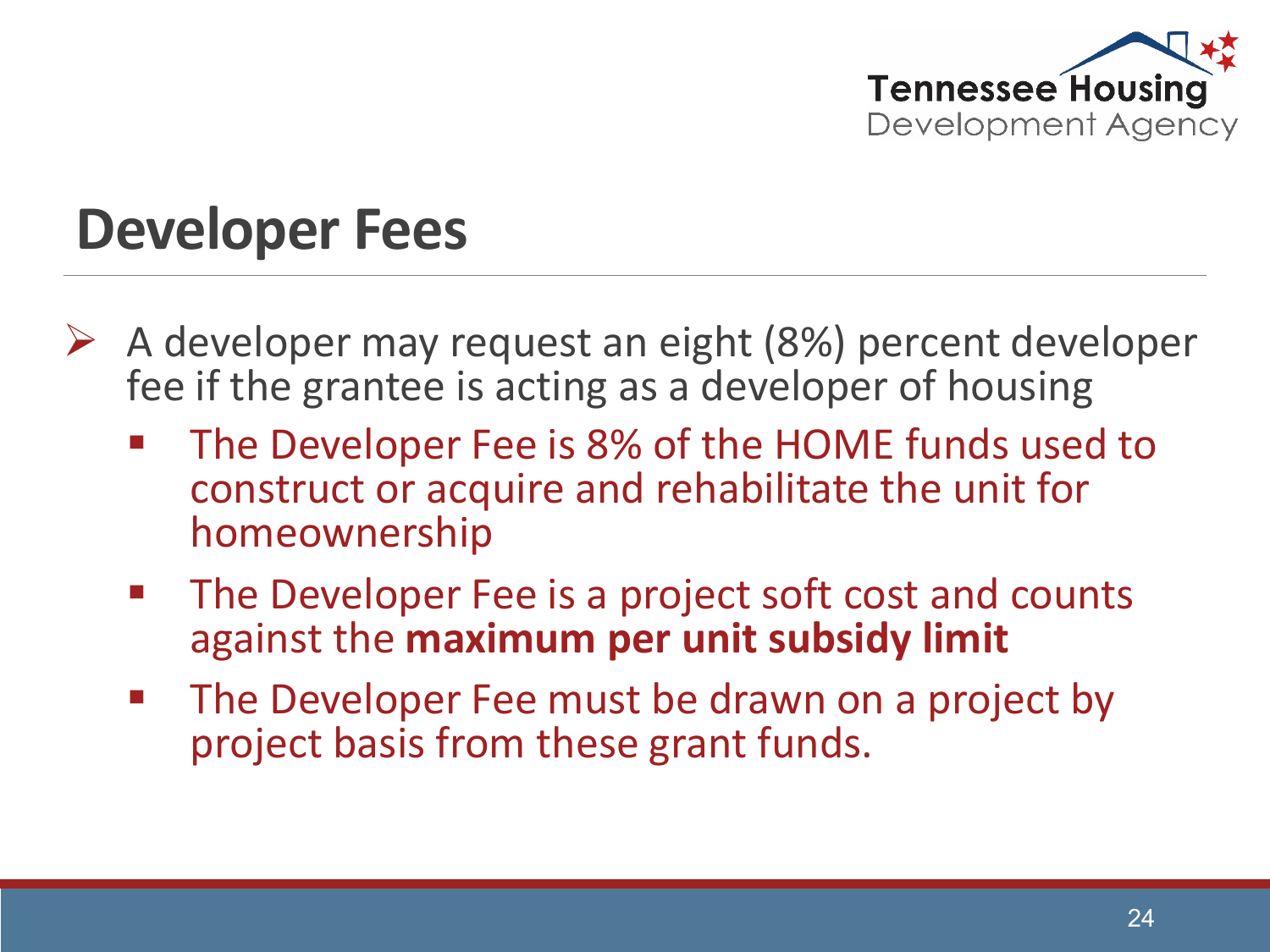

# **CHDO (ONLY) Proceeds**

- CHDO proceeds are the HOME funds returned to the CHDO upon the sale of a unit developed by the CHDO from the buyer's permanent financing
- $\triangleright$  The CHDO must use its proceeds to develop additional units for homeownership
- $\triangleright$  Once CHDO proceeds are used a second time to develop more housing for homeownership, the HOME restrictions on the use of CHDO proceeds are eliminated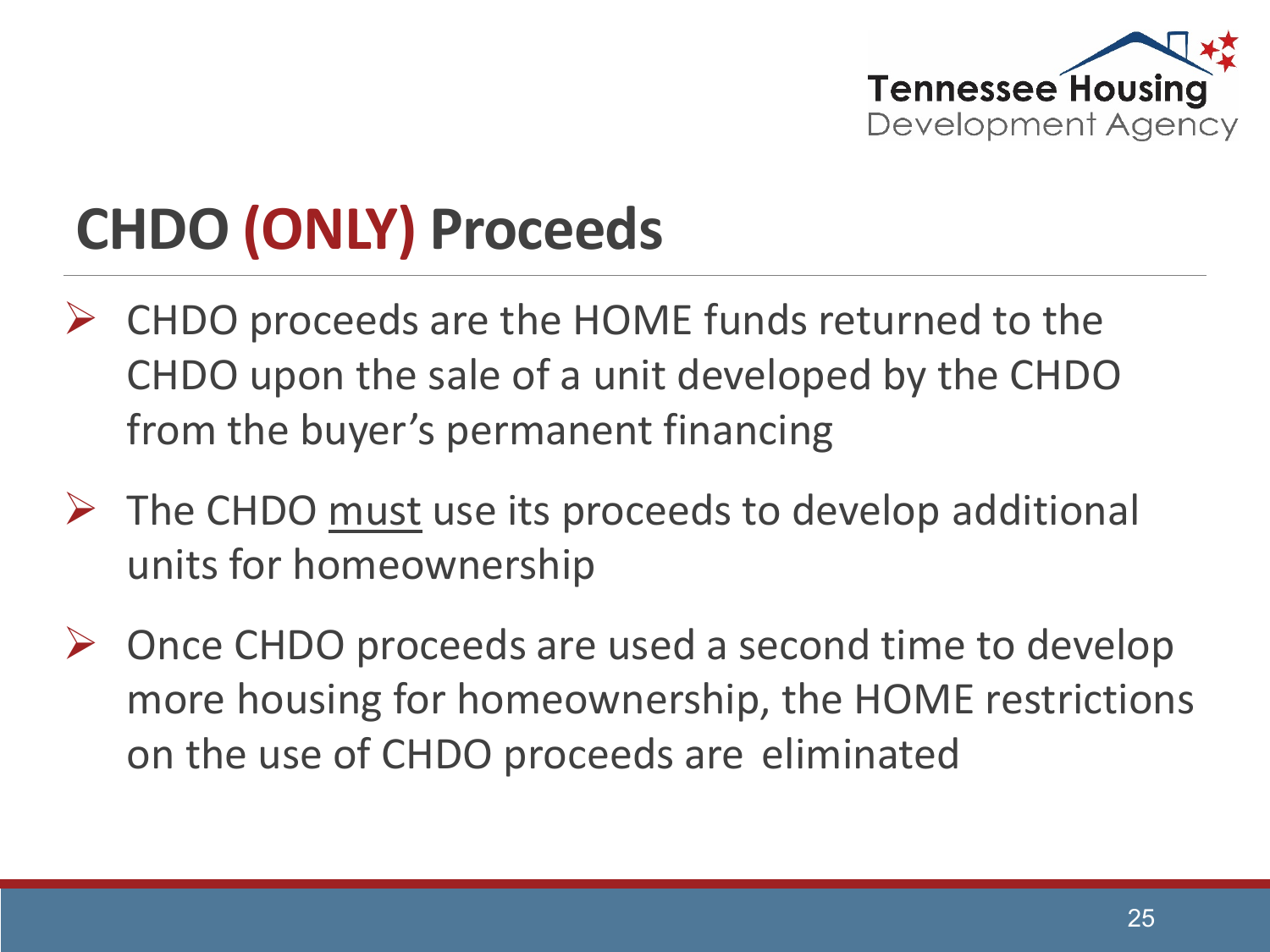

#### **CHDO Proceeds**

- A CHDO may use up to fifteen (15%) percent of its CHDO proceeds for operating expenses
	- A maximum of seven (7%) for administration
	- A maximum of eight (8%) for developer's fees
	- $\triangleright$  The CHDO must leave between \$1000 and \$14,999 of HOME funds in the sale as Down payment Assistance based on THDA's underwriting tool to make the house purchase affordable to the buyer.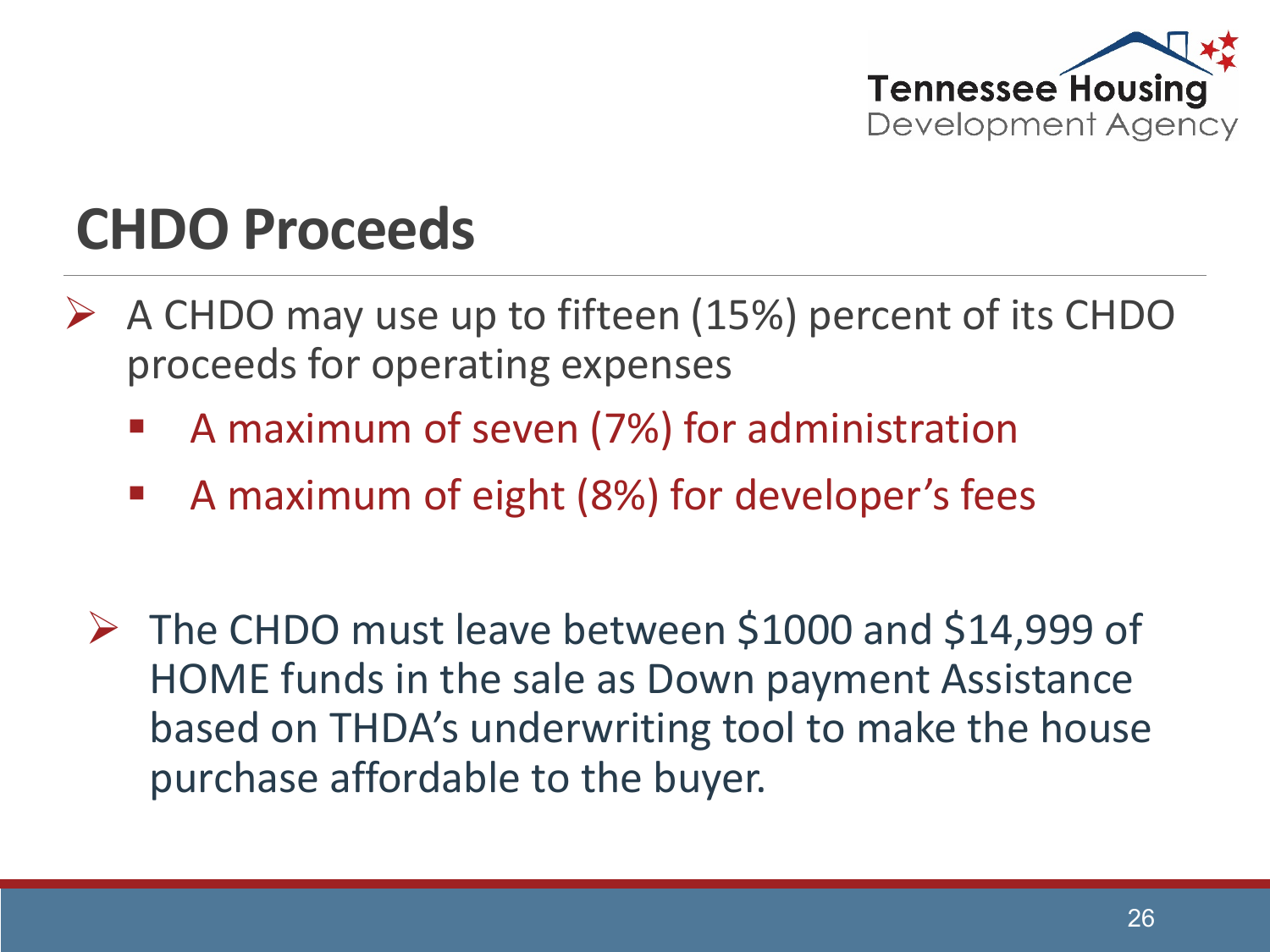

## **Non-Profit Developer Sale Proceeds**

- $\triangleright$  Houses must be sold at the Appraised Value. At the time of closing the HOME funds in the project must be repaid to THDA at 0% interest with the below deductions.
- $\triangleright$  The developer may charge an 8% developer fee
	- **-The amount of the appraisal GAP (development** subsidy) difference between the cost to develop and the appraised value is forgiven.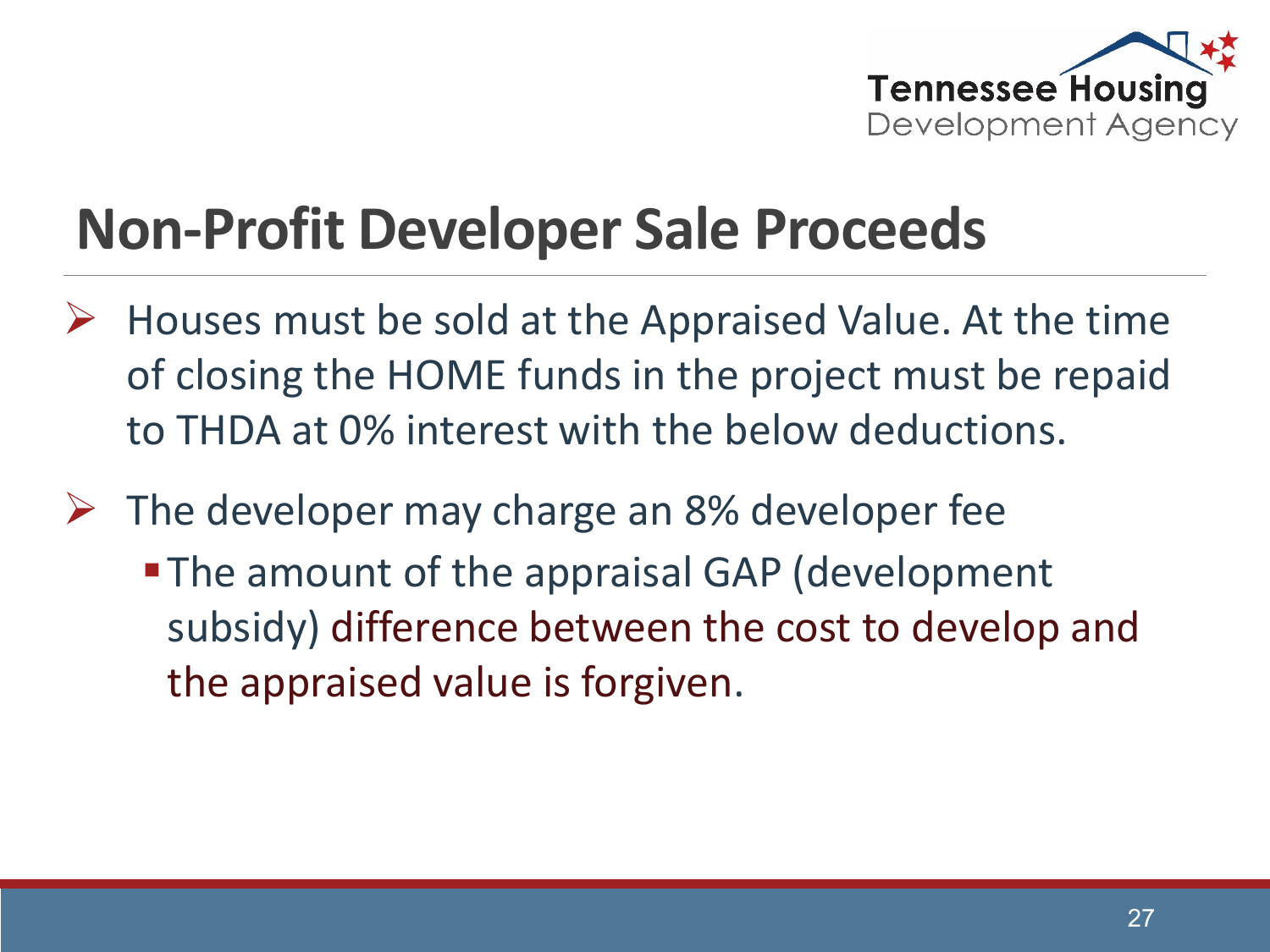

## **Non-Profit Developer Sale Proceeds**

 The developer must leave between \$1000 and \$14,999 of HOME funds in the sale as Down payment Assistance based on THDA's underwriting tool to make the house purchase affordable to the buyer.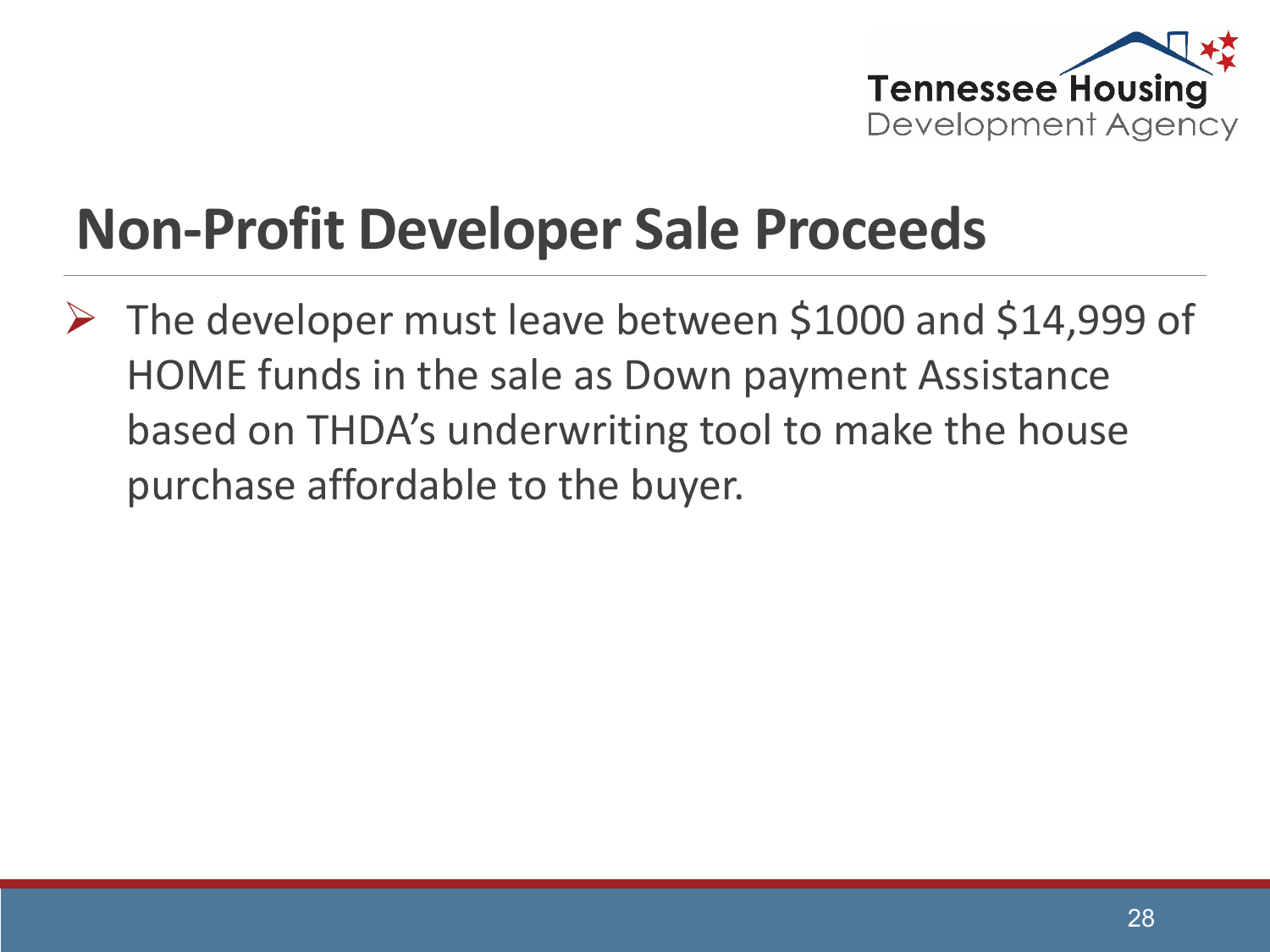

## **Project Soft Costs**

- Costs for lead-based paint inspections, risk assessments and clearance testing
- $\triangleright$  Architectural and engineering fees
- **All project soft costs count toward the HUD maximum per unit subsidy limit**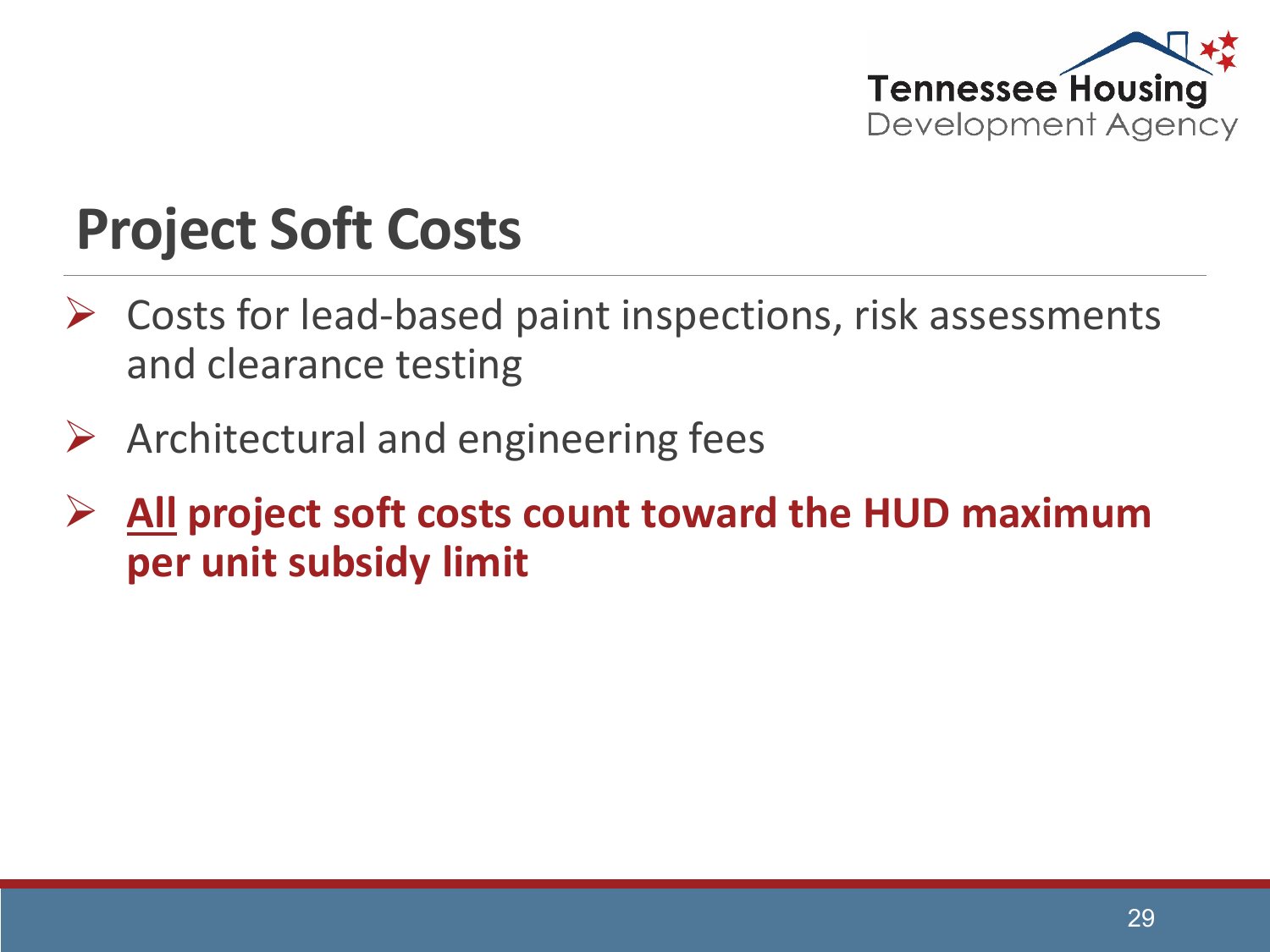

### **Manufactured Housing**

- $\triangleright$  Rehabilitation of an existing manufactured housing unit as defined in 24 CFR part 3280 is **NOT** an eligible activity in the State HOME CHDO program
- $\triangleright$  Replacement of a substandard manufactured housing unit as defined in 24 CFR part 3280 unit is also **NOT** allowed in the State HOME program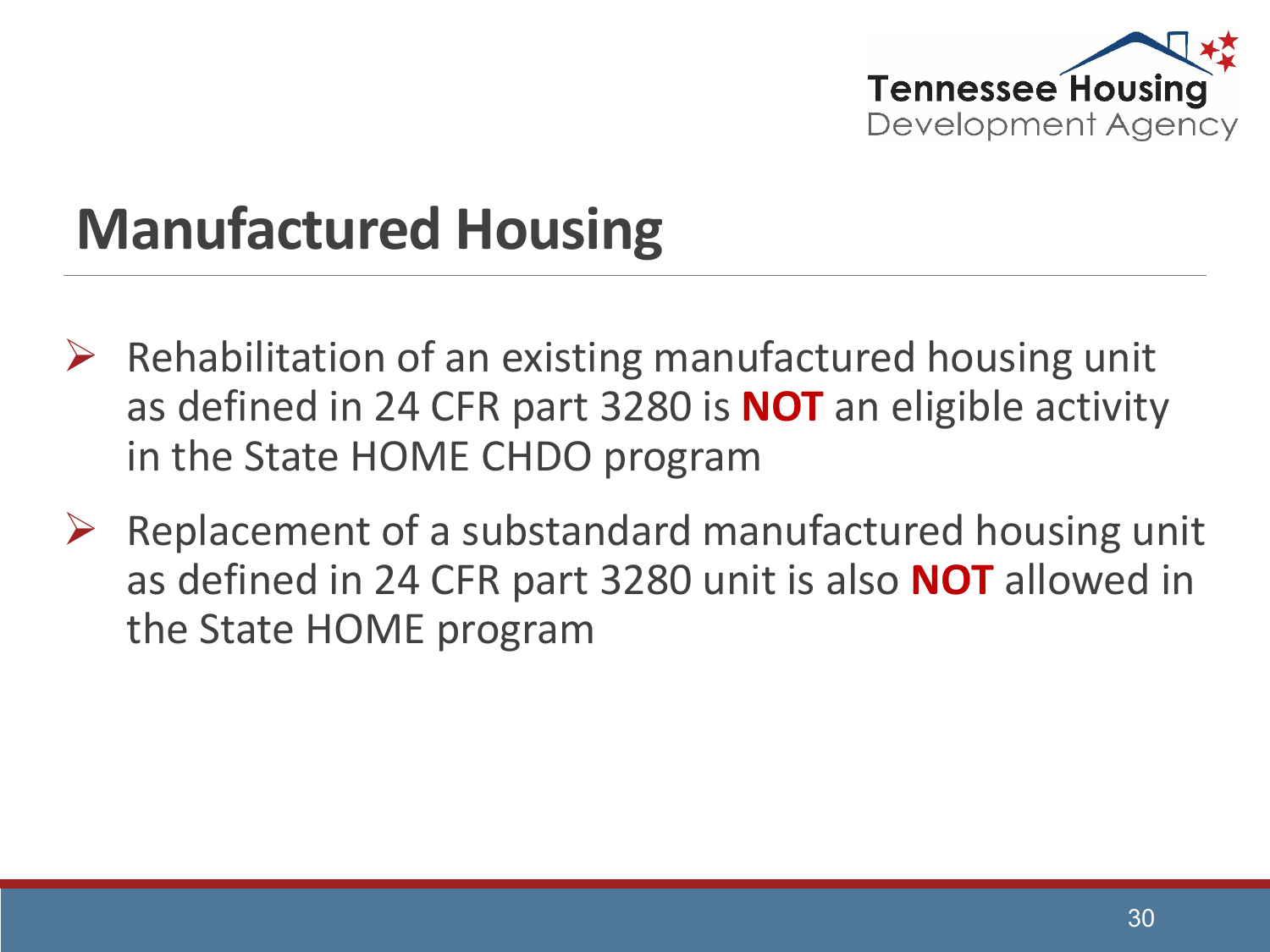

#### **Rehabilitation and Lead-Based Paint**

- $\triangleright$  All units built pre-1978 will require a risk assessment by a certified lead inspector
	- **If the rehabilitation costs are less than \$25,000, then** standard treatments apply
	- **If the rehabilitation costs are greater than \$25,000,** then abatement is required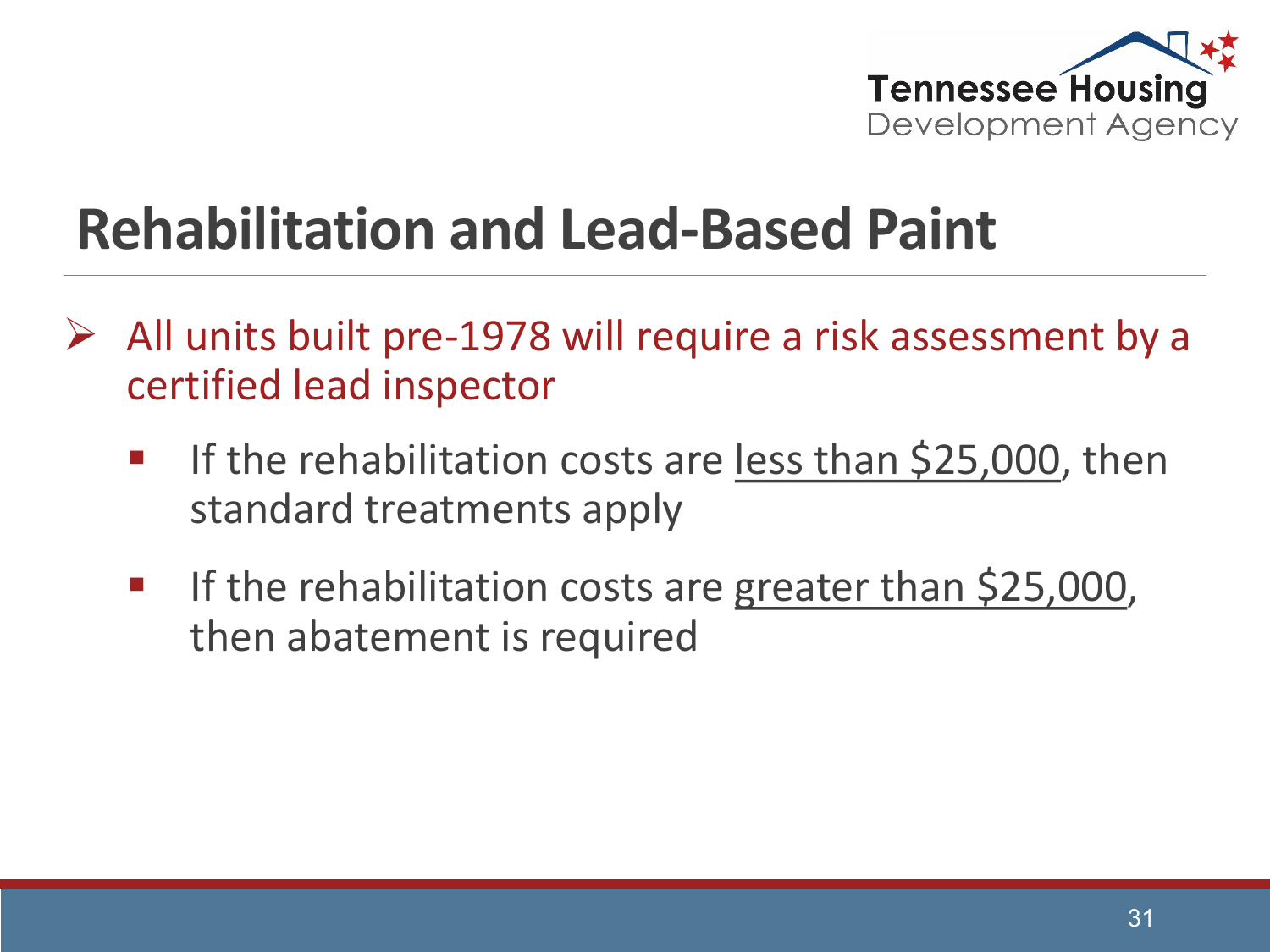

#### **Rehabilitation and Lead-Based Paint**

#### ABATEMENT

- Requires a certified lead abatement contractor
- Certified lead abatement contractors can be found on the TDEC website under the Division of Sold Waste Management:
	- o [http://tn.gov/environment/article/sw-lead-hazard](http://tn.gov/environment/article/sw-lead-hazard%20-program.shtml) -program.shtml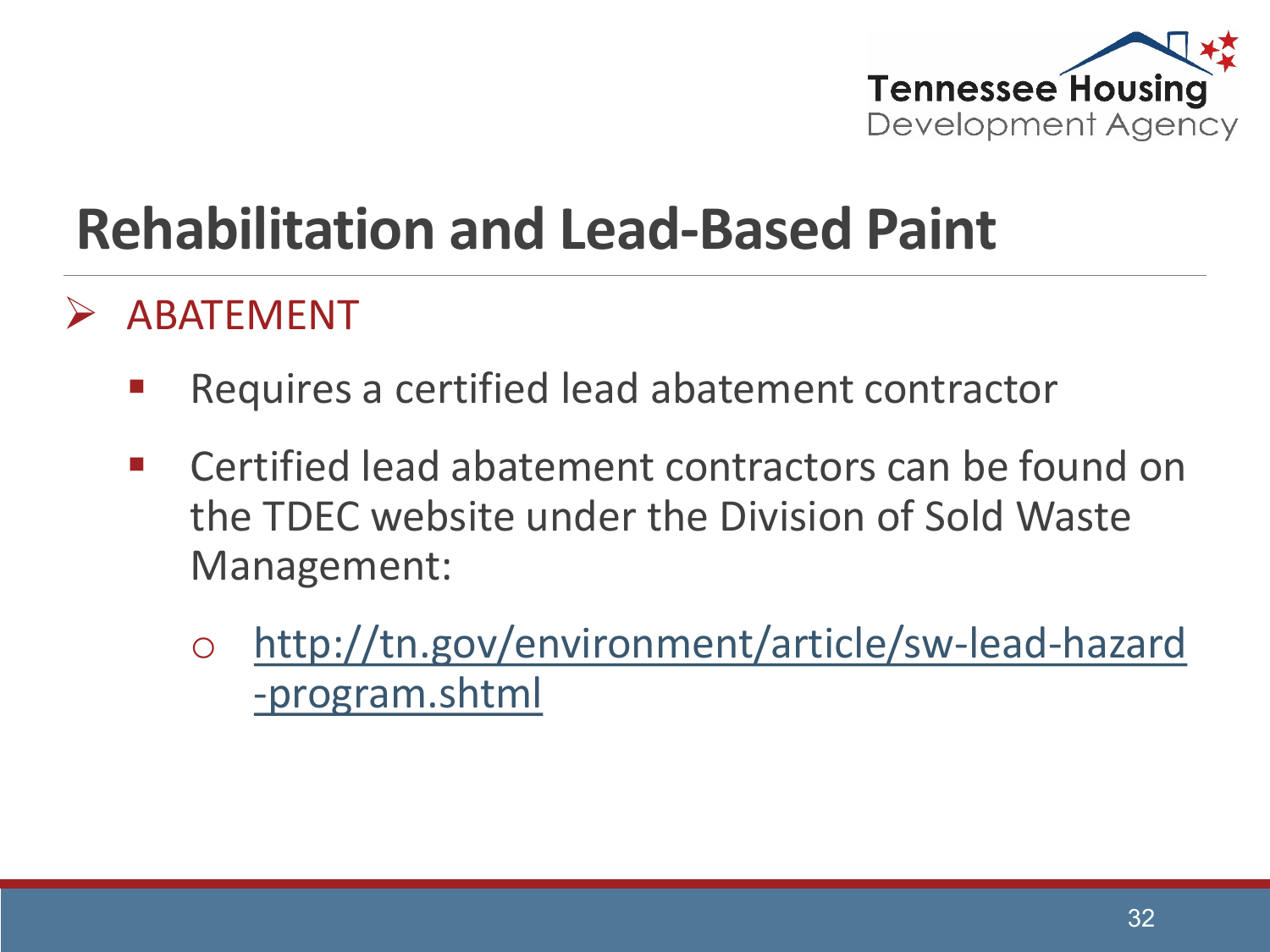

#### **Acquisition and Rehabilitation**

 $\triangleright$  THDA must review the prospective HOME Rehabilitation project before HOME funds are committed to the purchase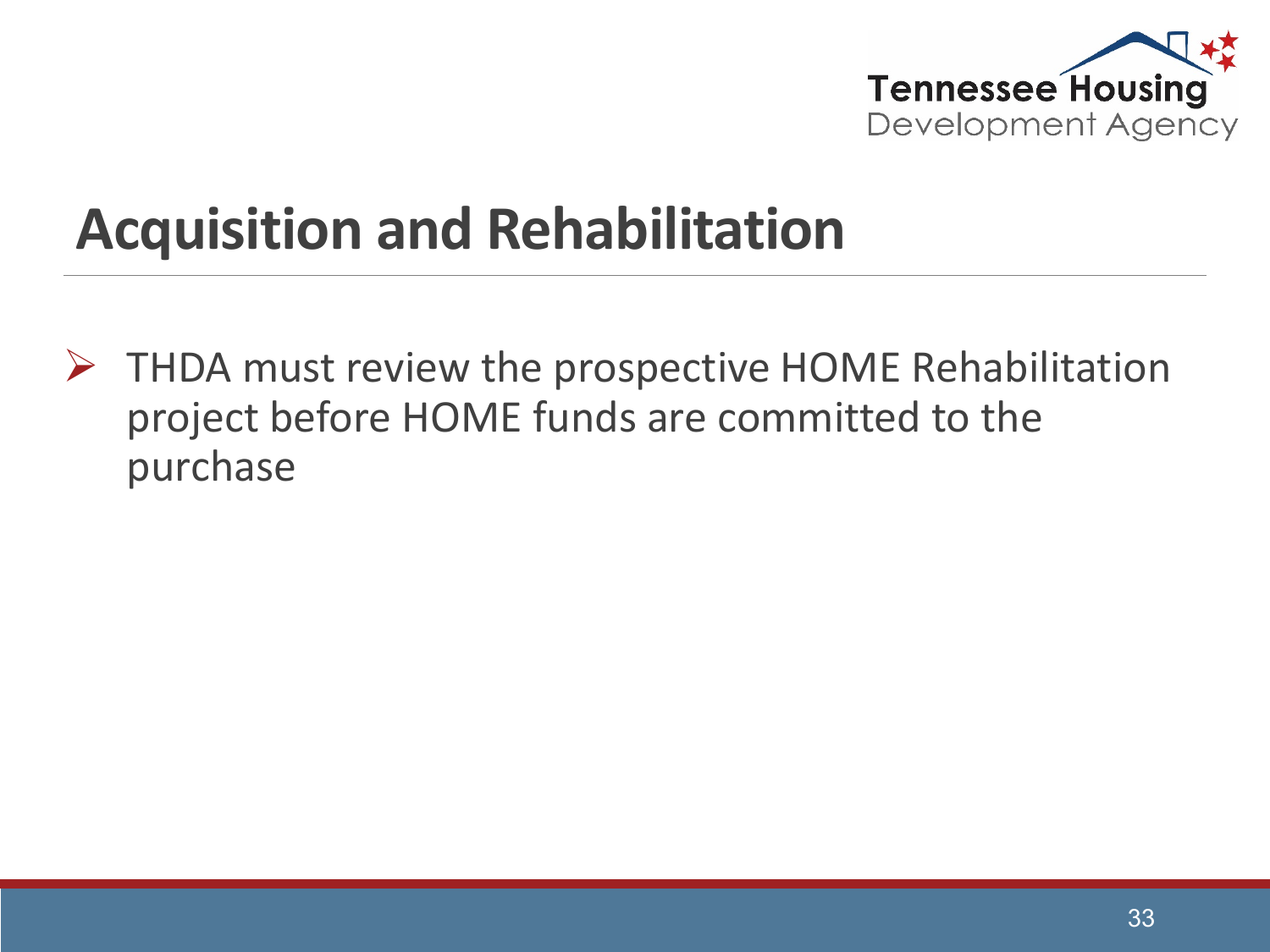

#### **Work Write-ups**

- $\triangleright$  THDA must review and approve work write-ups, written cost estimates, plans, specifications, and UPCS Checklist before the project is put out to bid
- $\triangleright$  The work write-up must break out the lead and rehabilitation costs for each line item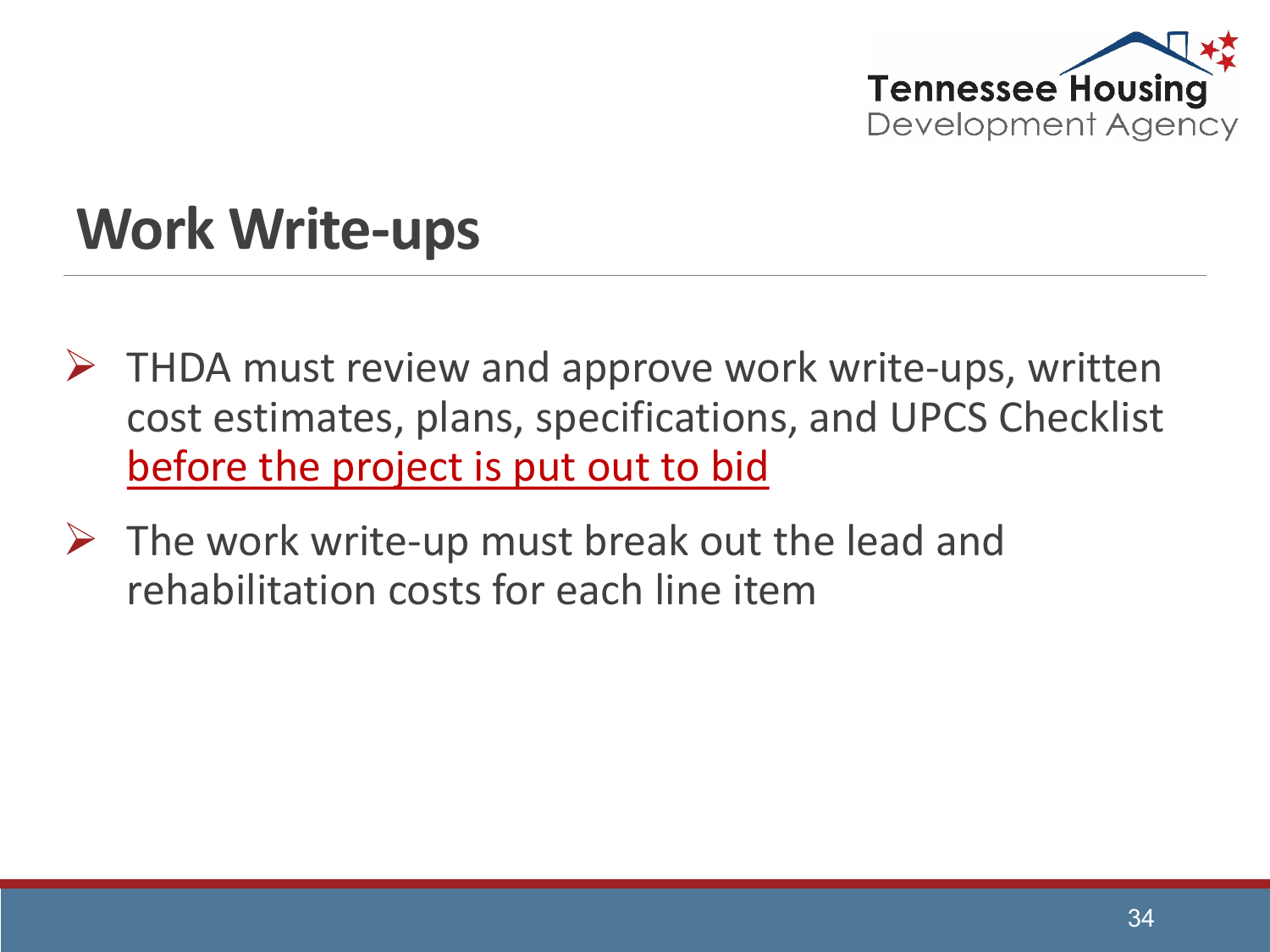

# **Code Inspection**

 THDA requires **ALL** code regulated work be performed under a permit and inspected by a state certified building inspector in the local jurisdiction or by the State Fire Marshal's office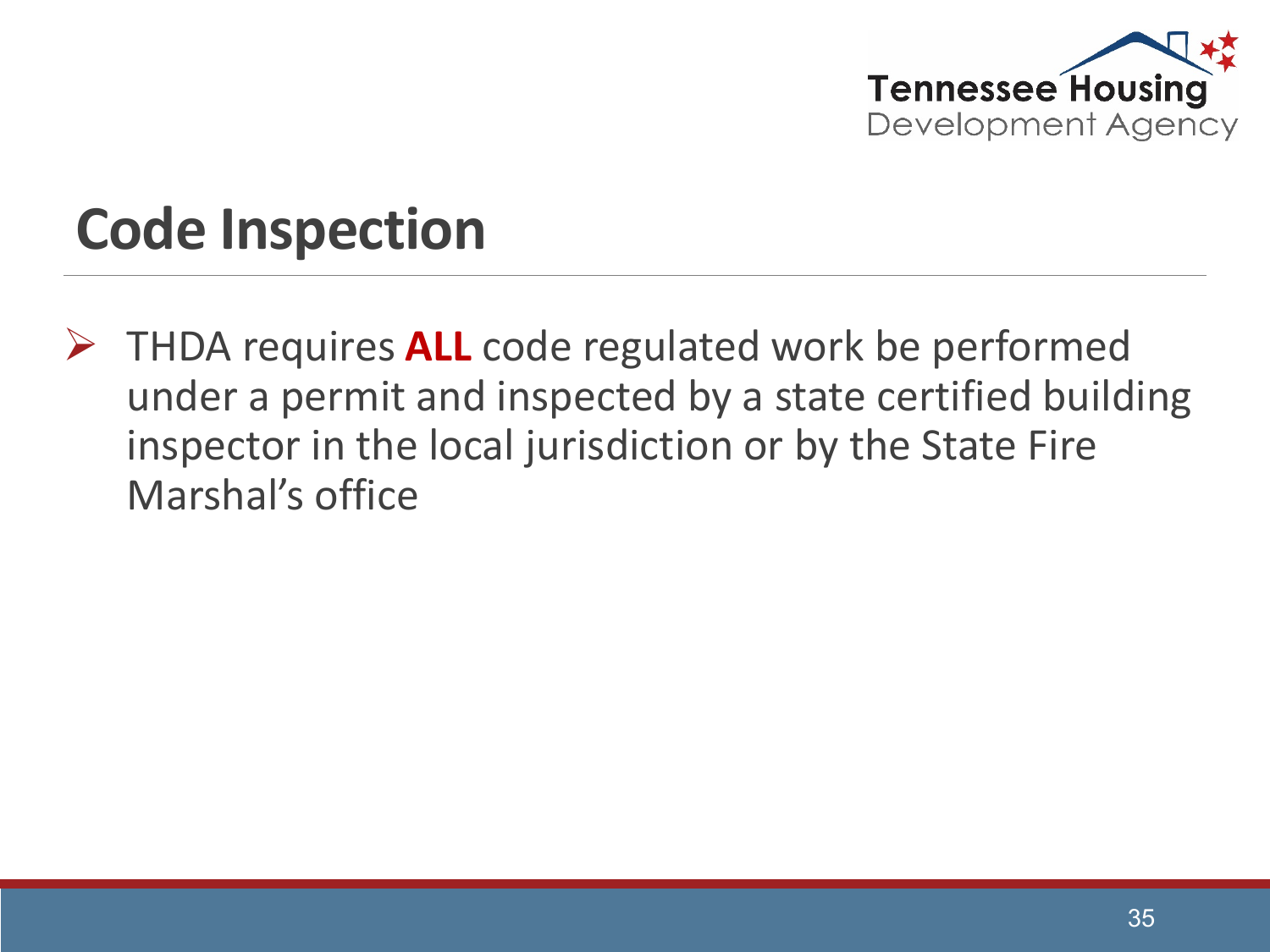

# **Progress and Completion Reviews**

- The HOME regulations include a stringent oversight of HOME projects with required Progress Reviews
	- Acquisition and rehabilitation require a **work write up**  and a minimum of two additional reviews, **Interim and Final**
	- New Construction requires **submission of building plans**  and a minimum of two additional reviews, **Interim and Final**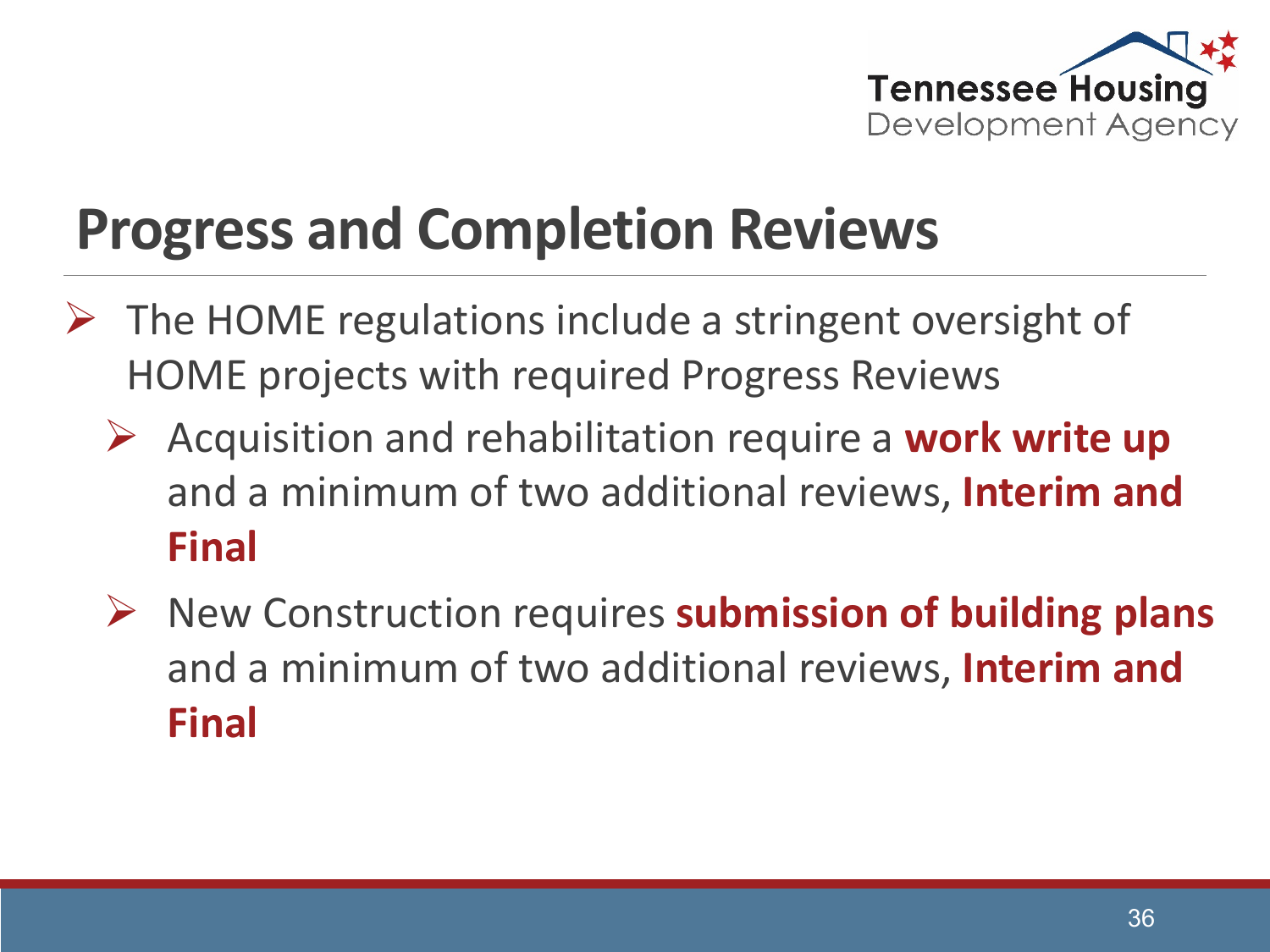

# **Progress and Completion Reviews**

 $\triangleright$  THDA will conduct an interim and final onsite or virtual review of the project once appropriate progress reviews have been completed and submitted with all required documentation including a final passing Code Inspection.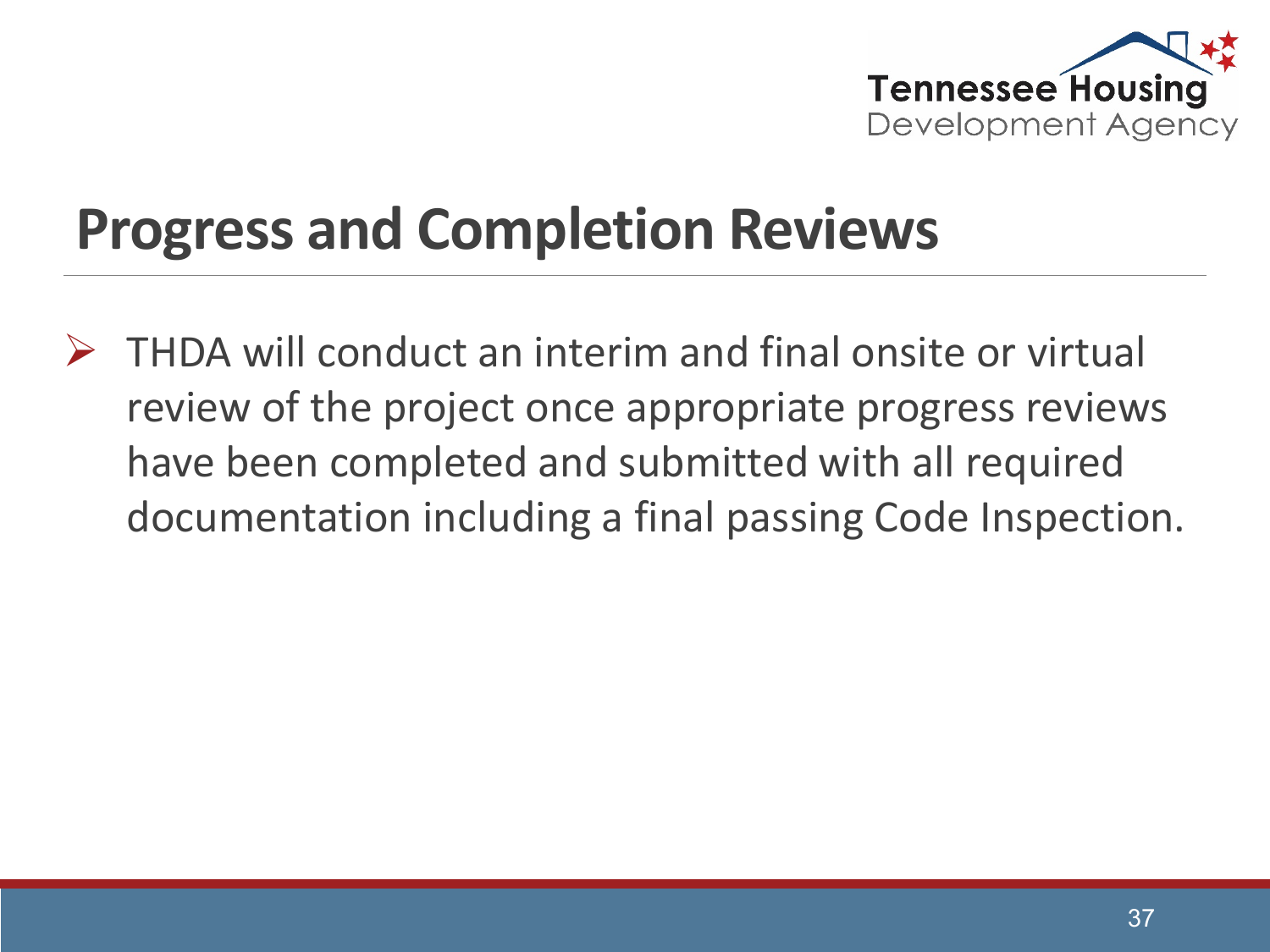

#### **HOME Program Requirements**



2020 HOME CHDO Mini-Round 38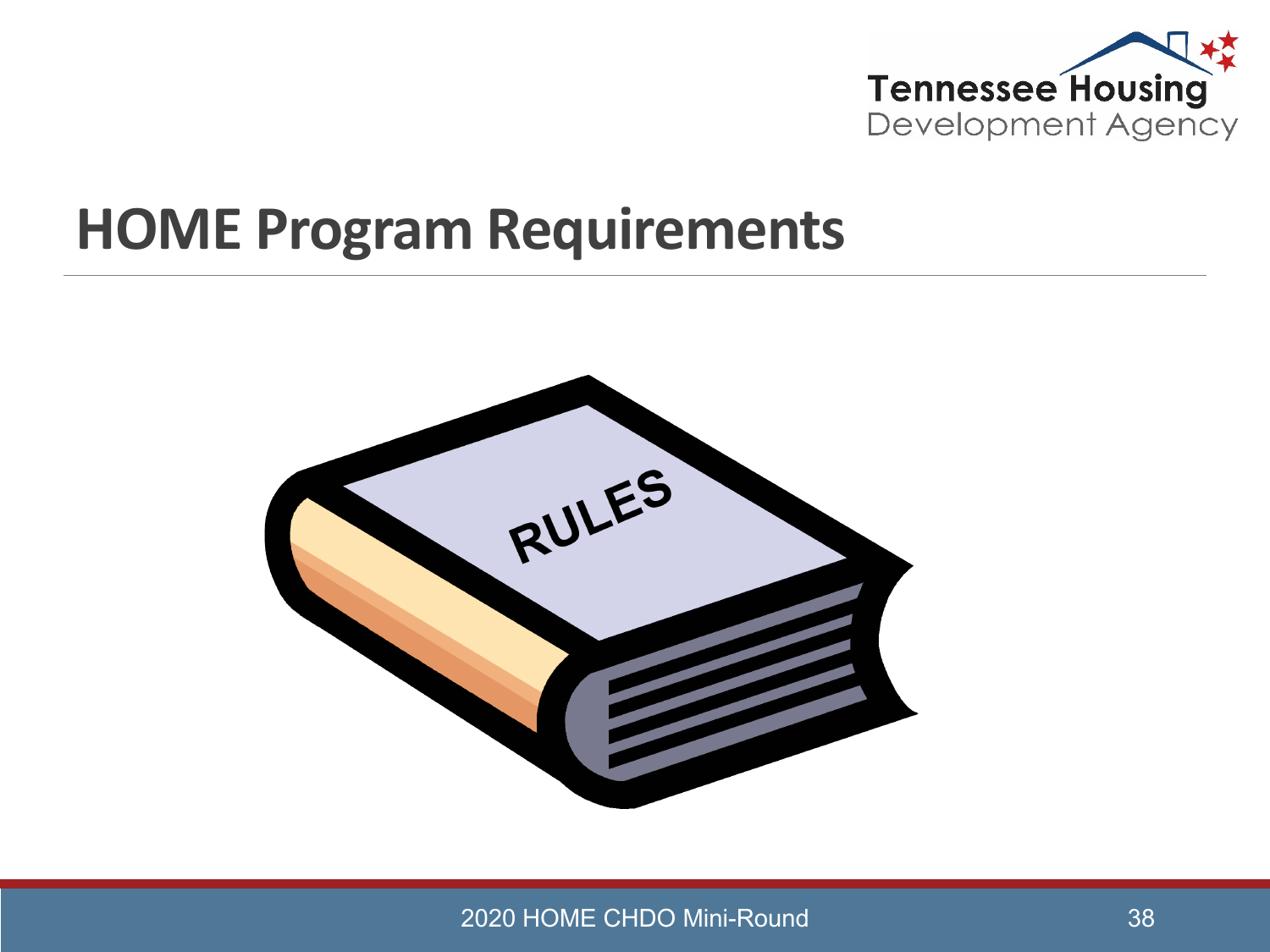

# **Soft Second Mortgages/DPA**

- $\triangleright$  A soft second mortgage/DPA is the direct HOME assistance provided to the home buyer
	- All Grantees are required to leave HOME funds in the unit at the time of sale to an eligible buyer
- $\triangleright$  Soft second mortgages/DPA are limited to the lesser of \$14,999 in HOME funds or the amount of HOME funds necessary to qualify the household for permanent financing, but not less than \$1,000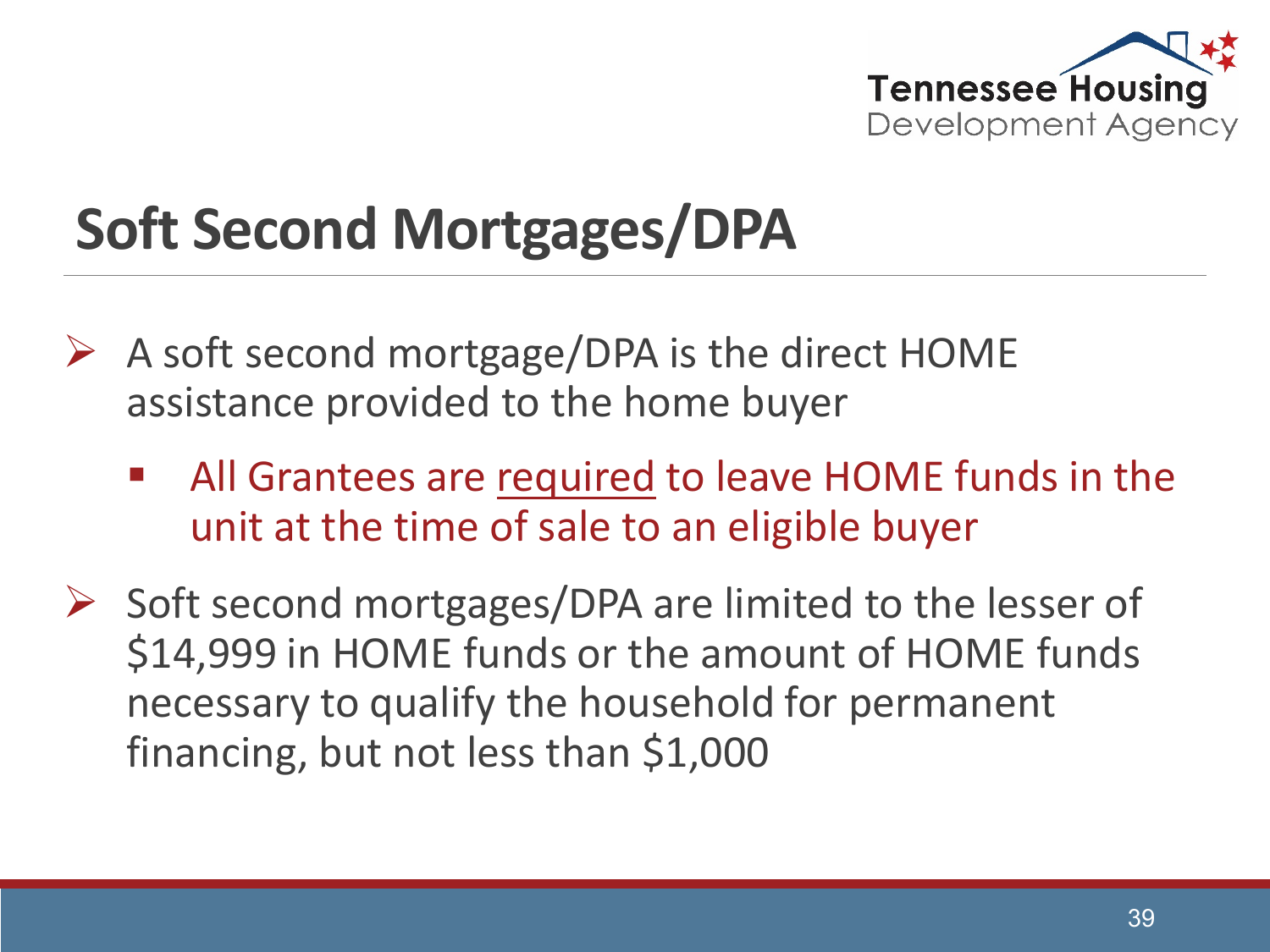

# **Soft Second Mortgages/DPA**

- $\triangleright$  All grant recipients must use the THDA Single-Family underwriting template to determine the amount of direct HOME assistance
- $\triangleright$  THDA must review and approve the determination of the level of assistance
- $\triangleright$  If the underwriting template indicates that the home buyer does not have an unmet need for the assistance, the grantee does not have a viable HOME-assisted homeownership project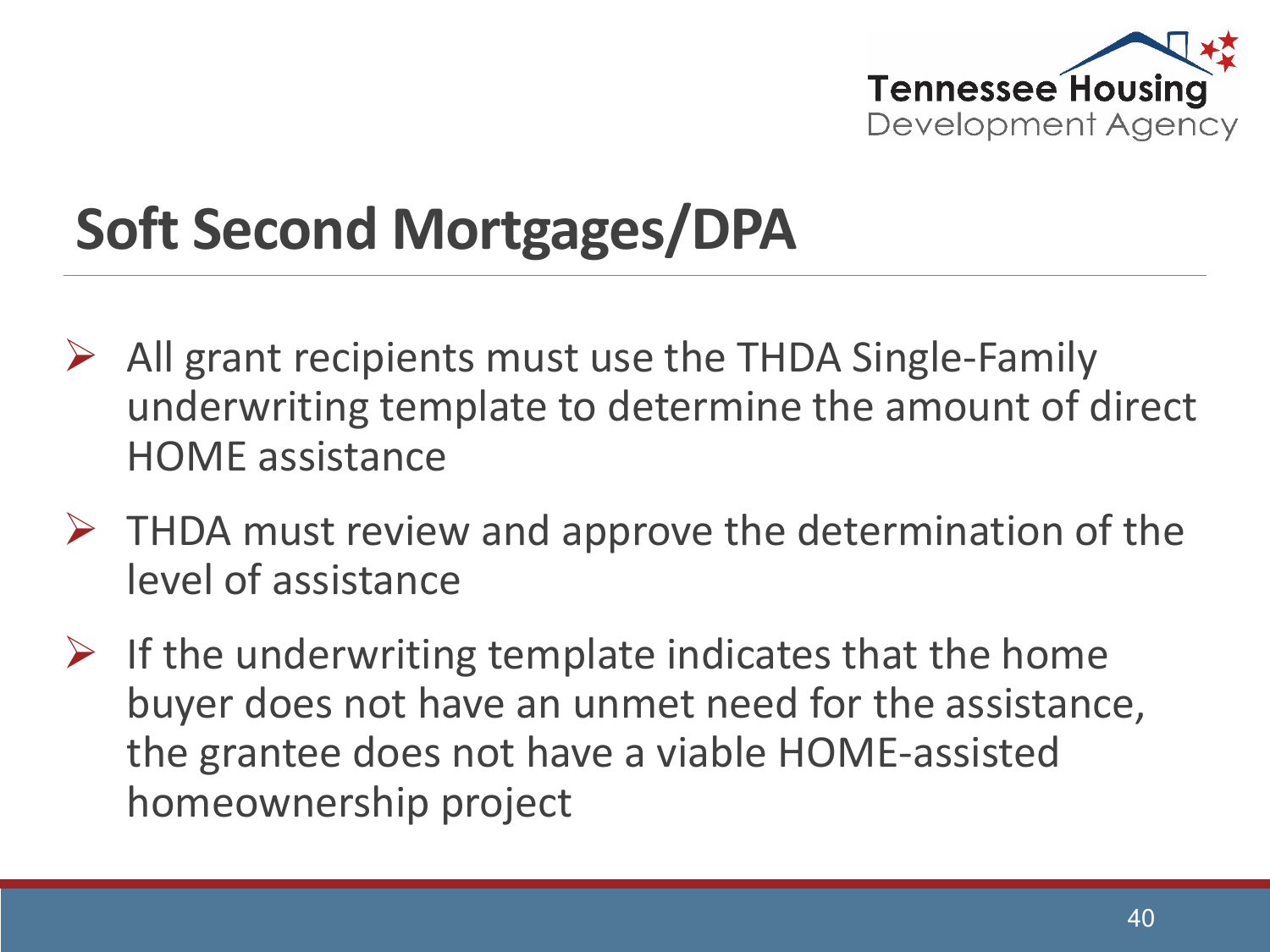

# **Soft Second Mortgages/DPA**

- $\triangleright$  Soft second mortgages/DPA are forgiven at the end of five (5) years if the unit remains the permanent residence of the initial buyer and is not leased or vacated
- $\triangleright$  If the unit remains in compliance, but is sold during the affordability period, the amount of HOME funds subject to recapture can be reduced by 20% per year
- **Recaptured funds must be repaid to THDA**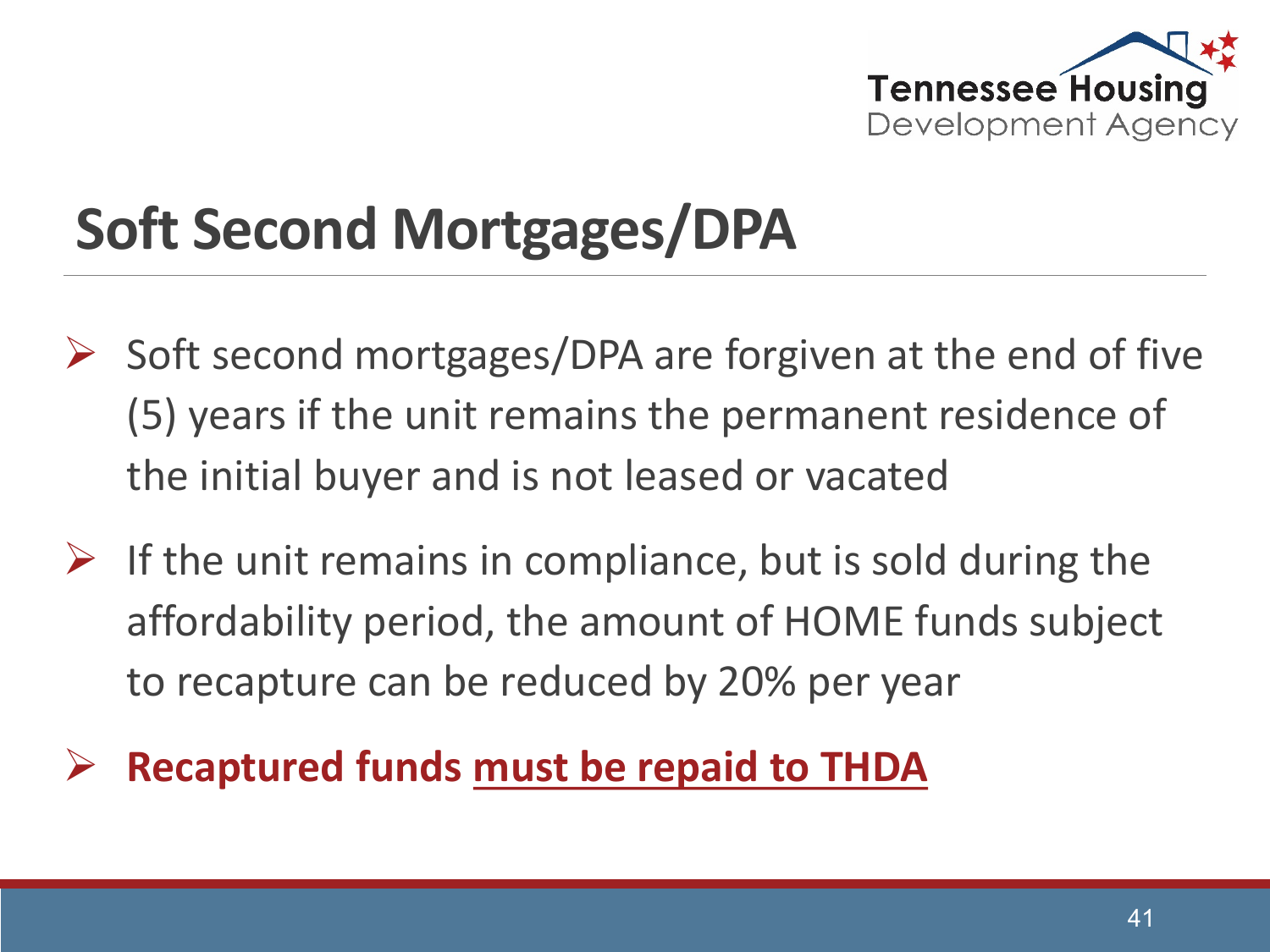

### **Sales Price Limits**

- $\triangleright$  The Property Value Limits are the current sales price limits as published by HUD for HOME homeownership programs.
- $\triangleright$  Any unit completed within the previous 12 months is considered new construction
- $\triangleright$  Sales Price limits are available at:

[https://thda.org/government-nonprofit-partners/home](https://thda.org/government-nonprofit-partners/home-program)program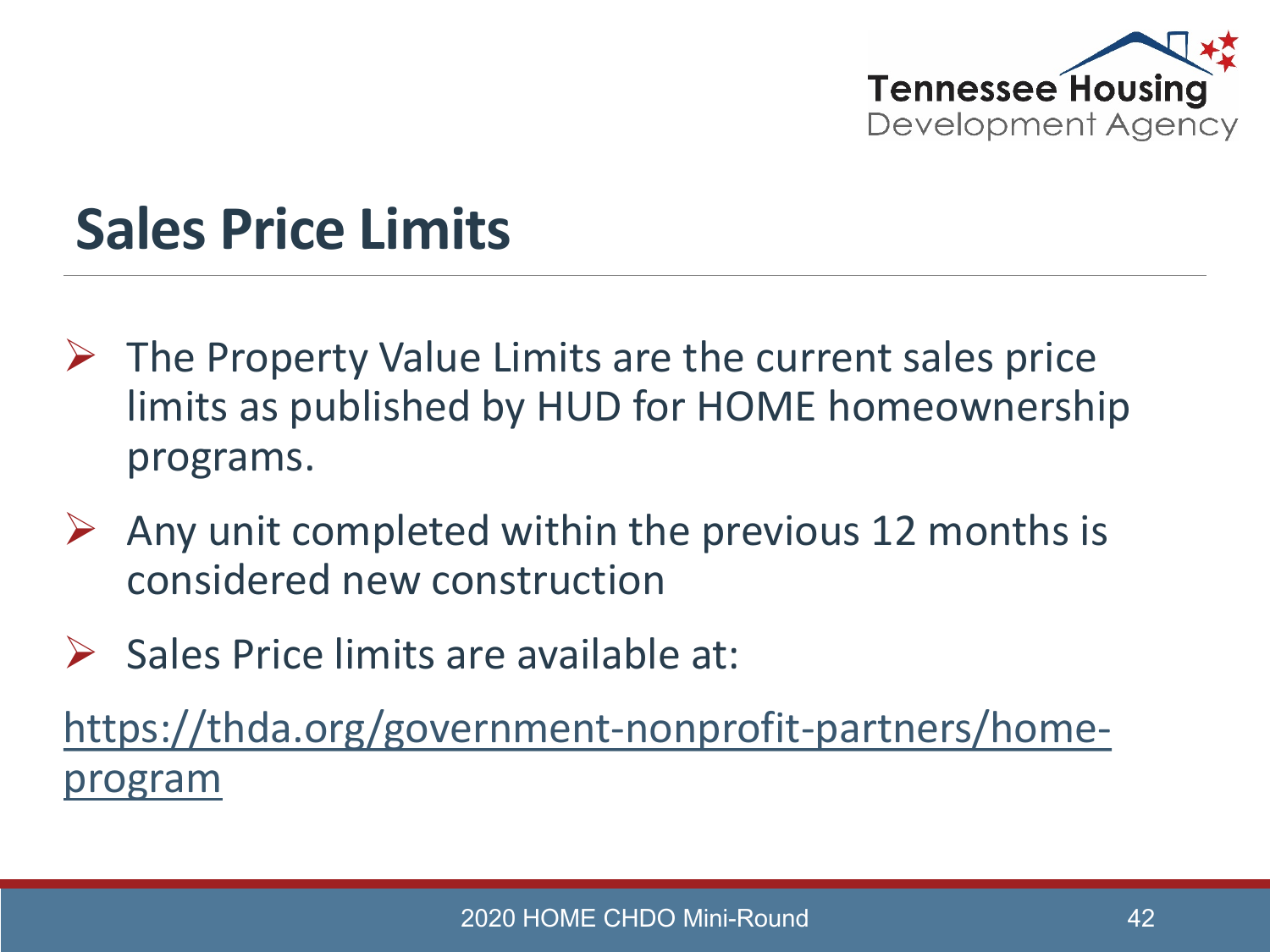

## **Underwriting**

- $\triangleright$  Must use THDA's underwriting tool
- $\triangleright$  Front end ratios may not exceed 29%
- $\triangleright$  Back end ratios may not exceed 41%
- $\triangleright$  Lower ratios are encouraged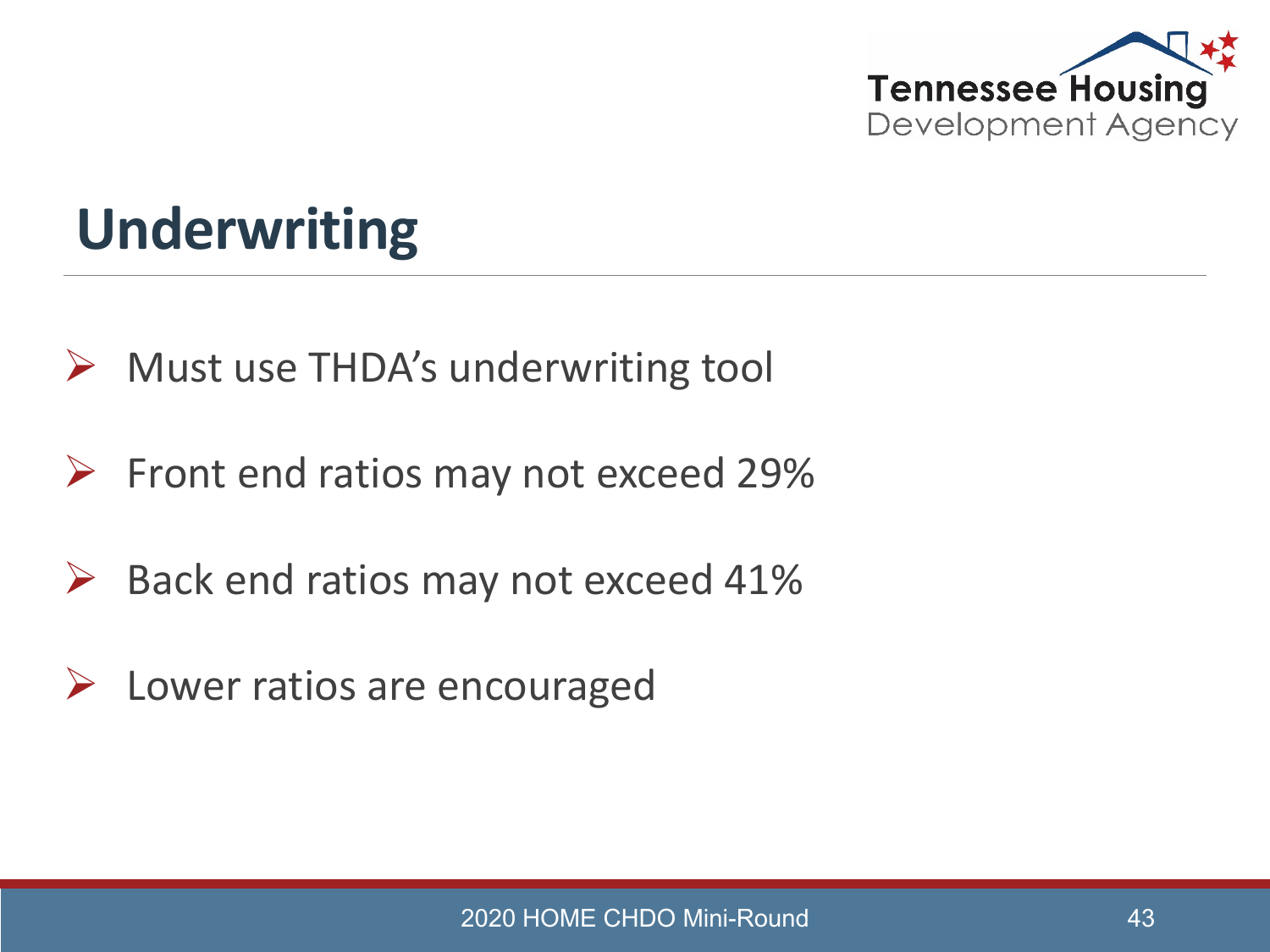

# **Permanent Financing**

- Use THDA mortgage products whenever possible
- $\triangleright$  If not a THDA loan, the first mortgage is comparable if the interest rate does not exceed the THDA Great Choice interest rate by more than one (1%) percentage point
- $\triangleright$  The permanent loan must have a fixed interest rate, fully amortizing over the 30-year loan term
- No pre-payment penalty for early payoff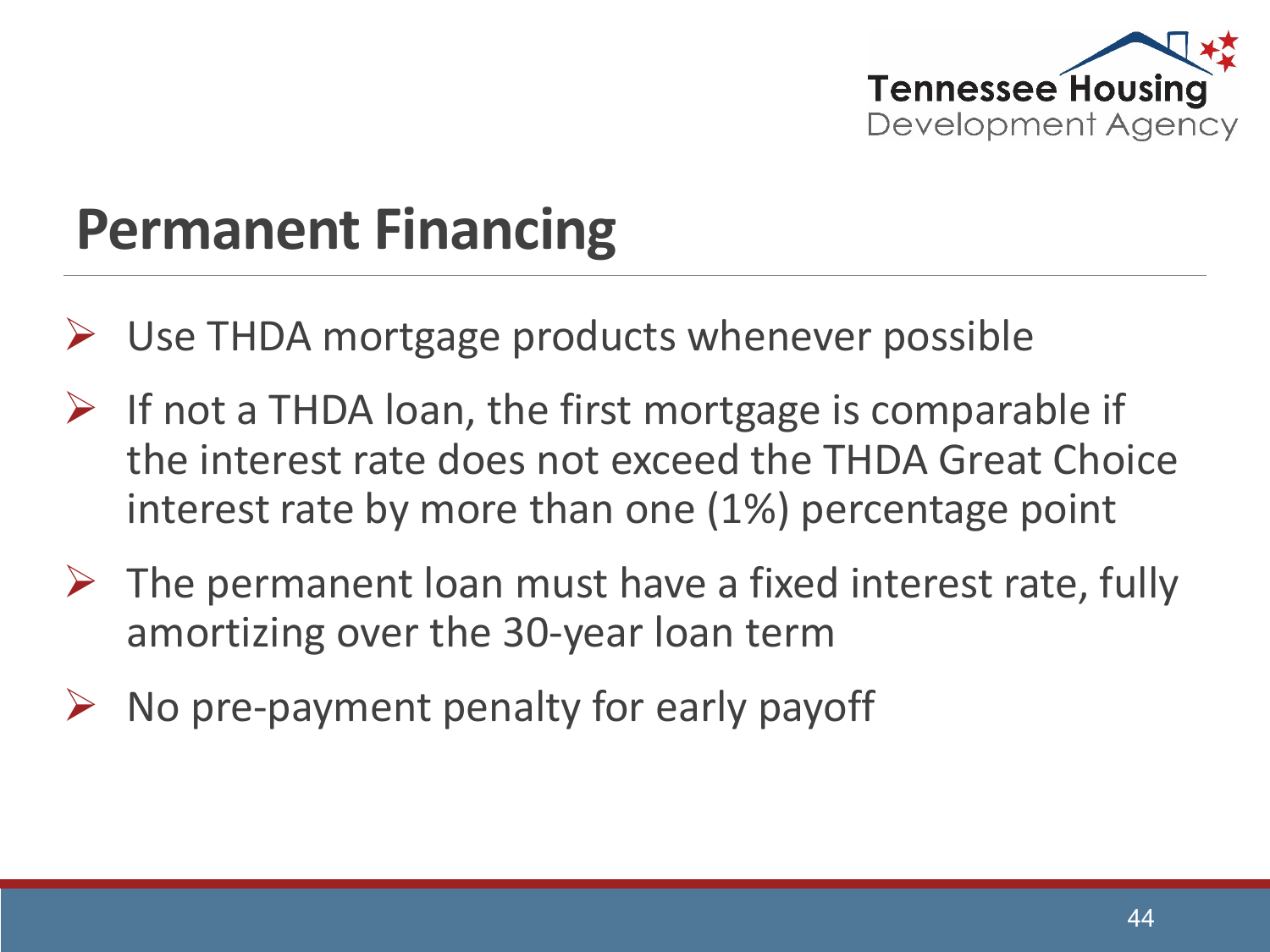

# **Home Buyer Contribution**

- $\triangleright$  The home buyer must make a contribution from their own funds equal to one (1%) percent of the purchase price of the property
- $\triangleright$  If the buyer has liquid assets over \$20,000, the home buyer contribution must be ten (10%) percent of the liquid assets instead of 1% of the purchase price

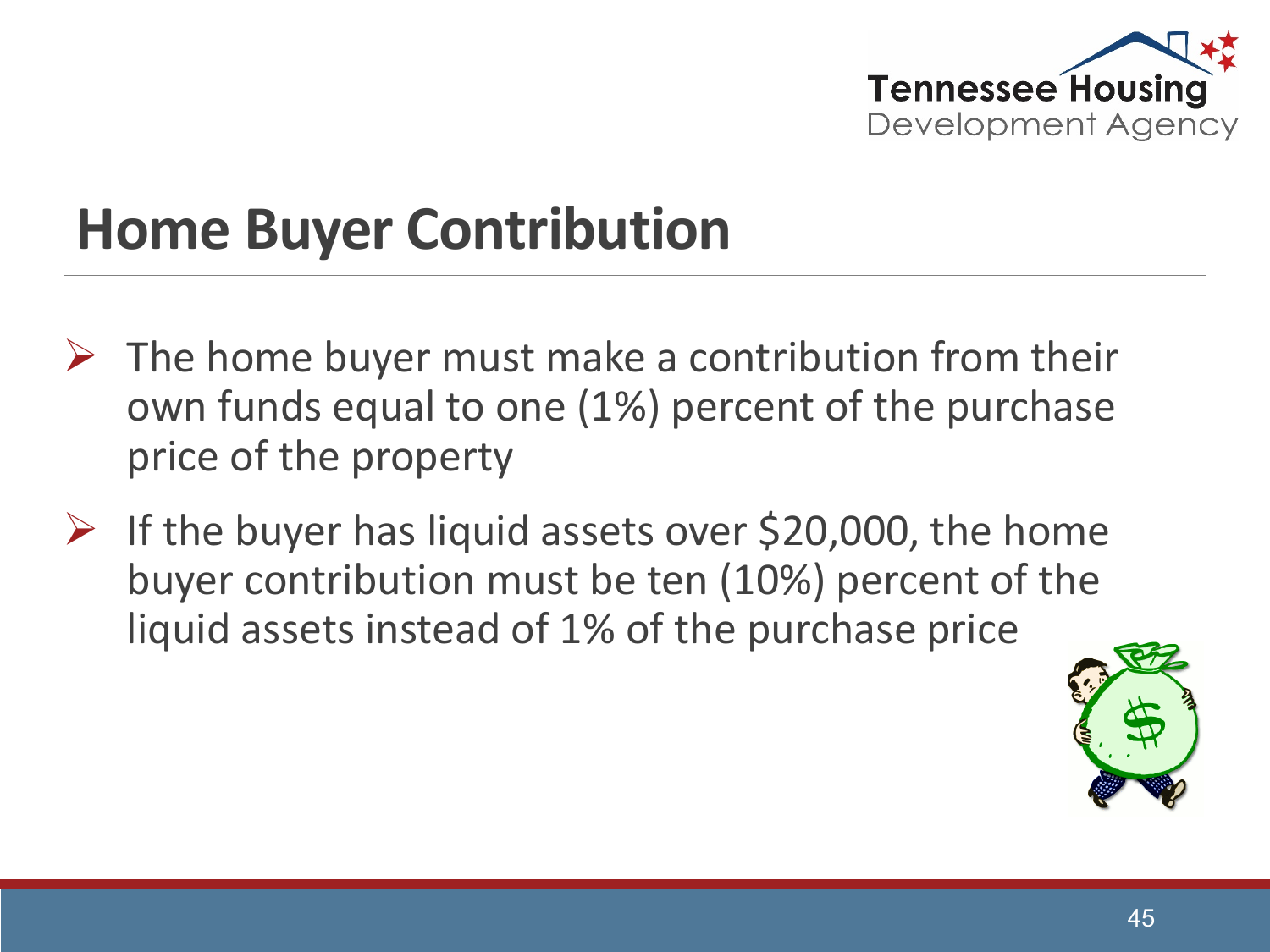

### **Home Buyer Education**

 $\triangleright$  All home buyers must complete a home buyer education program from a HUD certified home buyer education trainer working with a HUD approved organization/agency prior to purchase.

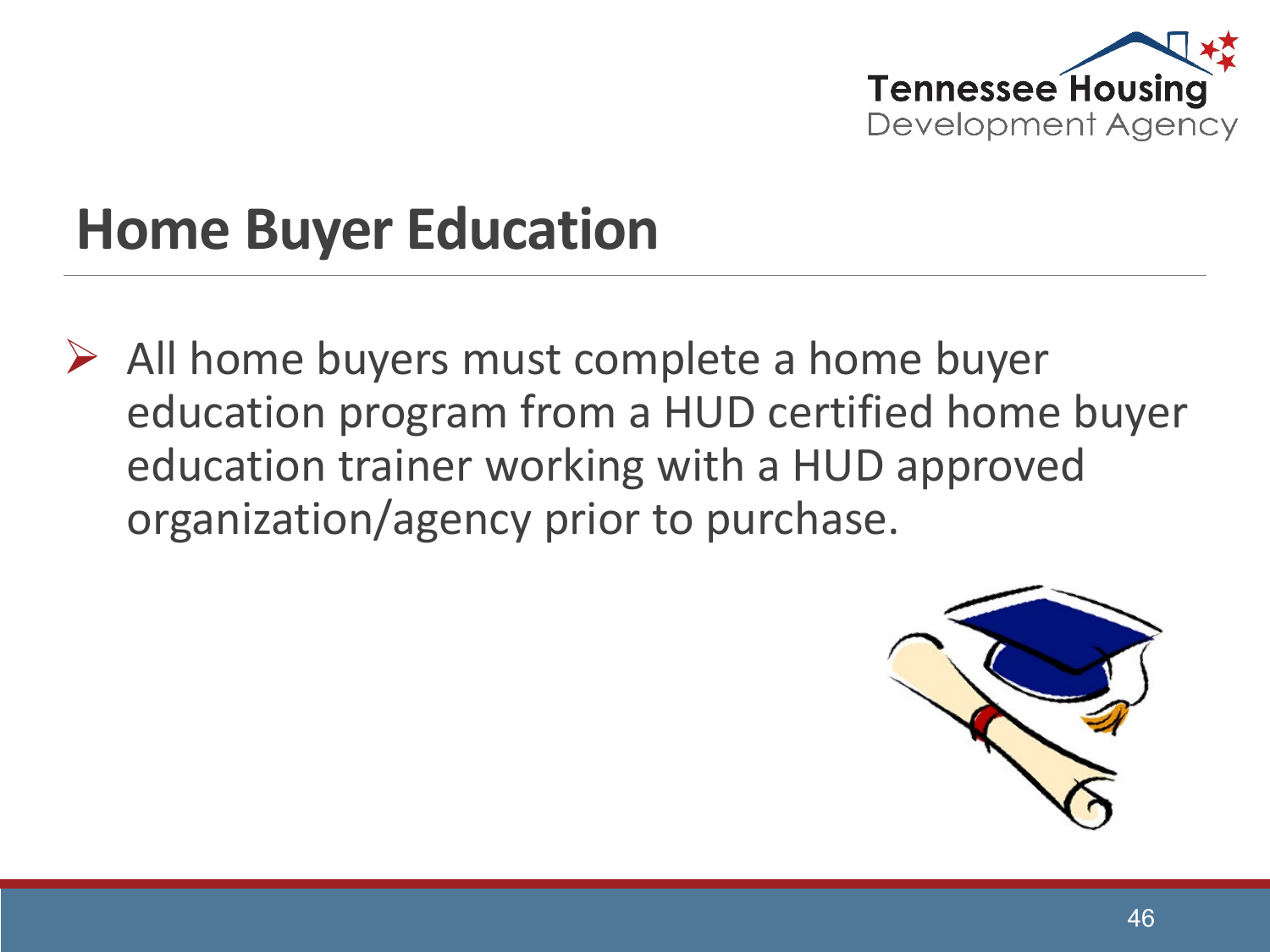

# **Neighborhood Market Conditions**

 $\triangleright$  Applicants proposing homeownership projects must document that the neighborhood market conditions **demonstrate a need for the project**

 $\triangleright$  Must submit a market study as part of the HOME application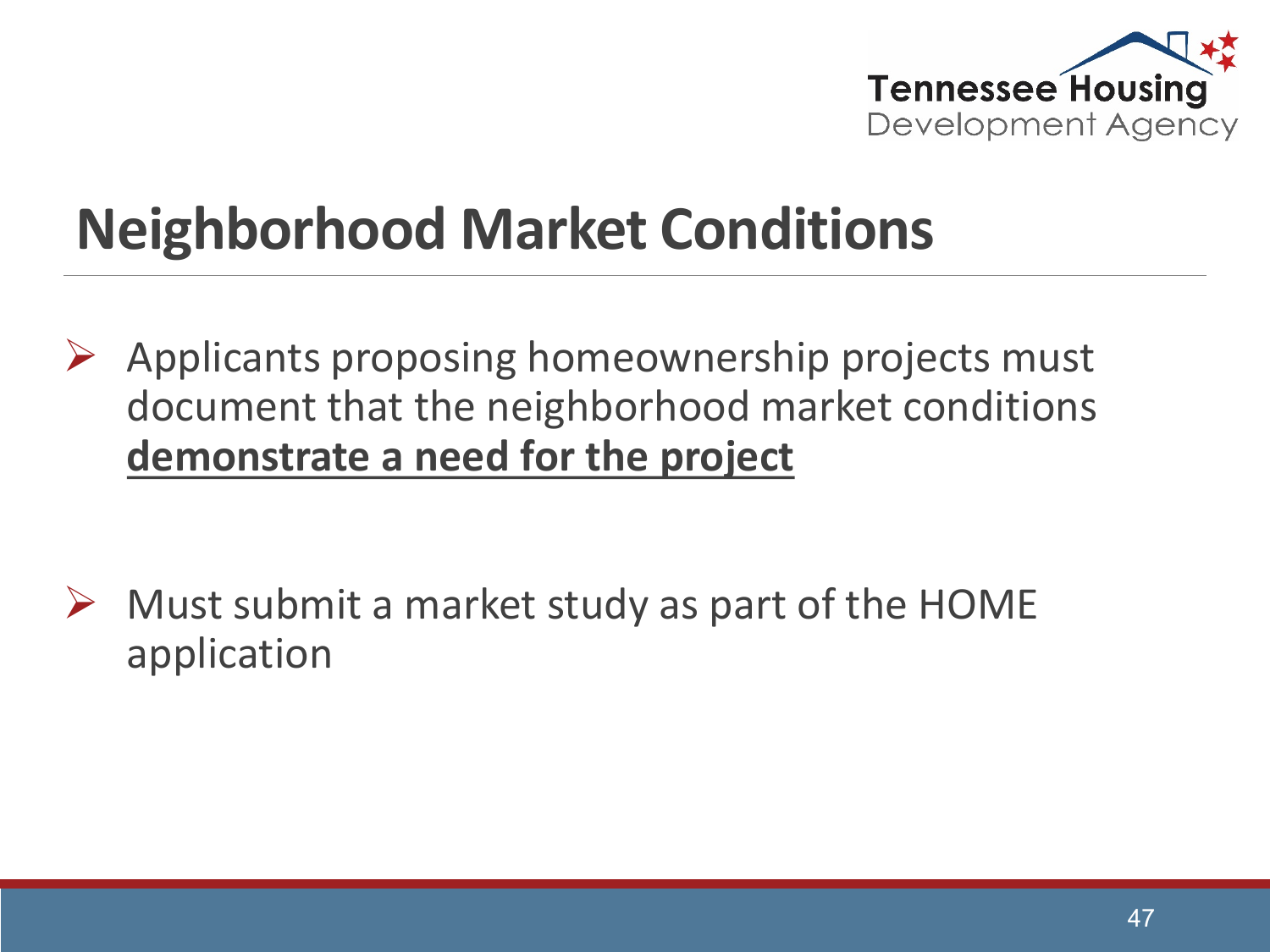

## **Deadline for Sale**

- $\triangleright$  Homeownership units developed must be sold to an eligible home buyer within nine (9) months of project completion (Certificate of Occupancy)
- $\triangleright$  If a homeownership unit is not sold by the 9 month deadline, the unit must be converted to rental housing for the appropriate rental affordability period
	- $\triangleright$  The 15 year affordability period for HOME rental will then apply!
- $\triangleright$  If the unit is not converted to rental housing, all of the HOME funds invested in the unit must be repaid to THDA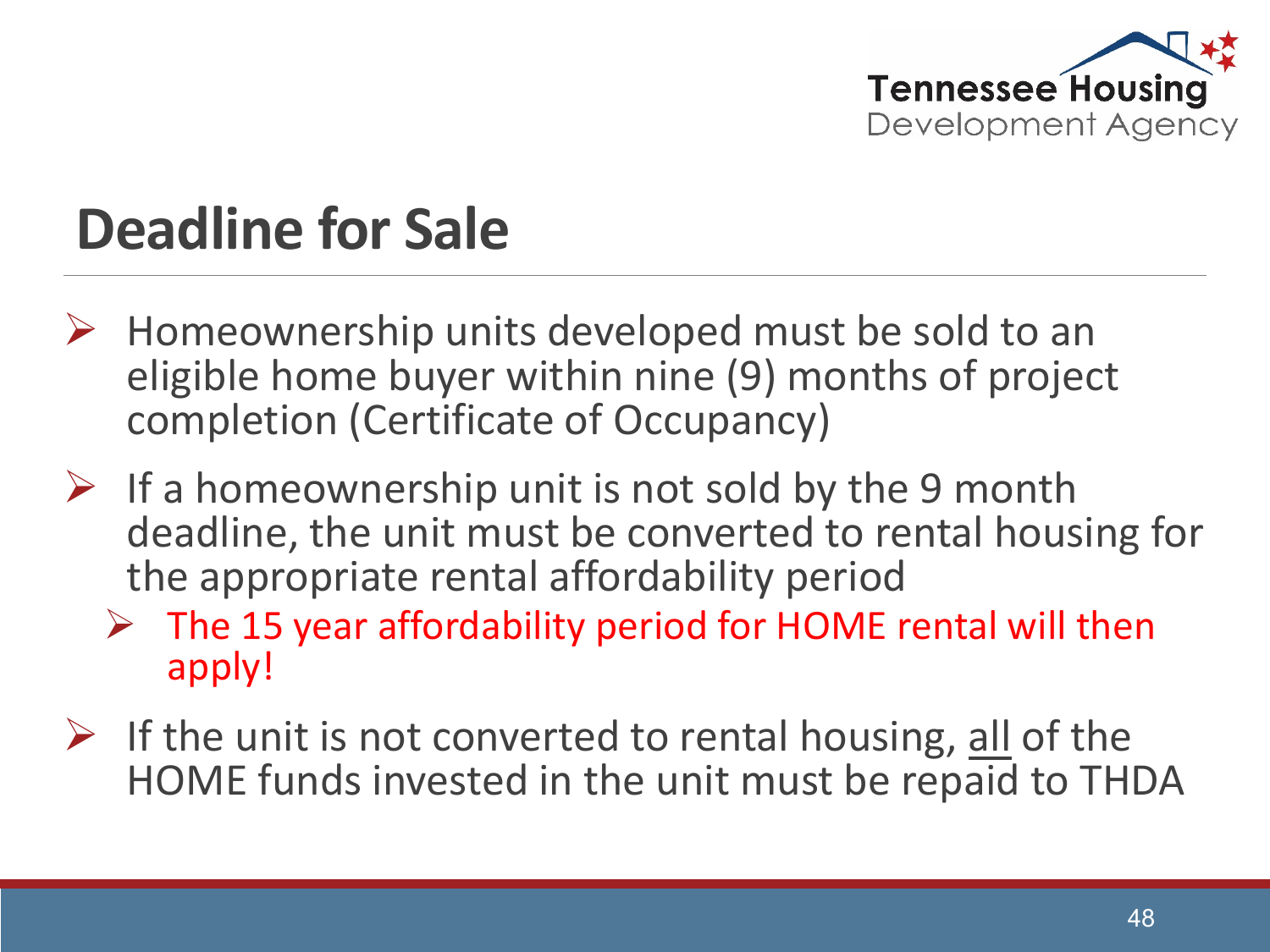

#### **Income Limits**

- $\triangleright$  HOME funds may only be used to assist:
	- **Households with gross annual income at or below 80%** of area median income, adjusted for family size
	- **Income limits are updated annually by HUD**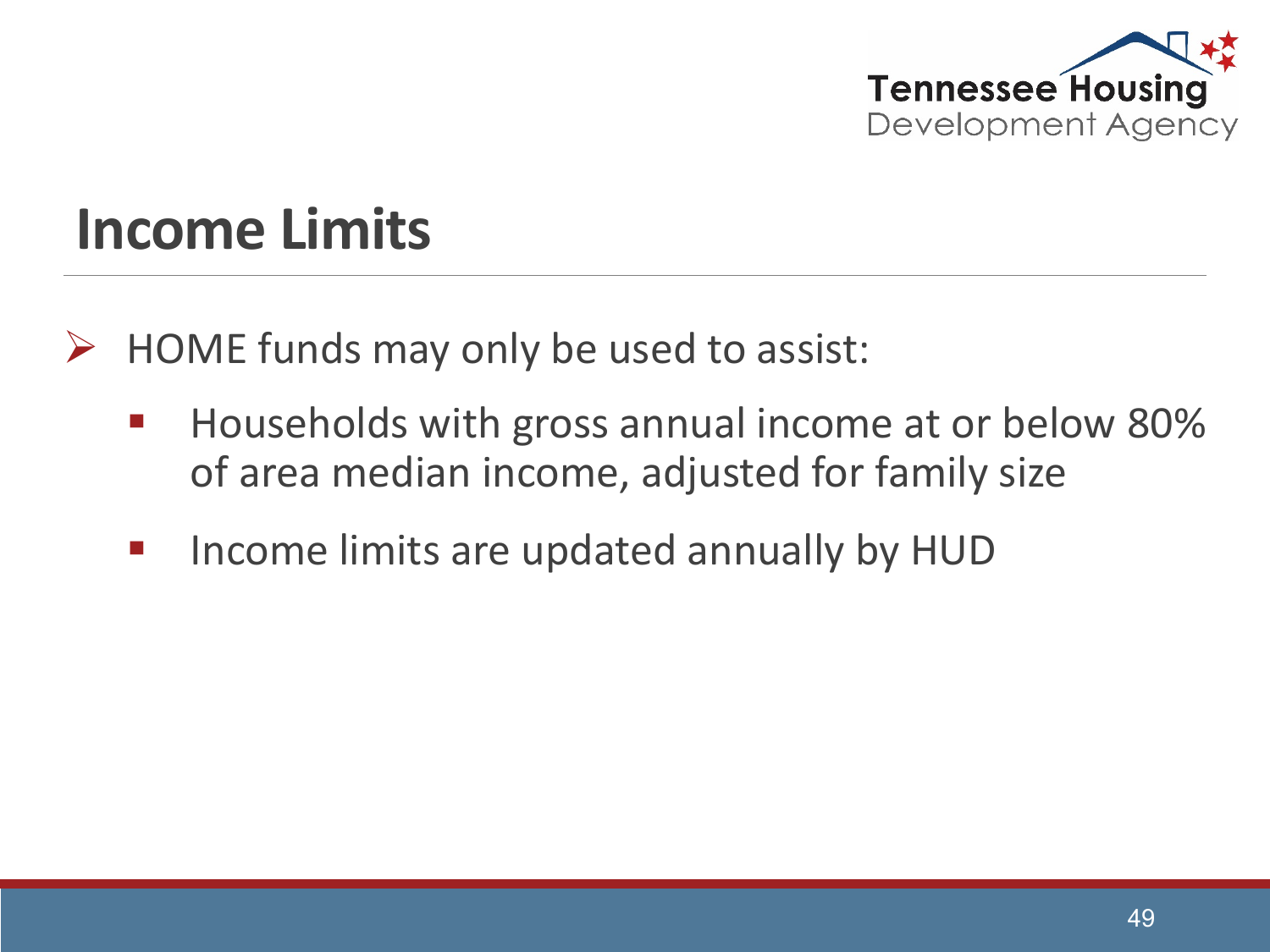

### **Compliance Period**

#### **Homeowner Rehabilitation Programs**

- Five year compliance period
- 20% annual forgiveness feature
- **If unit is sold during the compliance period, the** amount of HOME funds subject to recapture can be reduced by 20% per year
- Recaptured funds are repaid to THDA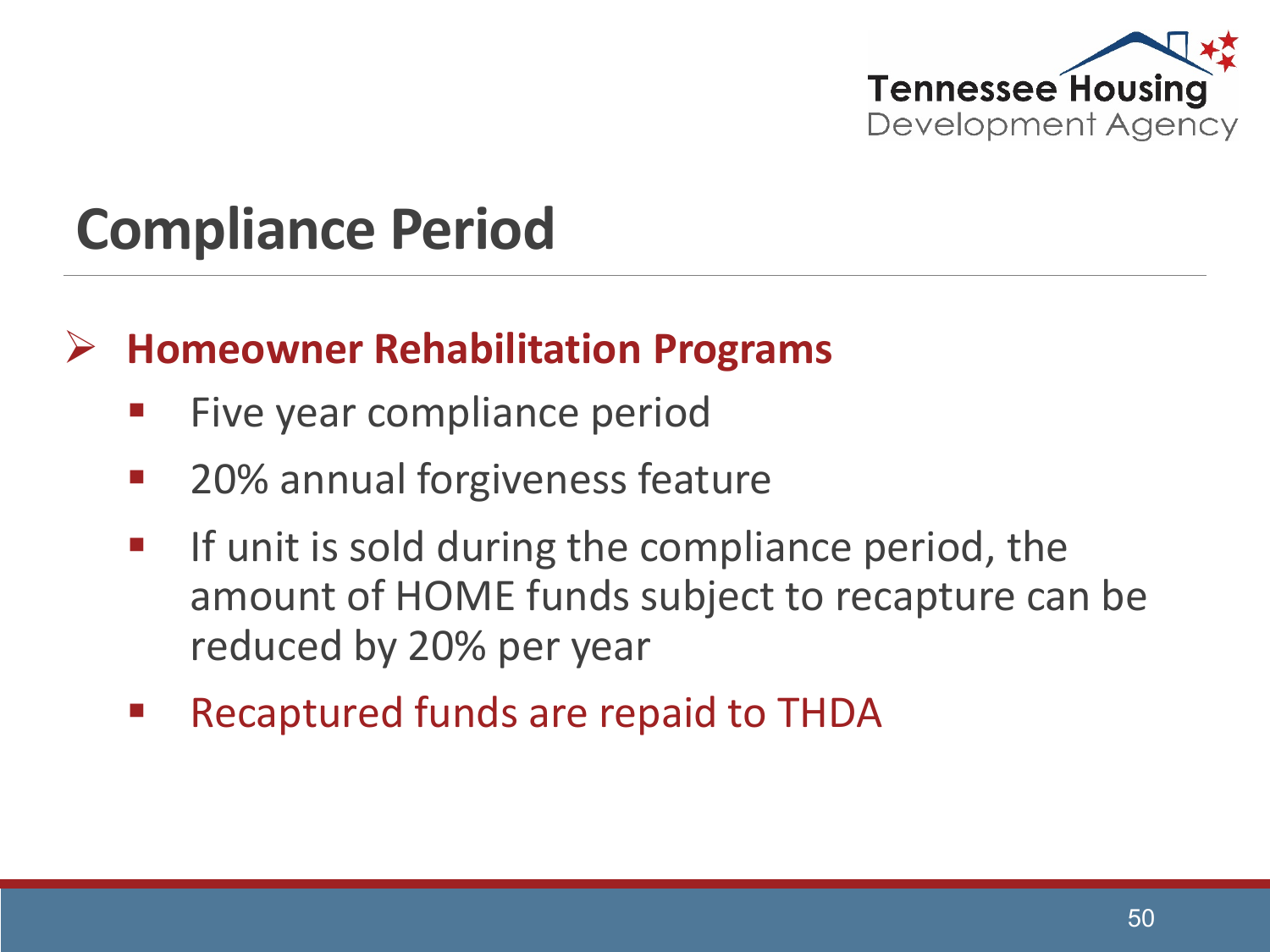

# **Affordability Period**

#### **Homeownership Programs**

- Five year affordability period secured by soft second mortgage
- **Forgiven at the end of the 5 years IF the unit** remains the principal residence of the initial home buyer and is not leased
- If the unit does not remain in compliance, the entire HOME investment must be repaid to THDA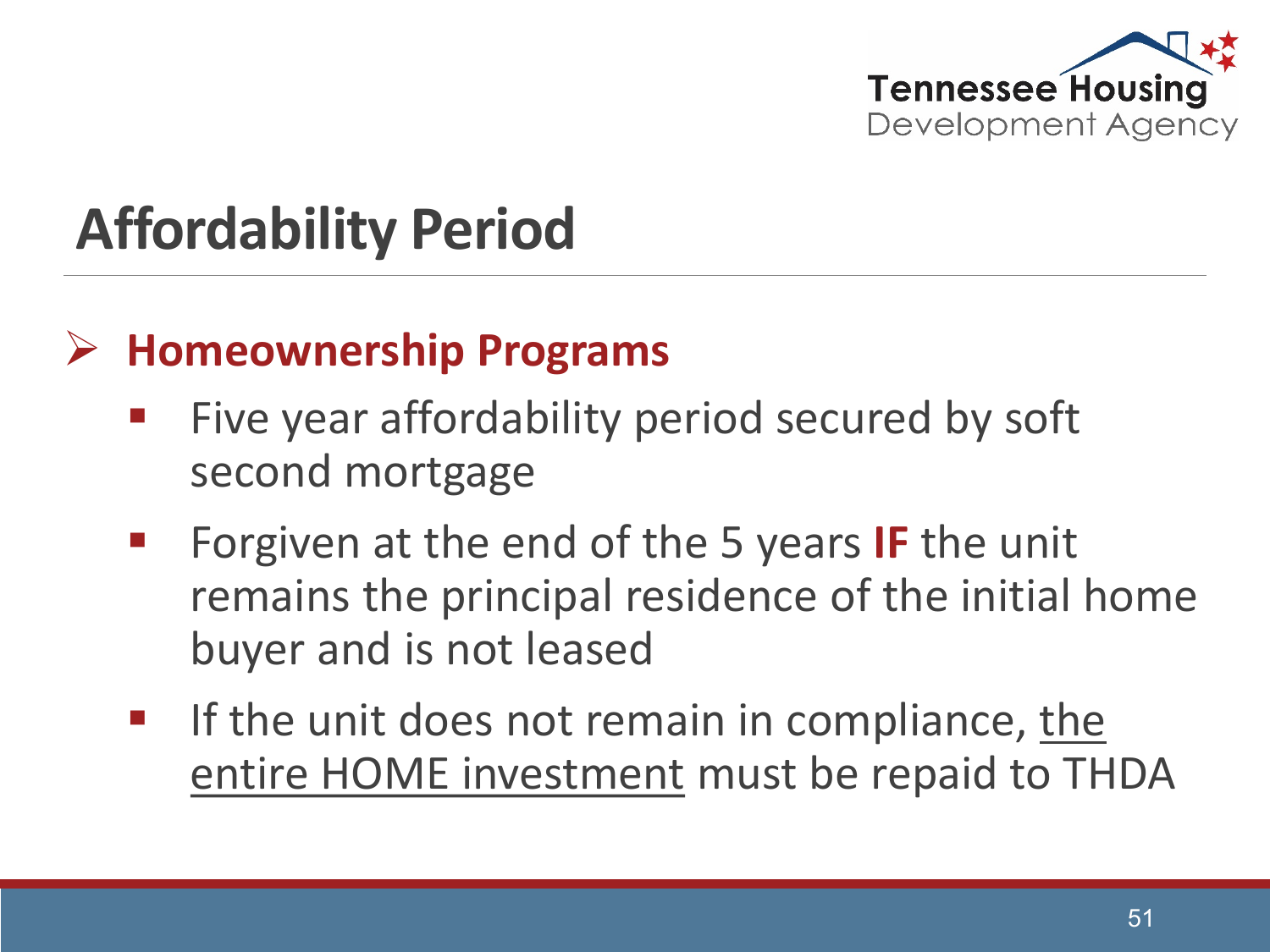

# **Affordability Period**

- $\triangleright$  The HOME-assisted home buyer may sell or otherwise transfer the unit before the end of the affordability period
- $\triangleright$  If the unit is sold or transferred during the affordability period, the amount of HOME subsidy subject to recapture will be reduced by 20% per year of occupancy by the initial home buyer
	- The amount subject to recapture is limited to the availability of net proceeds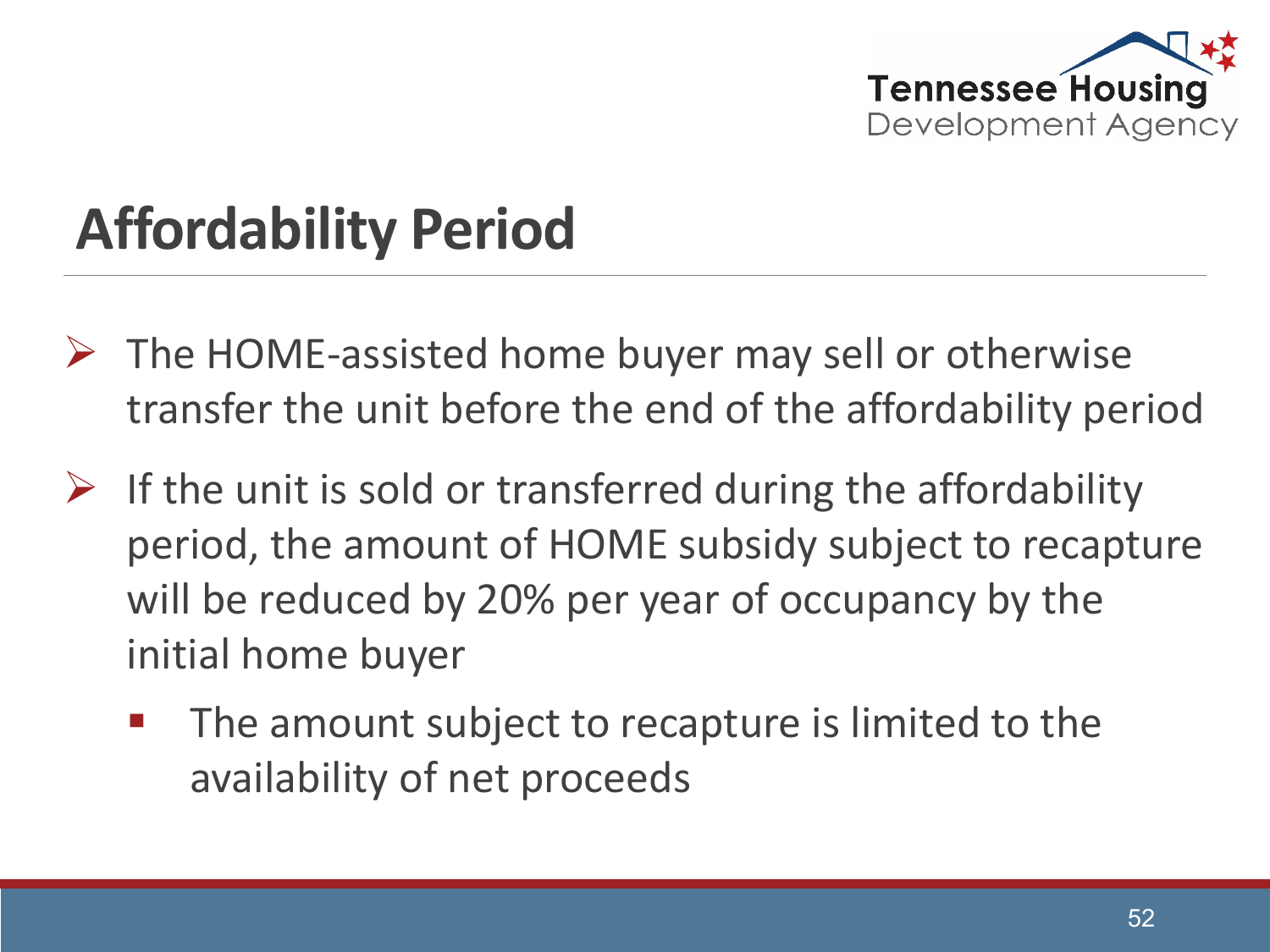

## **Subsidy Limits**

| <b>MINIMUM HOME DOLLARS</b> | \$1,000   | <b>PER UNIT</b>              |
|-----------------------------|-----------|------------------------------|
| <b>MAXIMUM HOME DOLLARS</b> | \$83,045  | 0-Bedroom (Efficiency) Limit |
|                             | \$95,199  | 1-Bedroom Limit              |
|                             | \$115,763 | 2-Bedroom Limit              |
|                             | \$149,761 | 3-Bedroom Limit              |
|                             | \$164,390 | 4-Bedroom Limit              |

Subsidy Limits are published annually by HUD and subject to change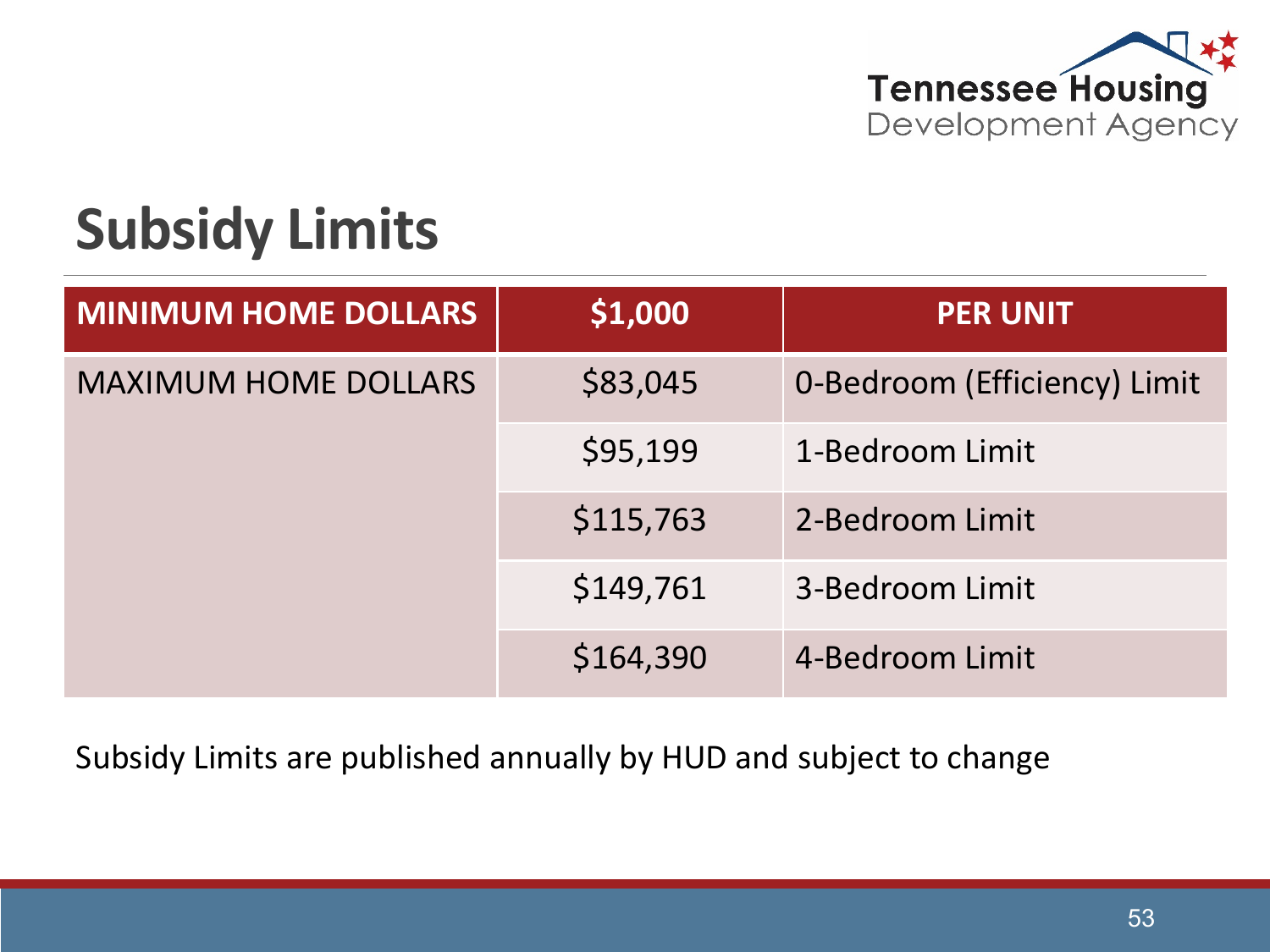

# **After Rehabilitation Property Value**

- Applicable to homeowner rehabilitation projects
	- This is the affordability requirement for owneroccupied rehabilitation projects
	- Based on 95% of median purchase price for an area as established by HUD on an annual basis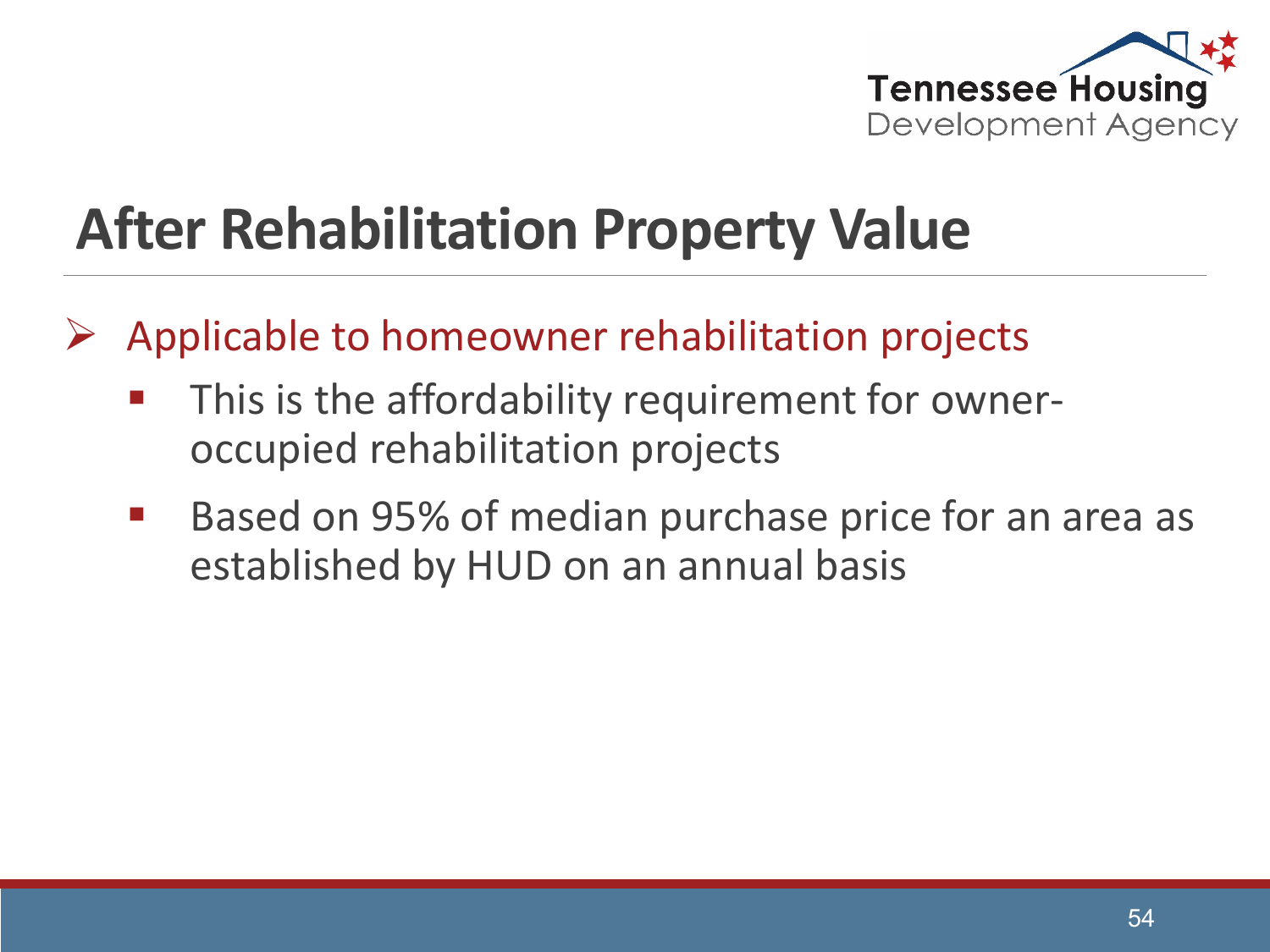

# **Universal Design/Visitability**

- $\triangleright$  The inclusion of features that allow individuals with physical disabilities to reside in or to visit housing that is constructed or rehabilitated with federal funds
- $\triangleright$  Universal design allows housing to be adapted to the individuals current or future needs
- $\triangleright$  Visitability allows individuals who have trouble with steps or use wheelchairs or walkers to live in or visit the unit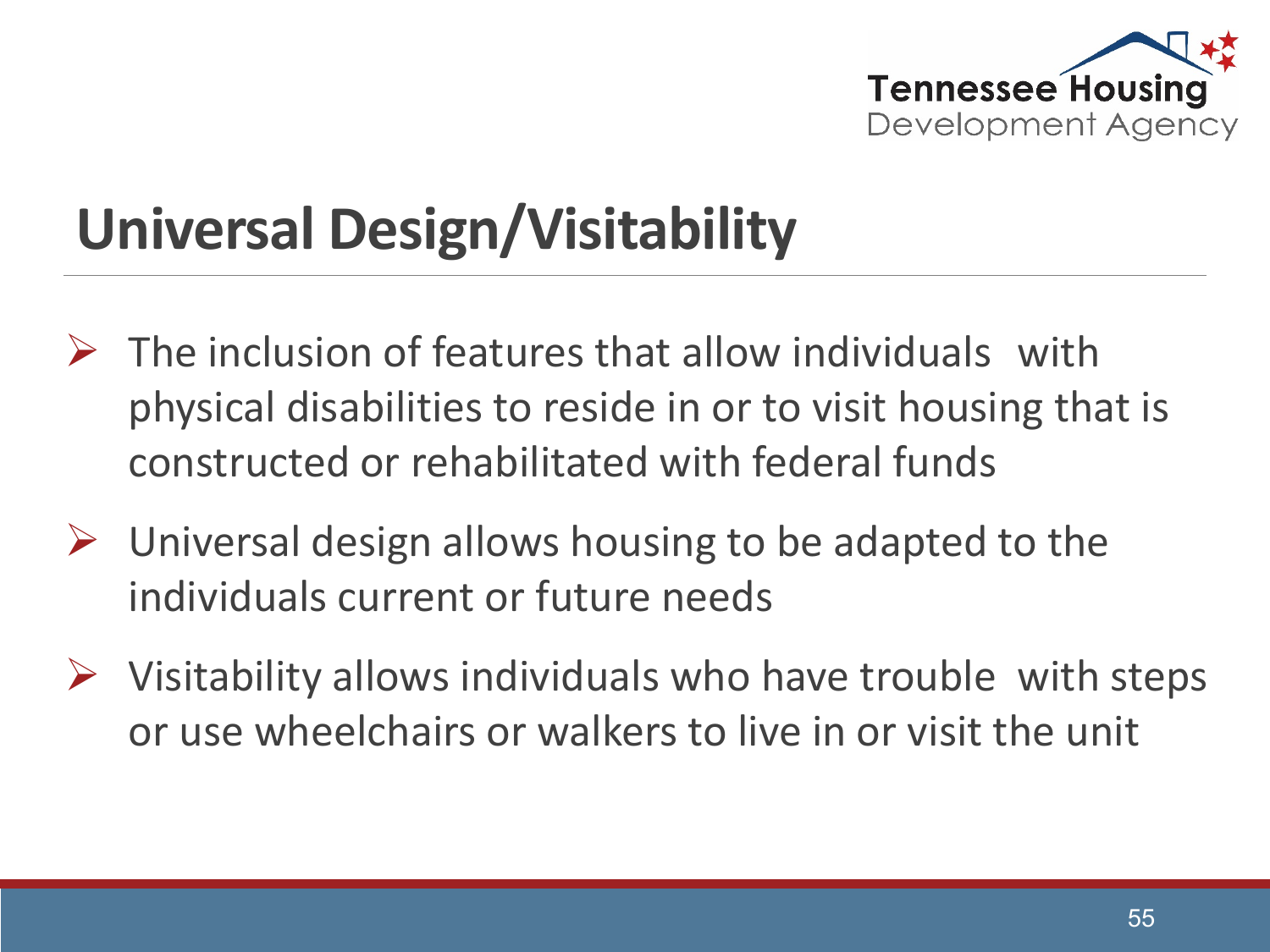

# **Universal Design Features**

- $\triangleright$  Step-less entrances
- $\triangleright$  Minimum 5' x 5' level clear space inside and outside entry door
- $\triangleright$  Broad blocking in walls around toilet, tub and shower for future placement of grab bars placement of grab bars
- $\triangleright$  Full-extension, pull-out drawer, shelves and racks in base cabinets in kitchen
- $\triangleright$  Front mounted controls on all appliances
- $\triangleright$  Lever door handles
- Loop handle pulls on drawers and cabinet doors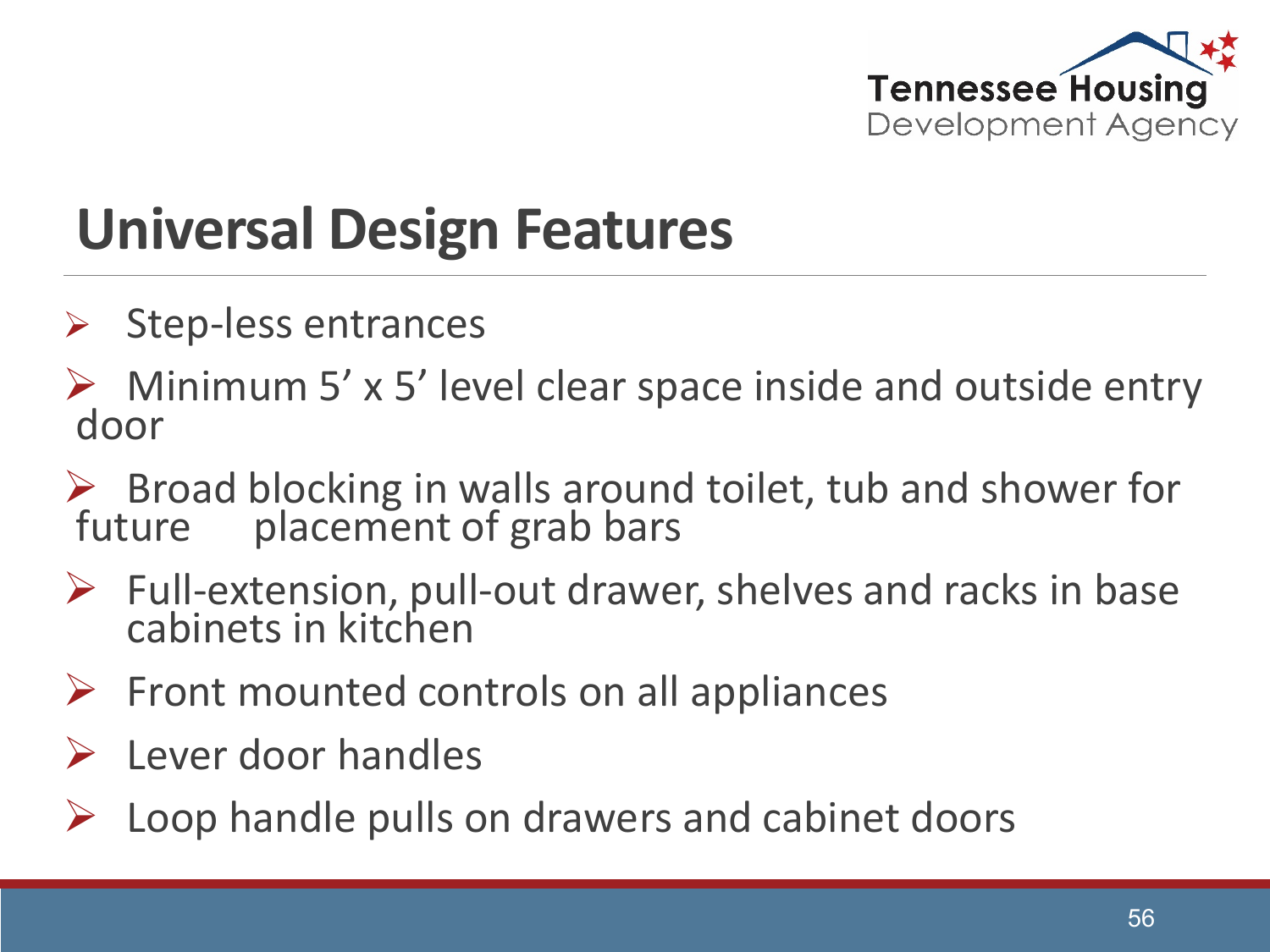

### **Visitability Features**

- $\triangleright$  One zero step entrance
- $\triangleright$  Doors with 32 inches of clear passage space
- $\triangleright$  One bathroom on the main floor that is accessible to a person using a wheelchair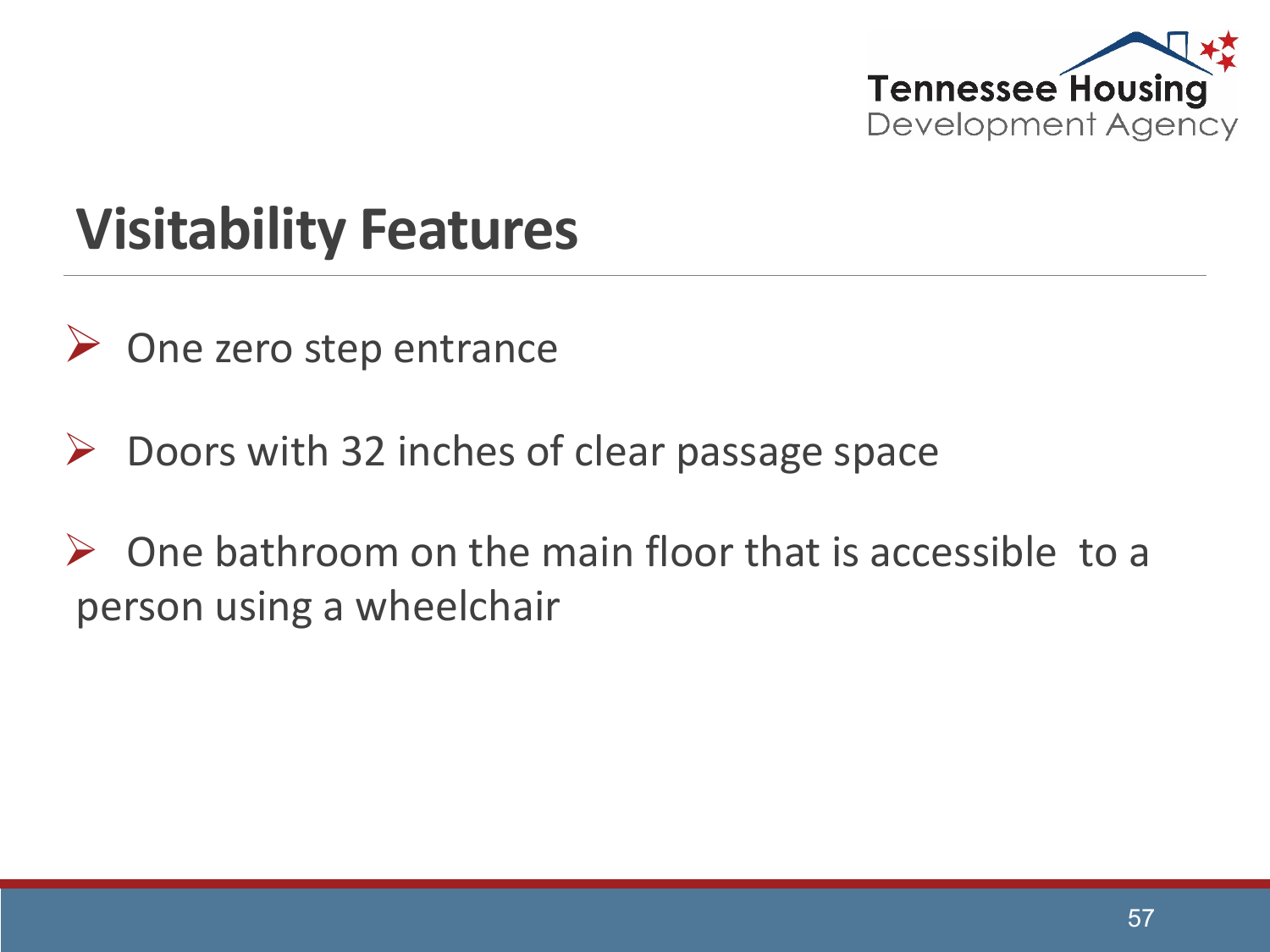

- $\triangleright$  The new HOME rule made significant changes in 92 CFR §92.251 (Property Standards)
	- HUD is to provide additional guidance on a new version of Uniform Physical Condition Standards (UPCS) for the HOME program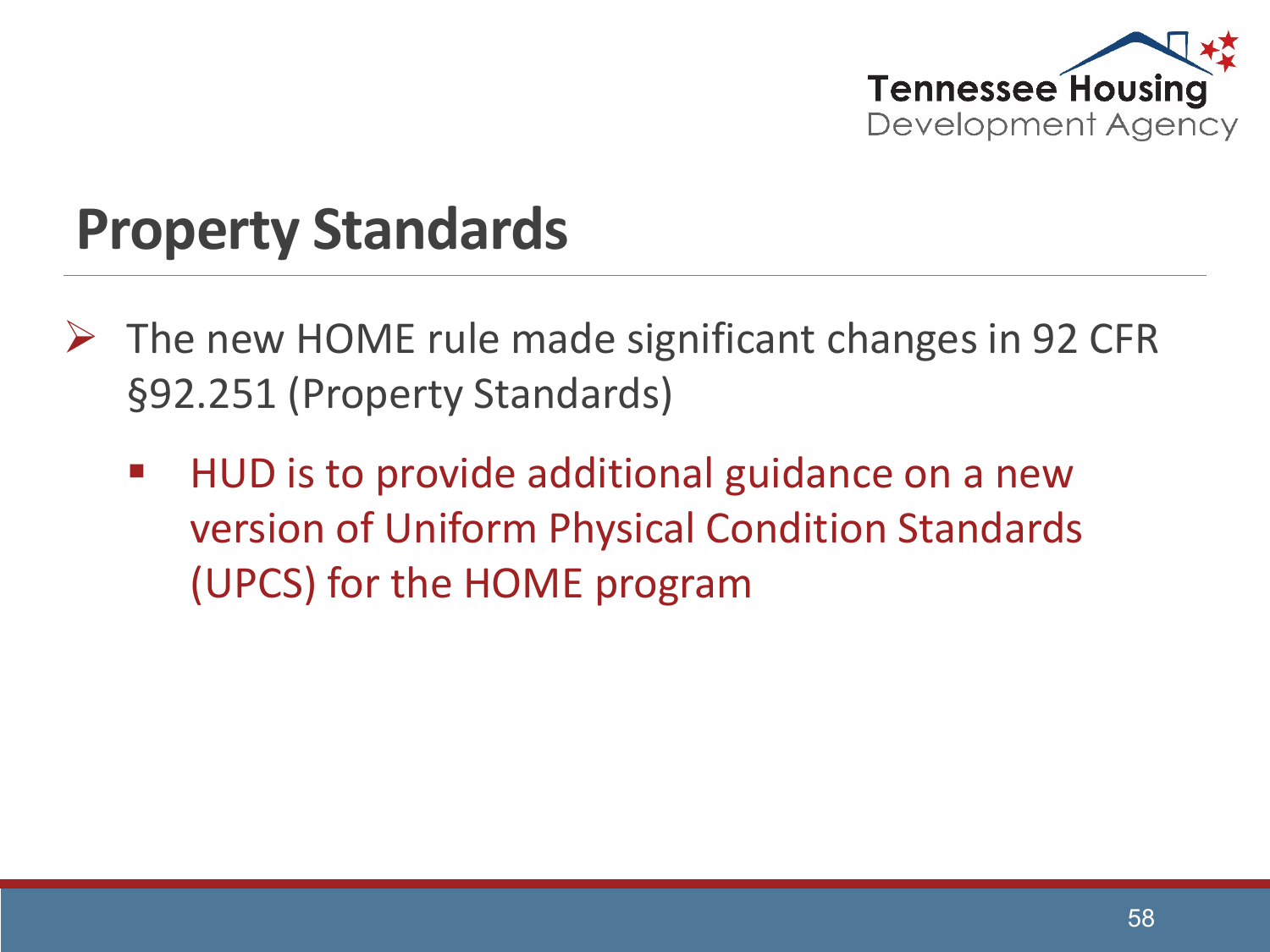

- For Acquisition and Rehabilitation THDA has developed written rehabilitation standards that must be met for all HOME-assisted rehabilitation projects
	- THDA Designs Standards for Rehabilitation of Single Family and Multi-Family Units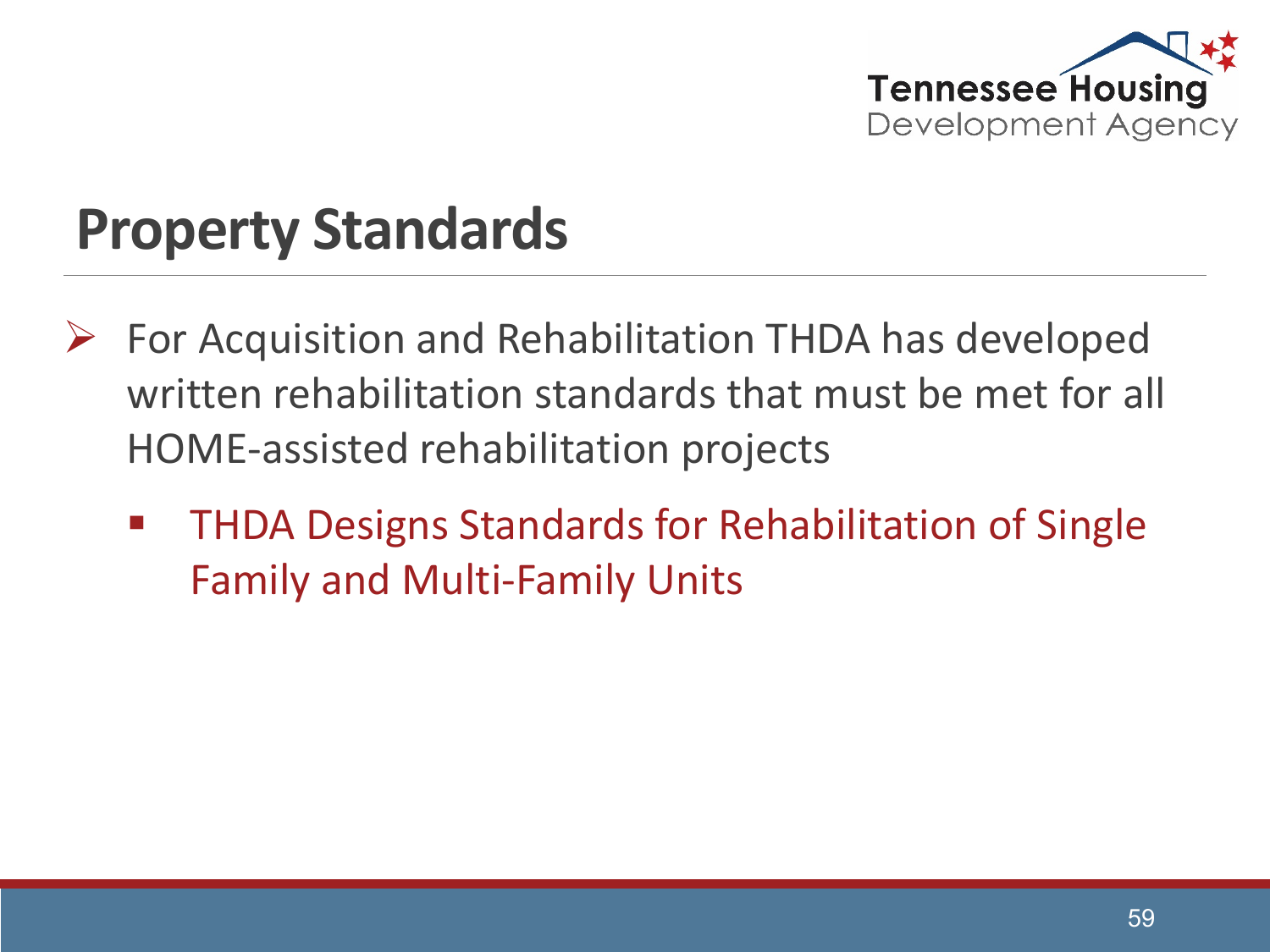

- $\triangleright$  For new construction programs, the HOME-assisted single-family unit must, at project completion:
	- Conform to THDA Design Standards for New Construction of Single-Family and Multi-Family Housing Units; and
	- Meet all local and State codes, rehabilitation standards, UPCS, and zoning ordinances, requirements; or
	- **Absent such codes, meet the current, State-adopted** edition of the International Residential Code for One- and Two-Family Dwellings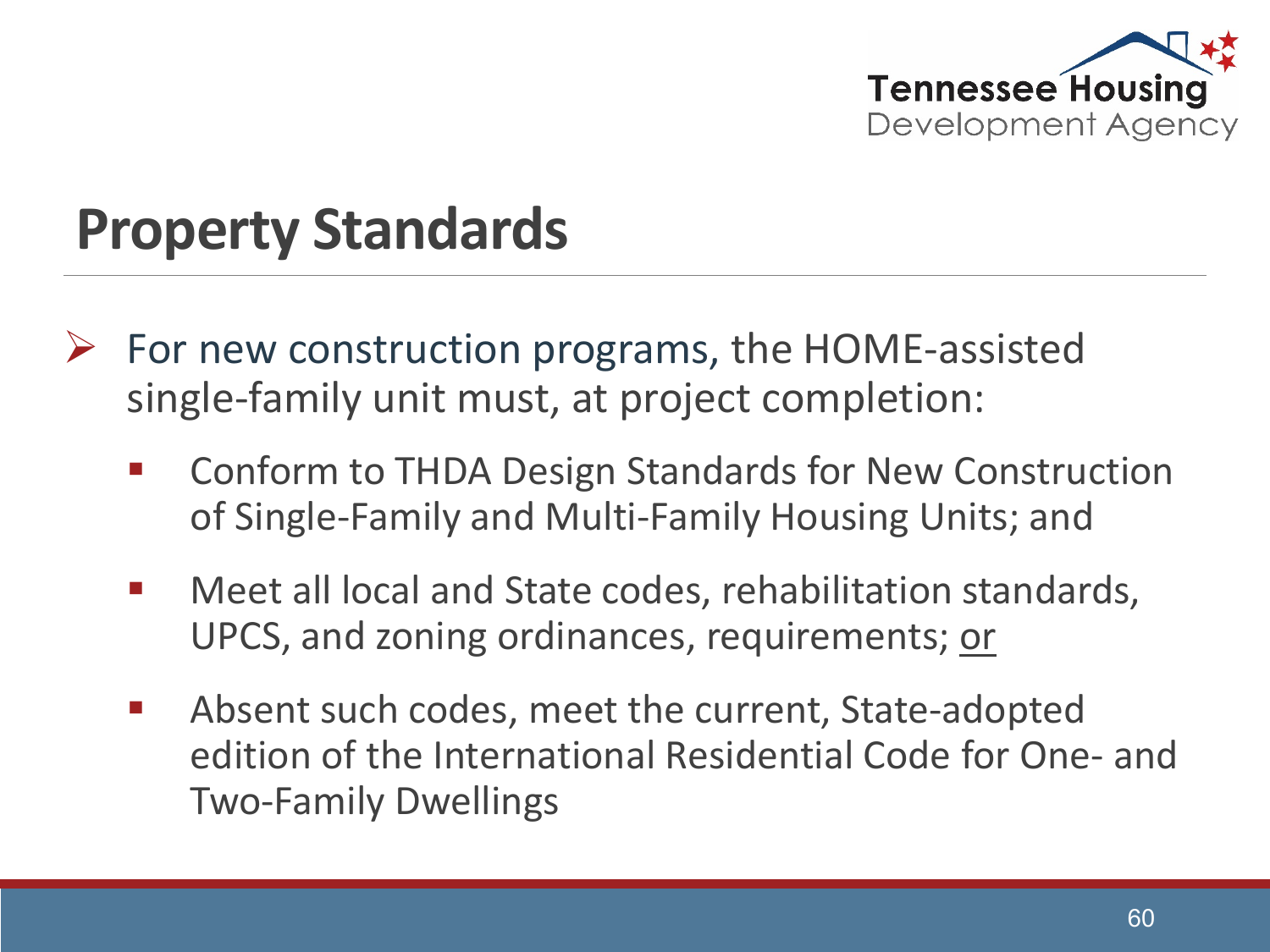

- New construction must also:
	- Meet accessibility requirements
	- **Mitigate disaster impact**
	- **Meet the State-adopted edition of the International** Energy Code
	- Meet Energy Star qualifications or achieve a HERS index of 85 or less when tested by a certified rater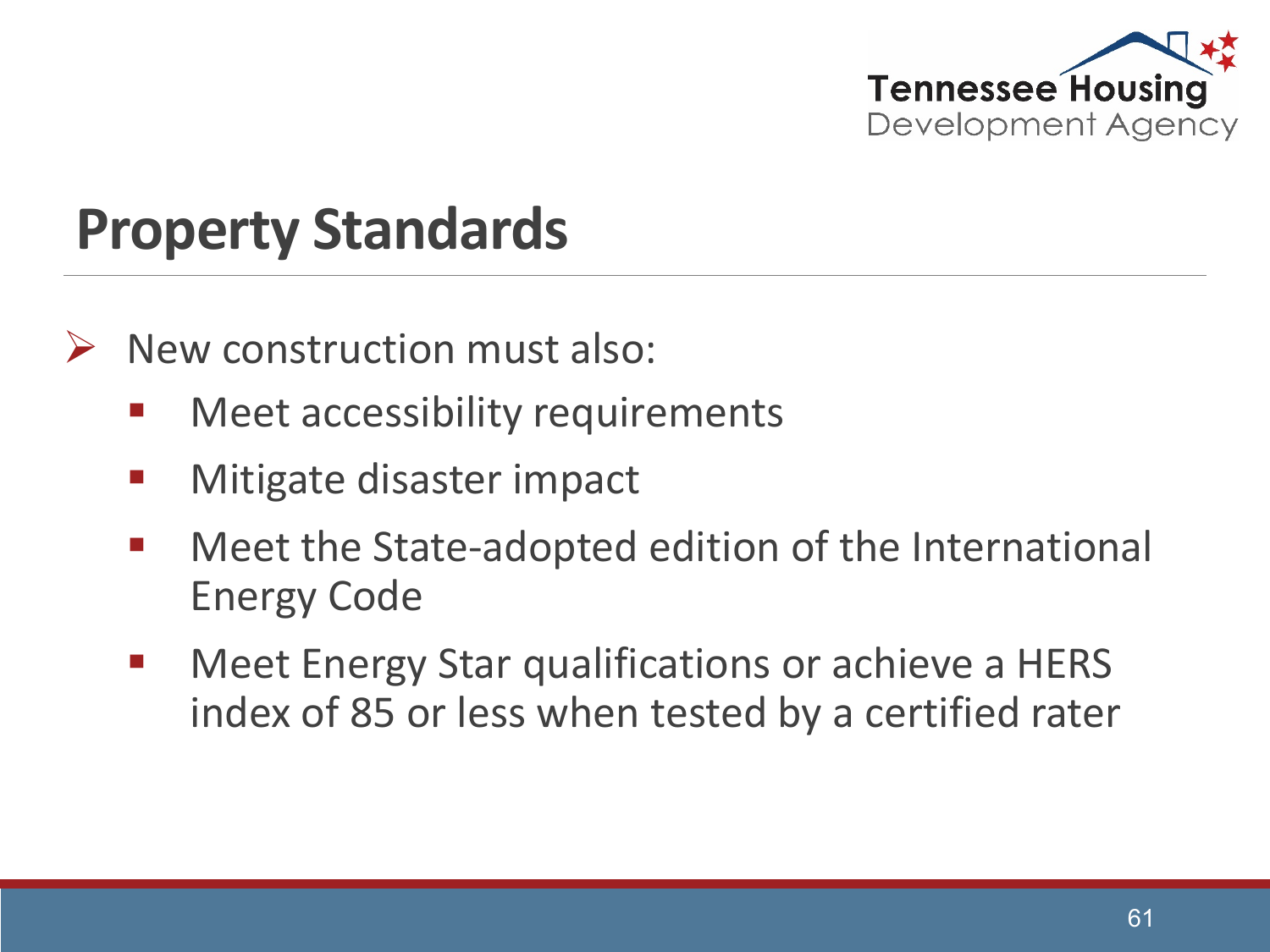

 $\triangleright$  Work write-ups or plans and specifications must be approved by THDA prior to any project being put out to bid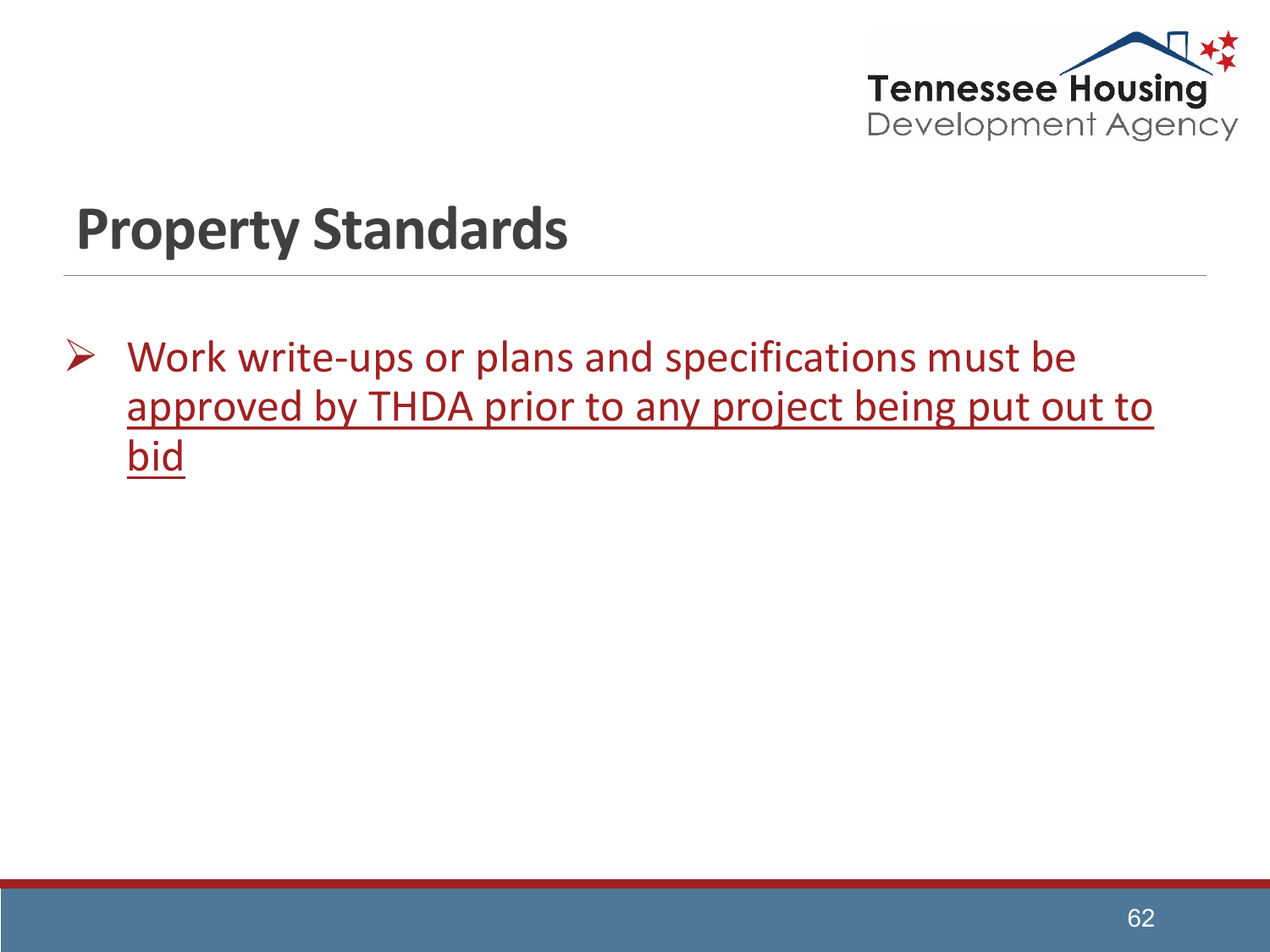

#### **Other Federal Requirements**

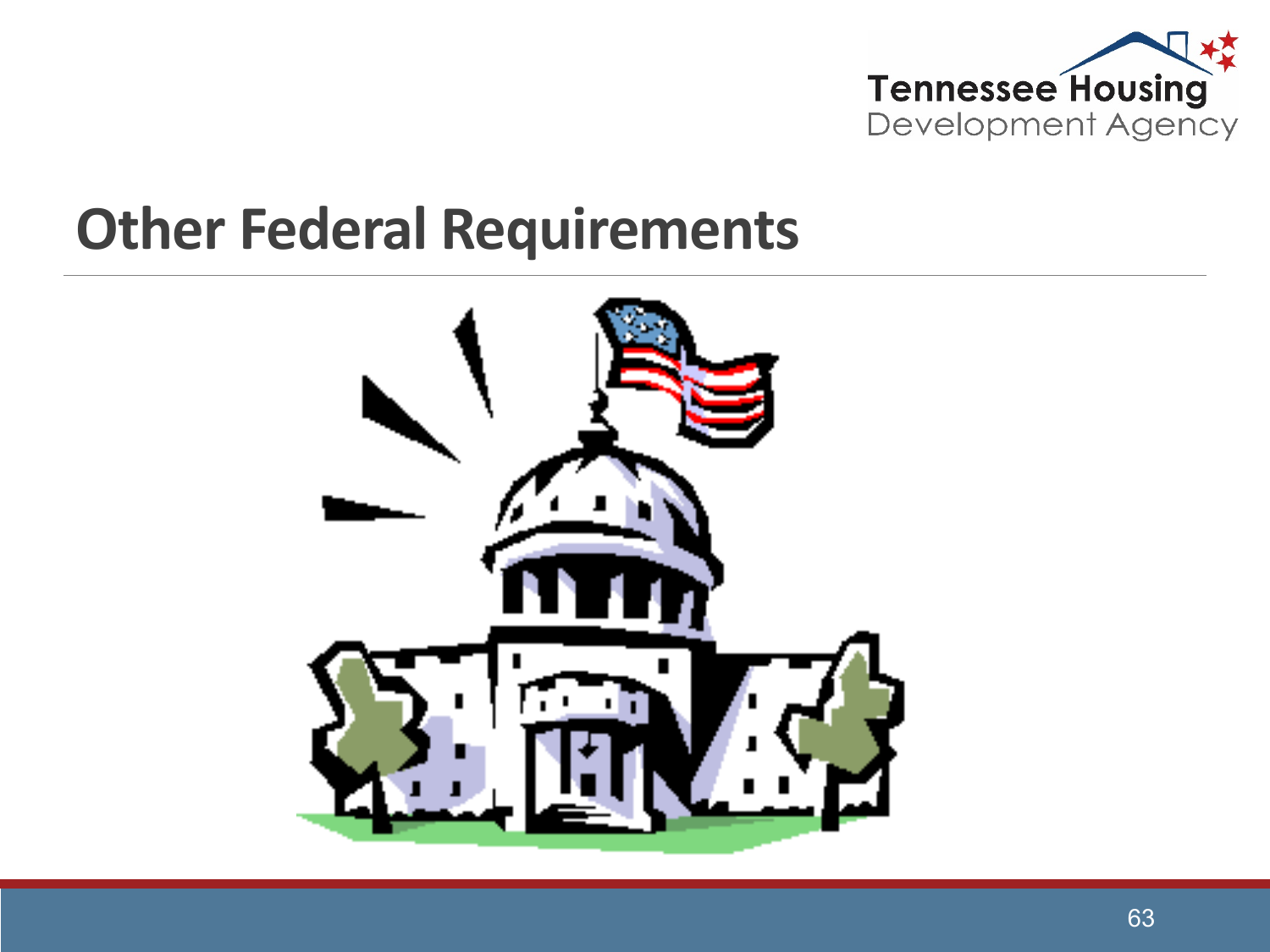

# **Relocation (URA)**

- Contact THDA **prior** to submitting a HOME application if individuals may be displaced or relocated due to your program
- $\triangleright$  Relocation has the potential for significant financial impact on a project

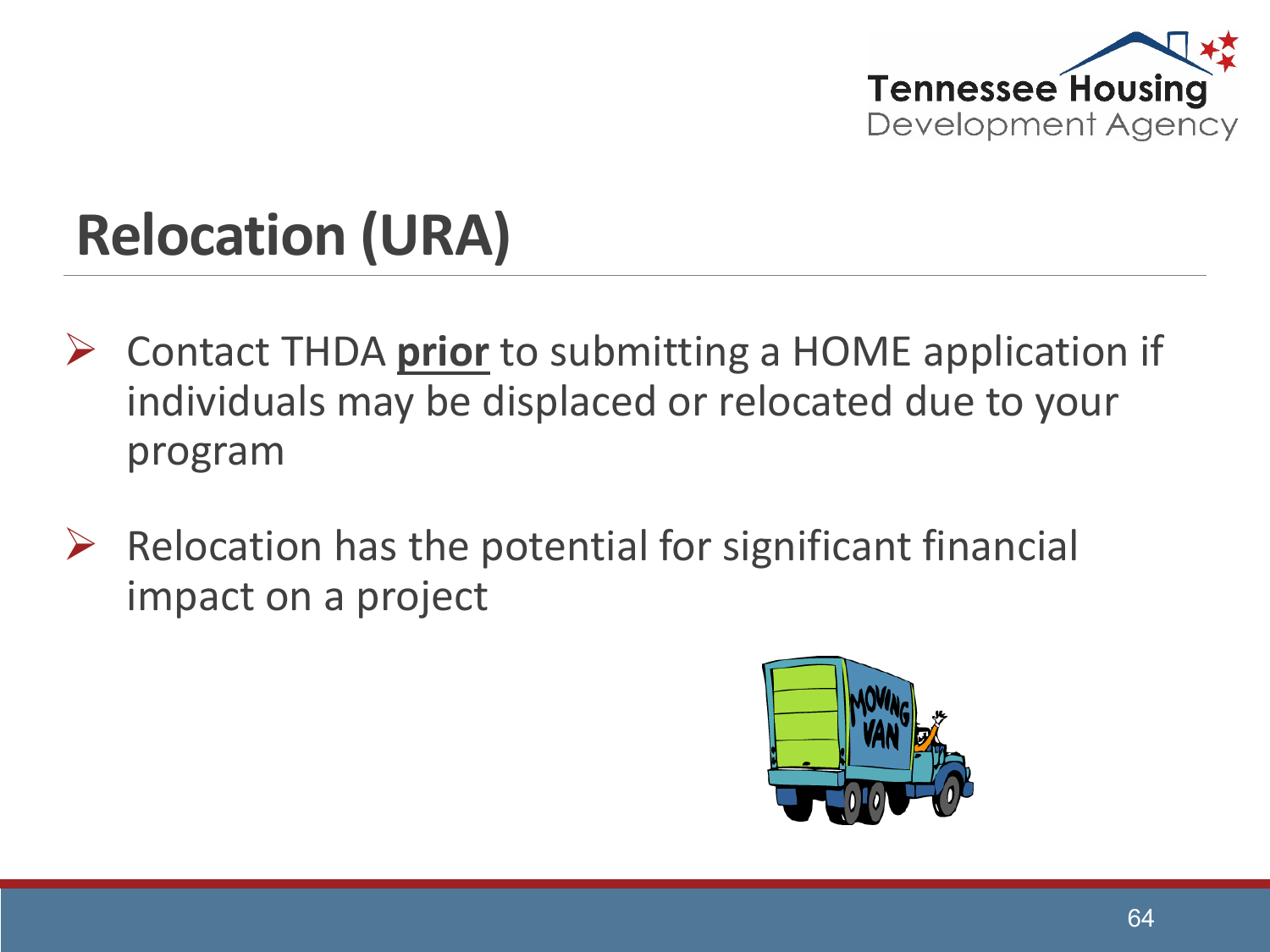

# **Equal Opportunity & Fair Housing**

- $\triangleright$  No individual can be excluded from participation in the HOME Program on the basis of:
	- **Race**
	- Color
	- **Religion**
	- **Sex**
	- **Familial Status**
	- **National Origin**
	- **Disability**

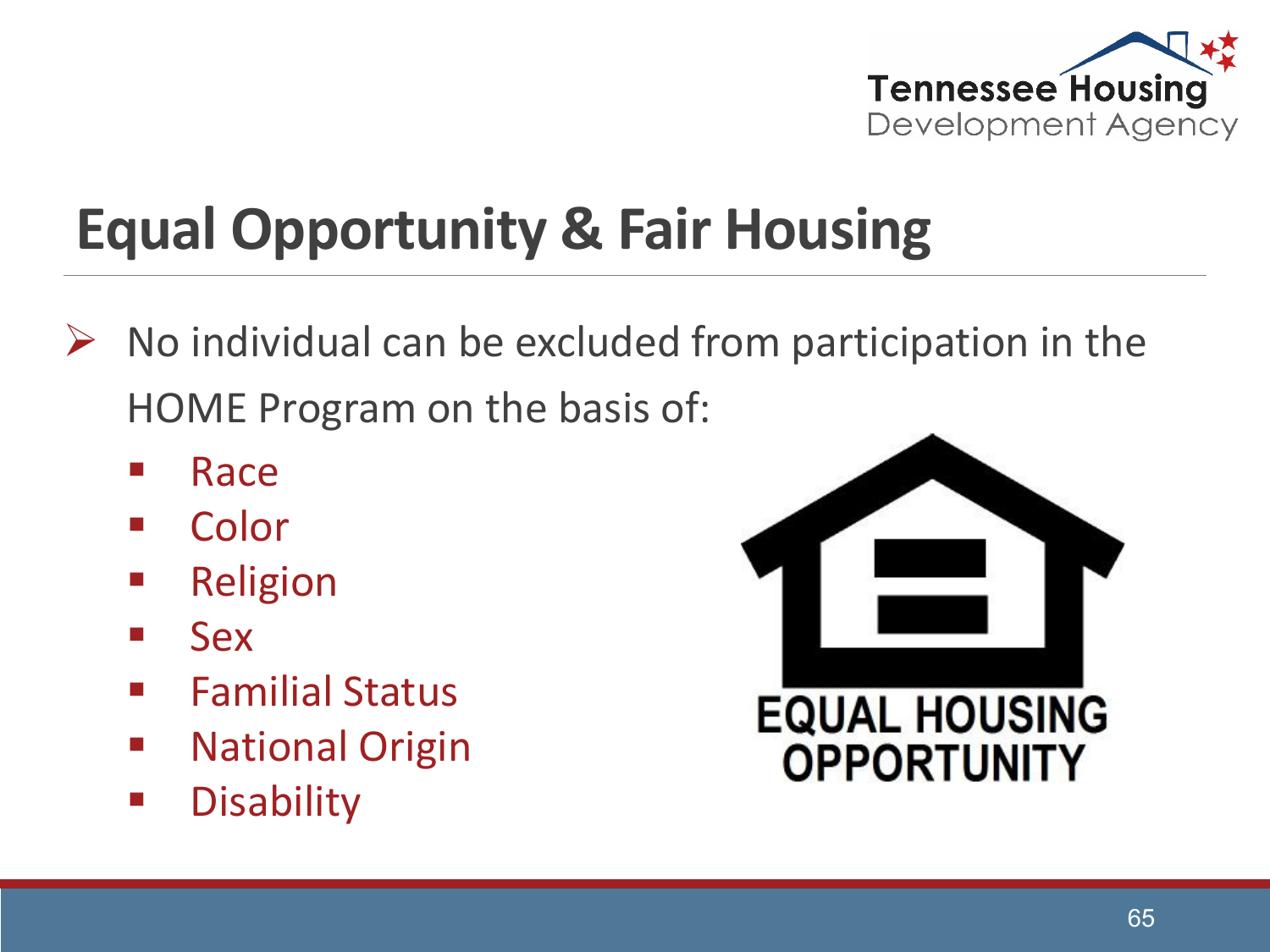

# **Affirmative Marketing**

- $\triangleright$  Applies to all homeownership programs of five or more units
- $\triangleright$  Grantees must adopt procedures to provide information and otherwise attract eligible persons in the housing market to the available housing without regard to race, color, religion, sex, familial status, national origin or disability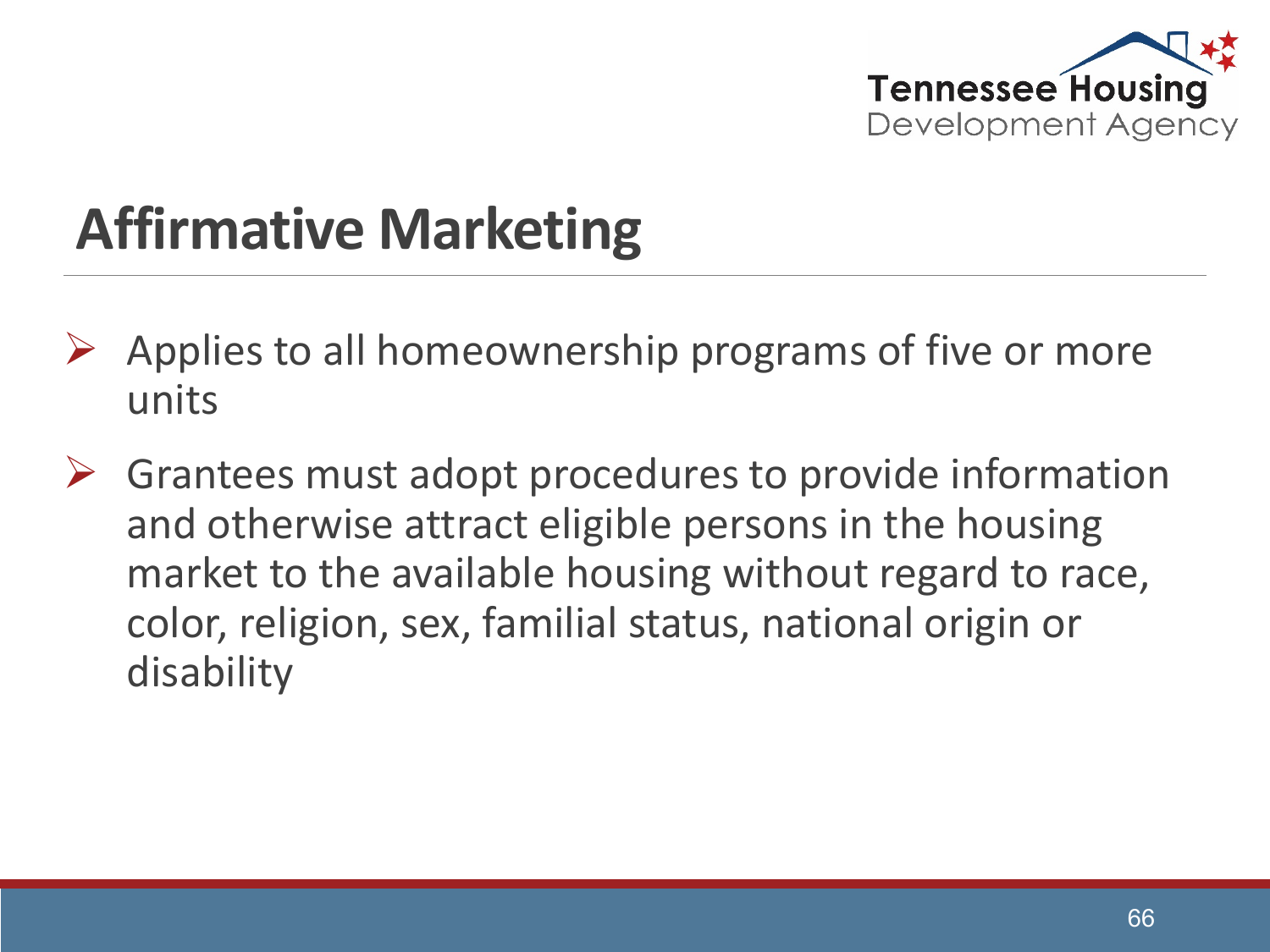

# **Limited English Proficiency (LEP)**

- $\triangleright$  Each Grantee must have policies and procedures to assist non-English speaking applicants
- $\triangleright$  Local staff should be knowledgeable of the procedures
- $\triangleright$  Each Grantee should also have a process that notifies LEP persons of language assistance available (i.e. notices, signs)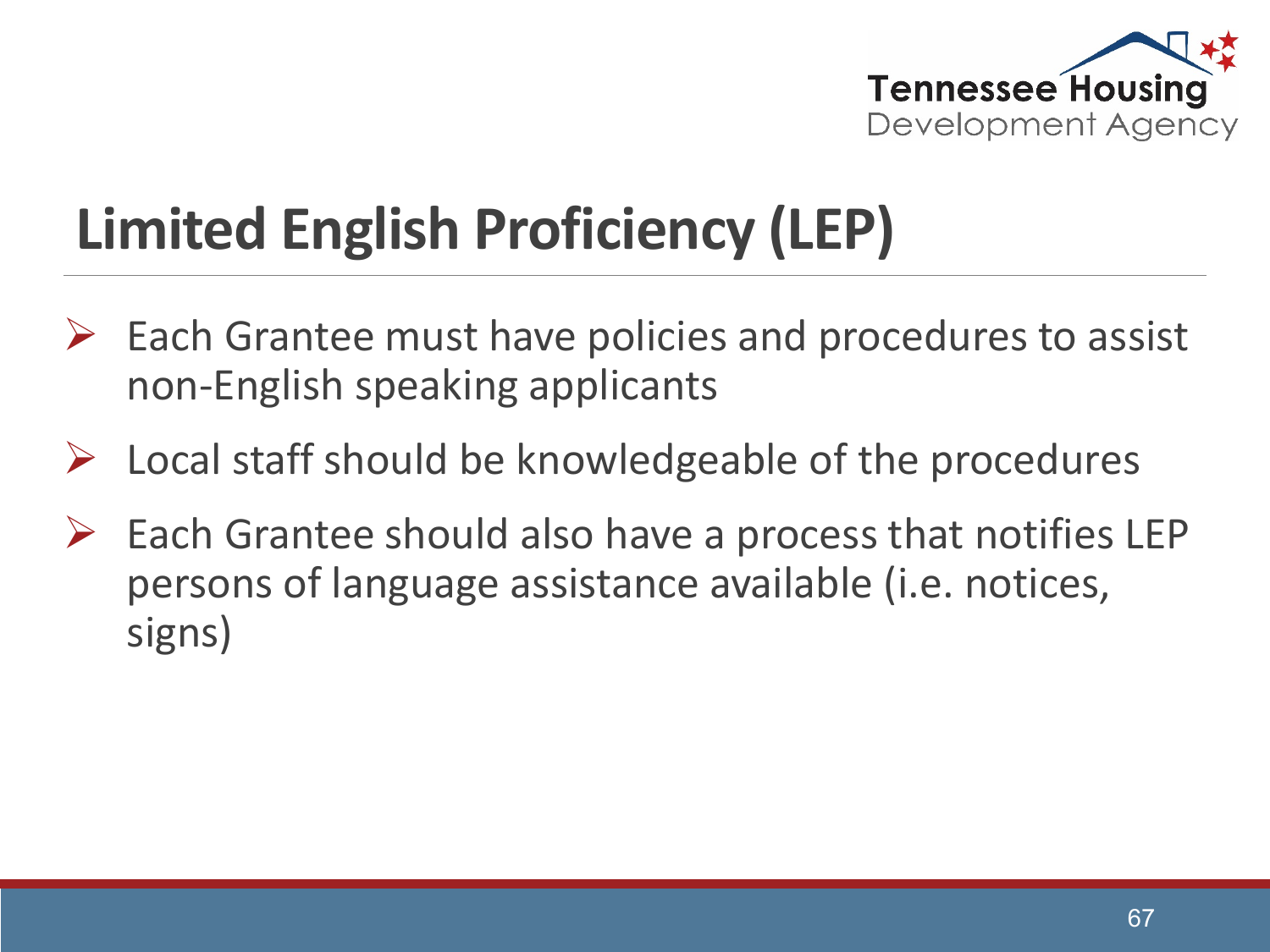

# **Environmental Review**

- HOME funds cannot be committed to a project **prior to the completion of the environmental review**
	- Tier 2 reviews must be completed before the work write-up is submitted for approval
	- The applicability of the environmental review is **based on the project as a whole** and not the type of costs paid with HOME funds
		- **No commitment of non-federal funds** in the project before completion of the environmental review

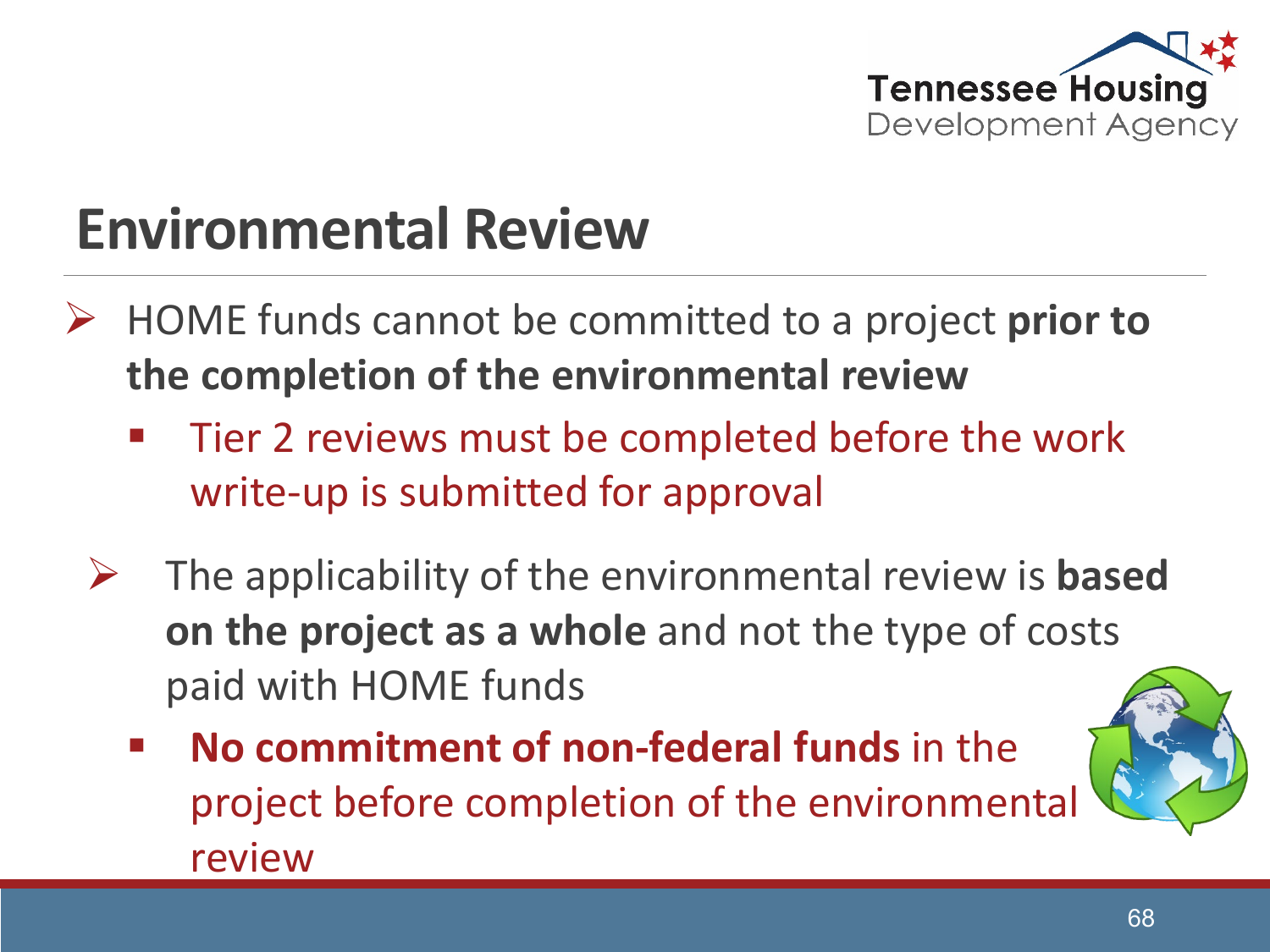

# **Site and Neighborhood Standards**

- Promote a greater choice in housing opportunities
- $\triangleright$  Ensure that the proposed activity does not allow or promote segregation on the basis of race, disability or income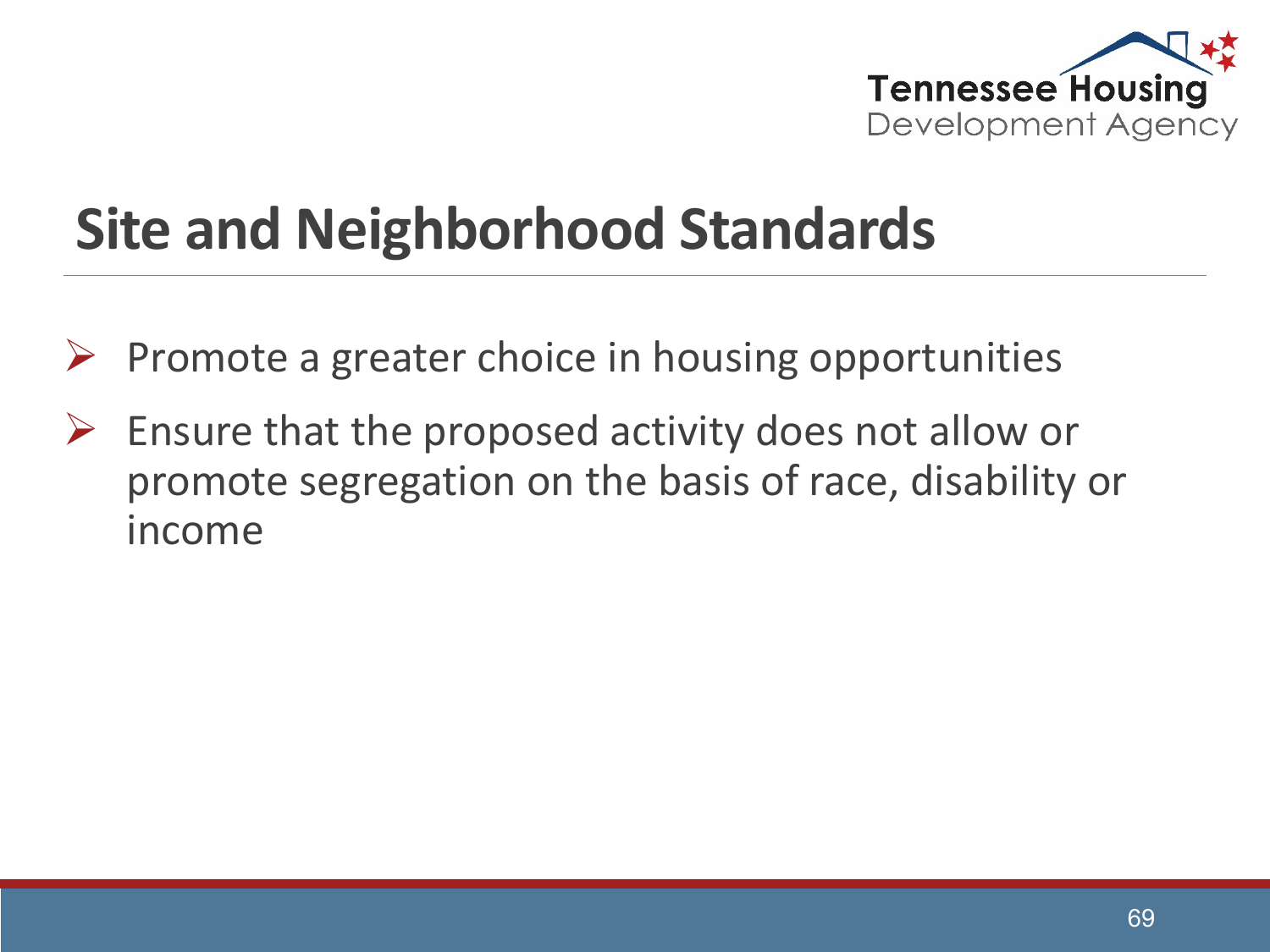

# **Flood Plains**

- $\triangleright$  THDA does not generally fund HOME Homeownership projects in a flood plain.
	- In some circumstances however, with written permission from THDA, projects located in a floodplain may be assisted when;
		- The flood plain is mitigated where all occupiable space of the dwelling and support systems are a minimum of 12" above the recognized flood plain or;
		- A map revision is obtained for the subject property removing it from the flood plain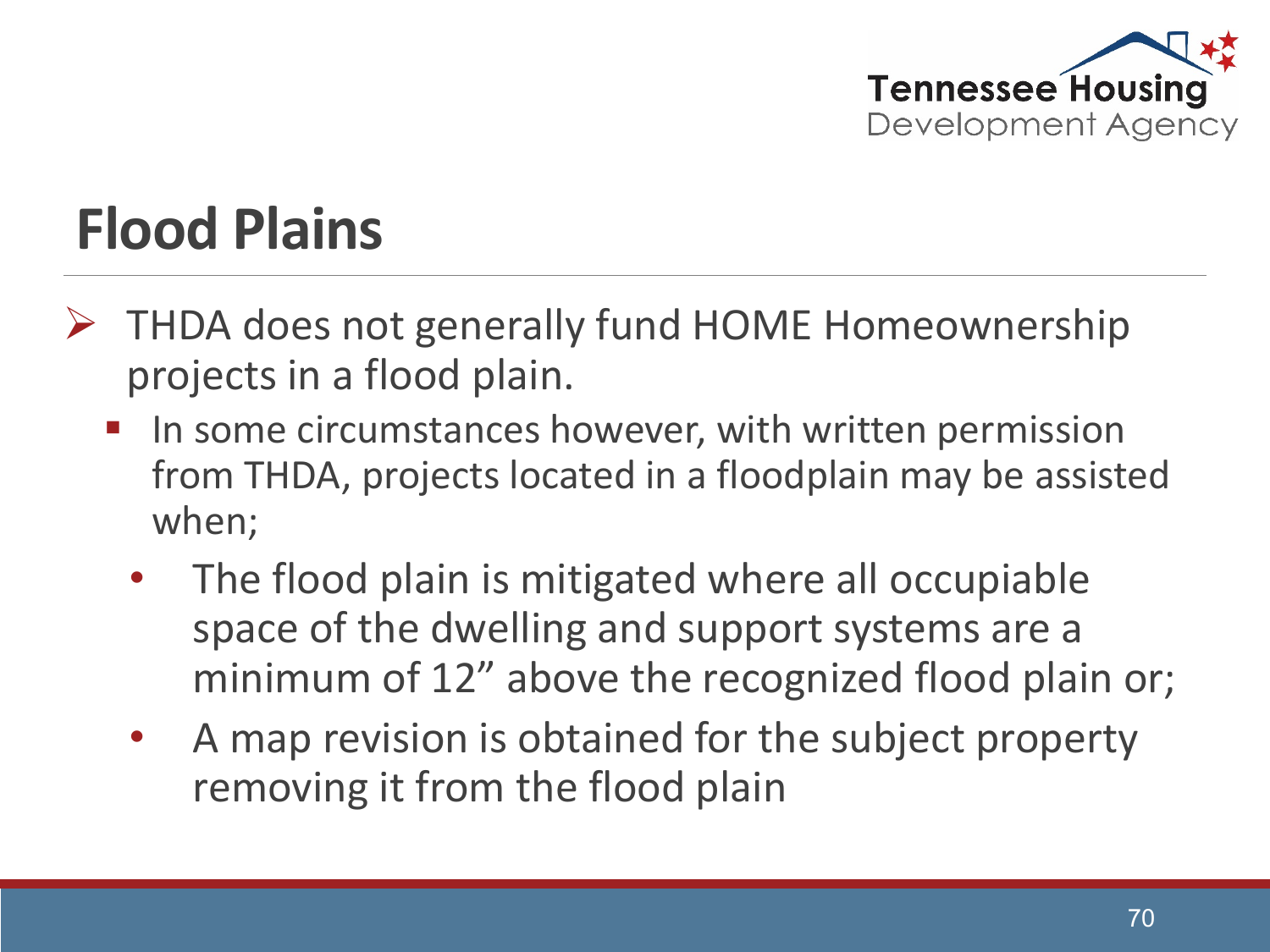

# **Flood Plains**

- $\triangleright$  In cases where properties are allowed to be built in the flood plain;
	- The community must be participating in the National Flood Insurance Program and flood insurance must be obtained on the units.
	- **The beneficiary must obtain and maintain Flood** Insurance for the duration of the compliance period.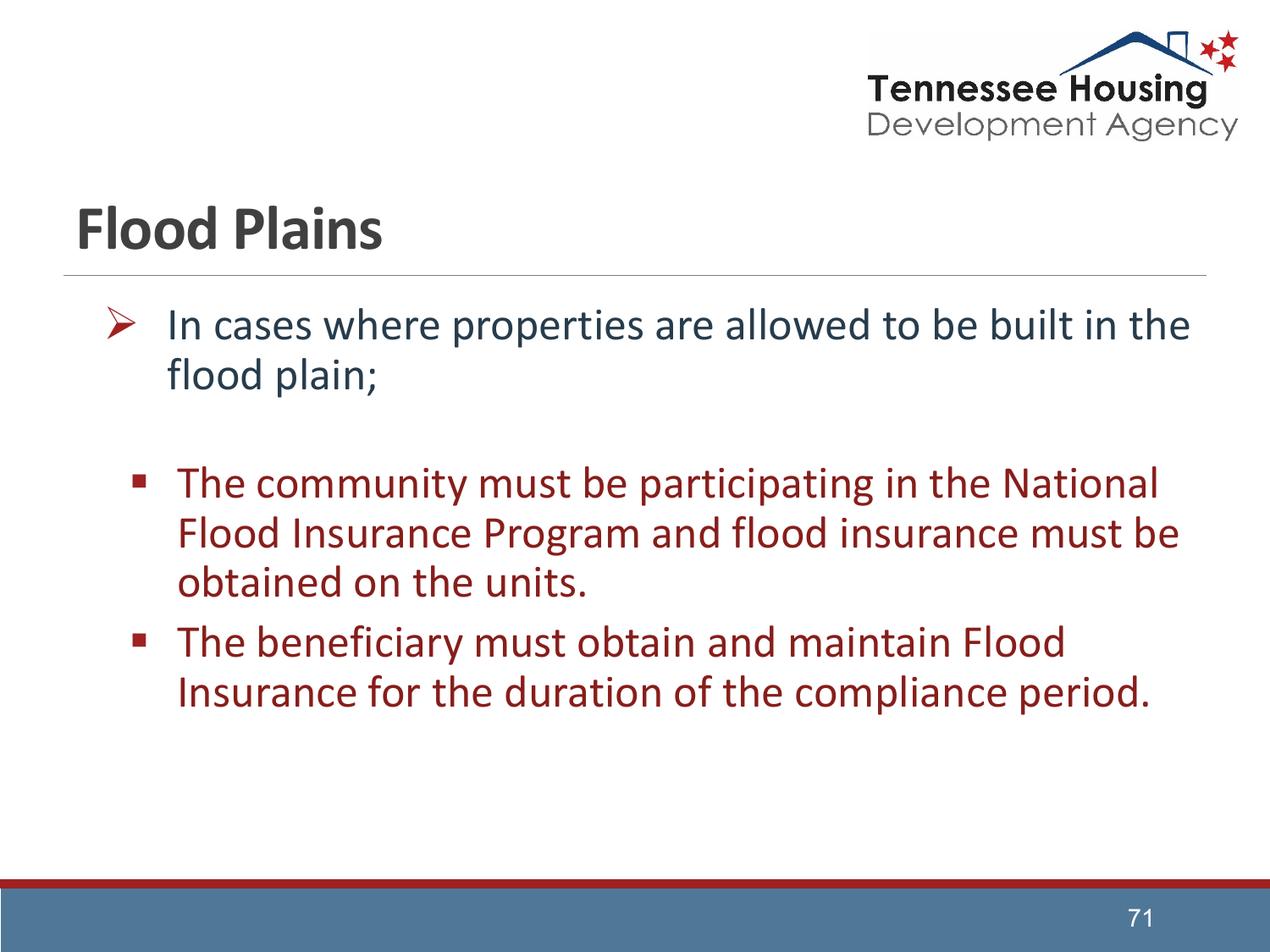

# **Debarment and Suspension**

- $\triangleright$  Grantees must verify that contractors are not presently debarred or suspended from participating in a federal program
- $\triangleright$  A list of debarred contractors can be found on the HUD website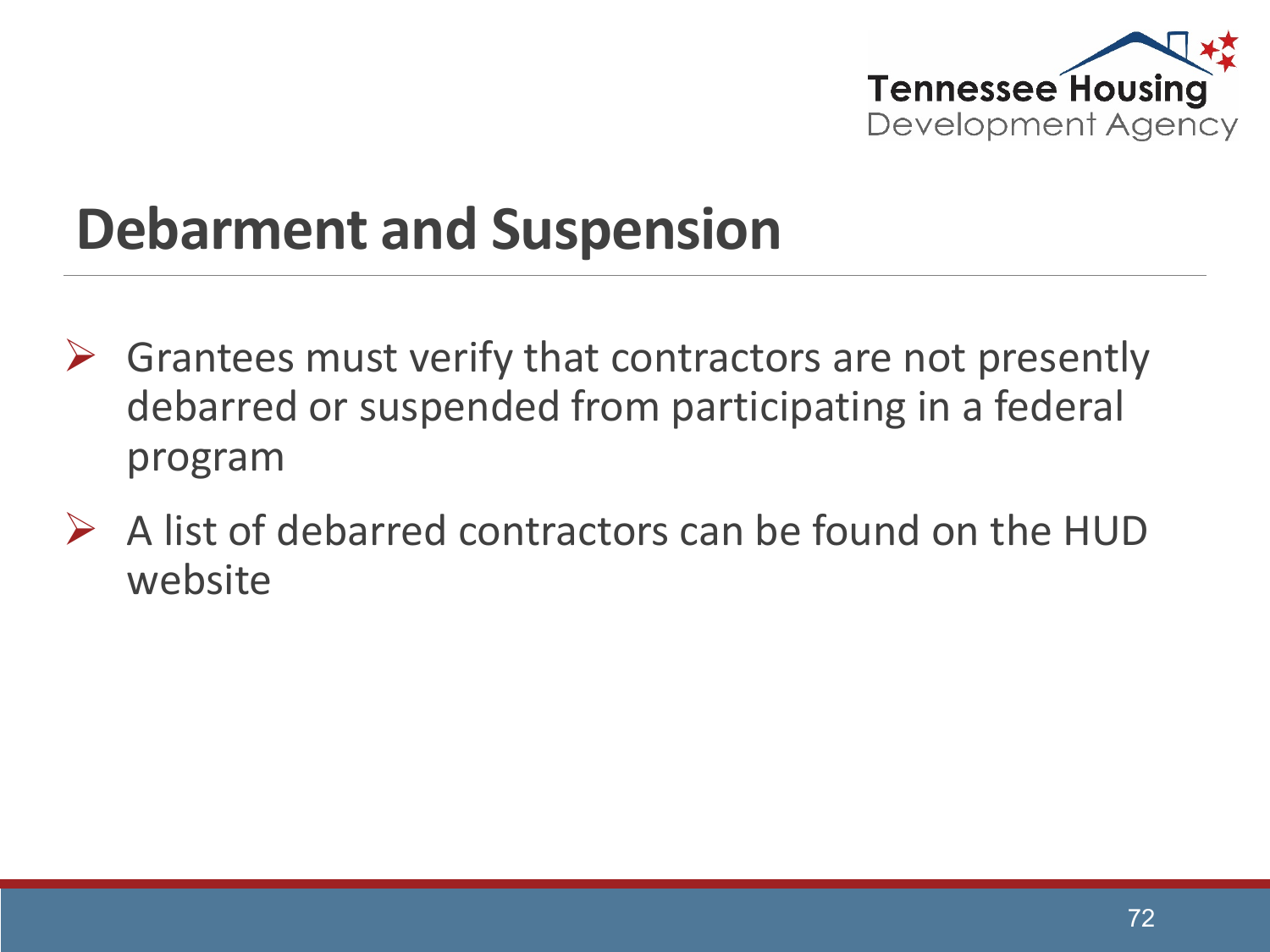

# **Conflict of Interest**

- Applies to qualified applicants and sale of the home
- $\triangleright$  Applies to the procurement of property and services including construction services and materials
- $\triangleright$  The new HOME regulations have been revised to clarify that the covered conflict involves:
	- a financial benefit or interest; and
	- covered familial relationships are limited to immediate family members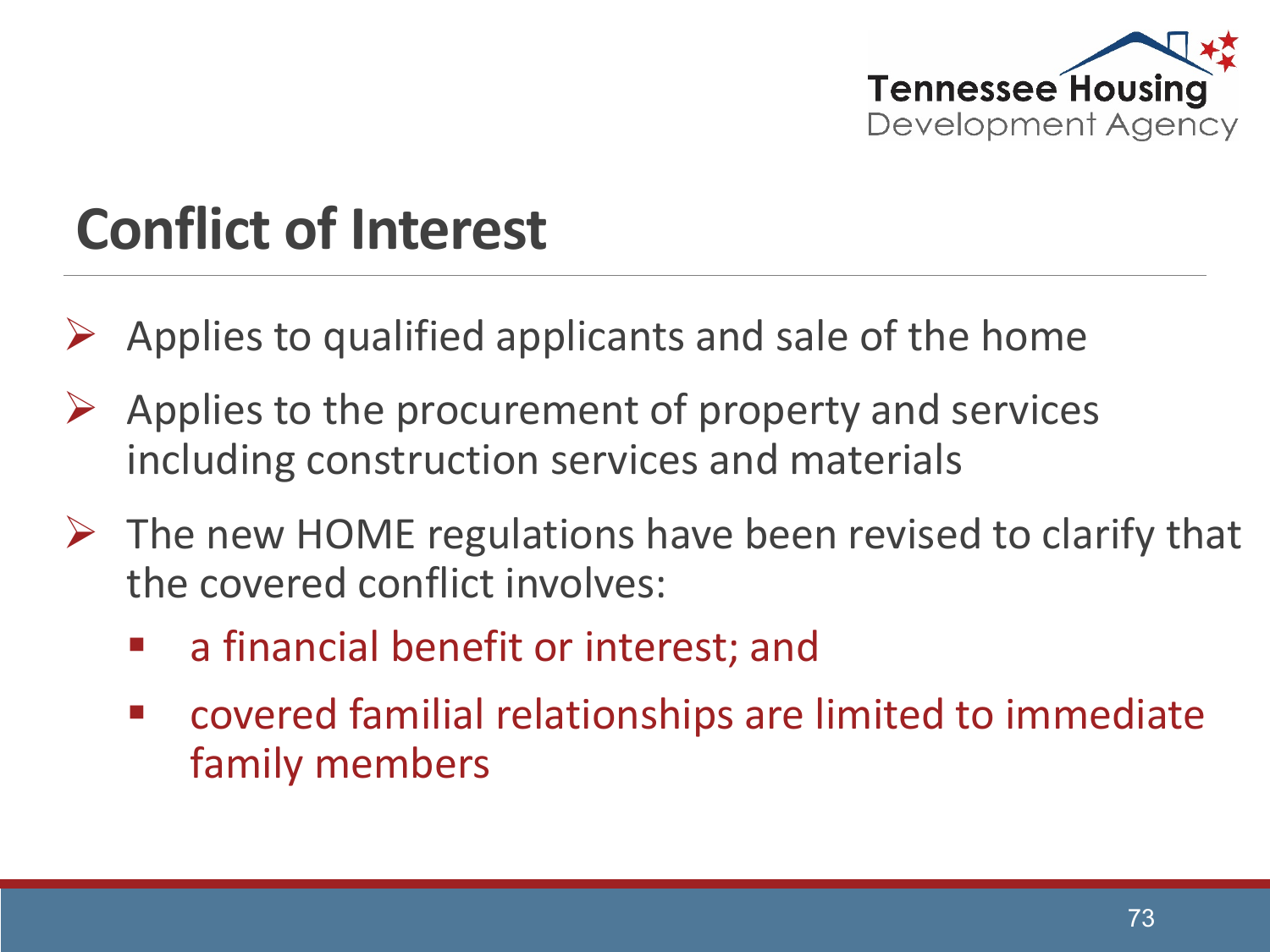

### **Procurement**

- All Procurement subject to CFR 200.318
- Open and competitive solicitation by non-profit agencies applies to:
	- Goods and services
	- Professional service contracts
- Generally obtain a minimum of three (3) bids
- Have written procedures for selecting the successful bid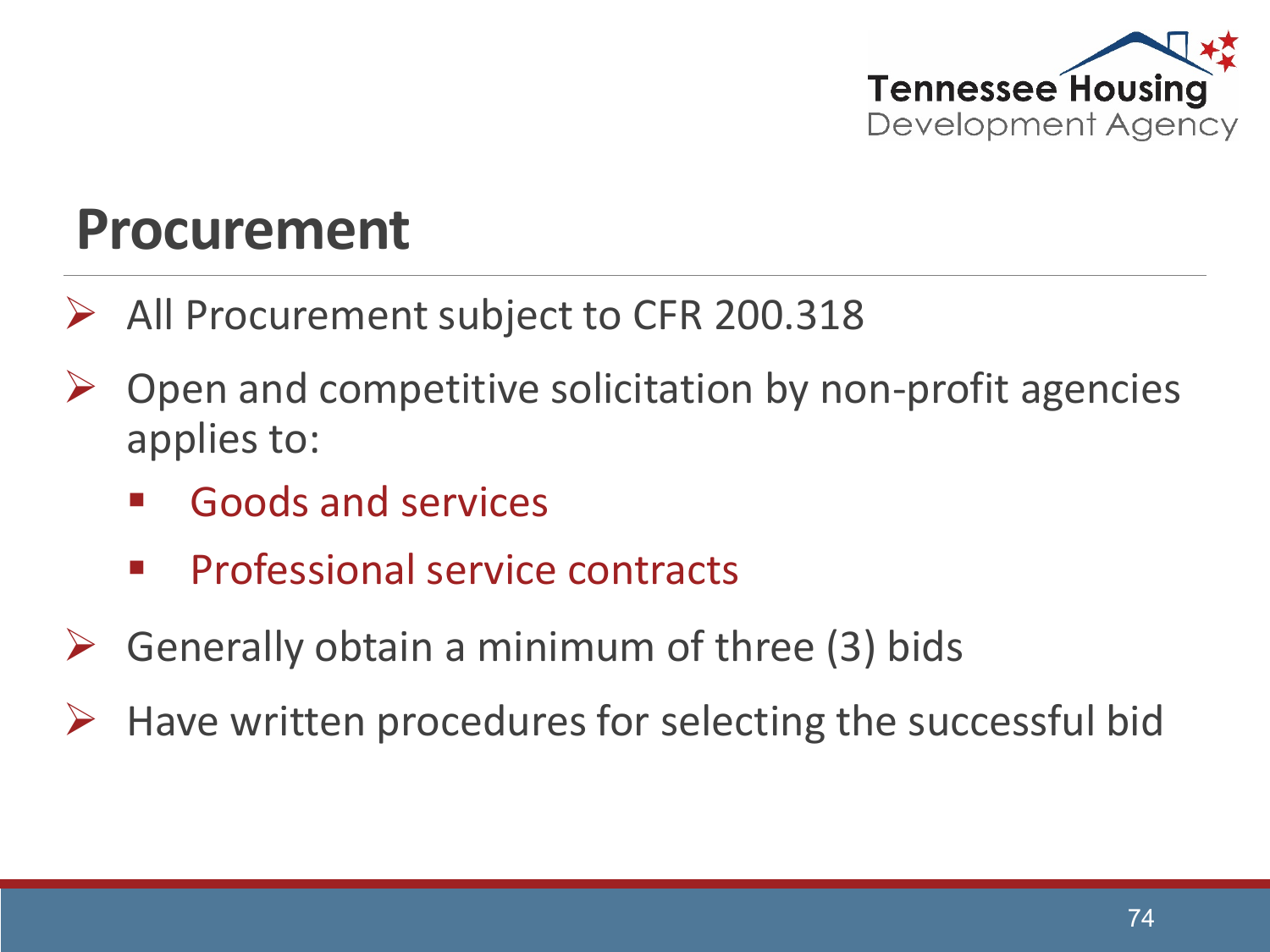

### **2021 HOME Application**

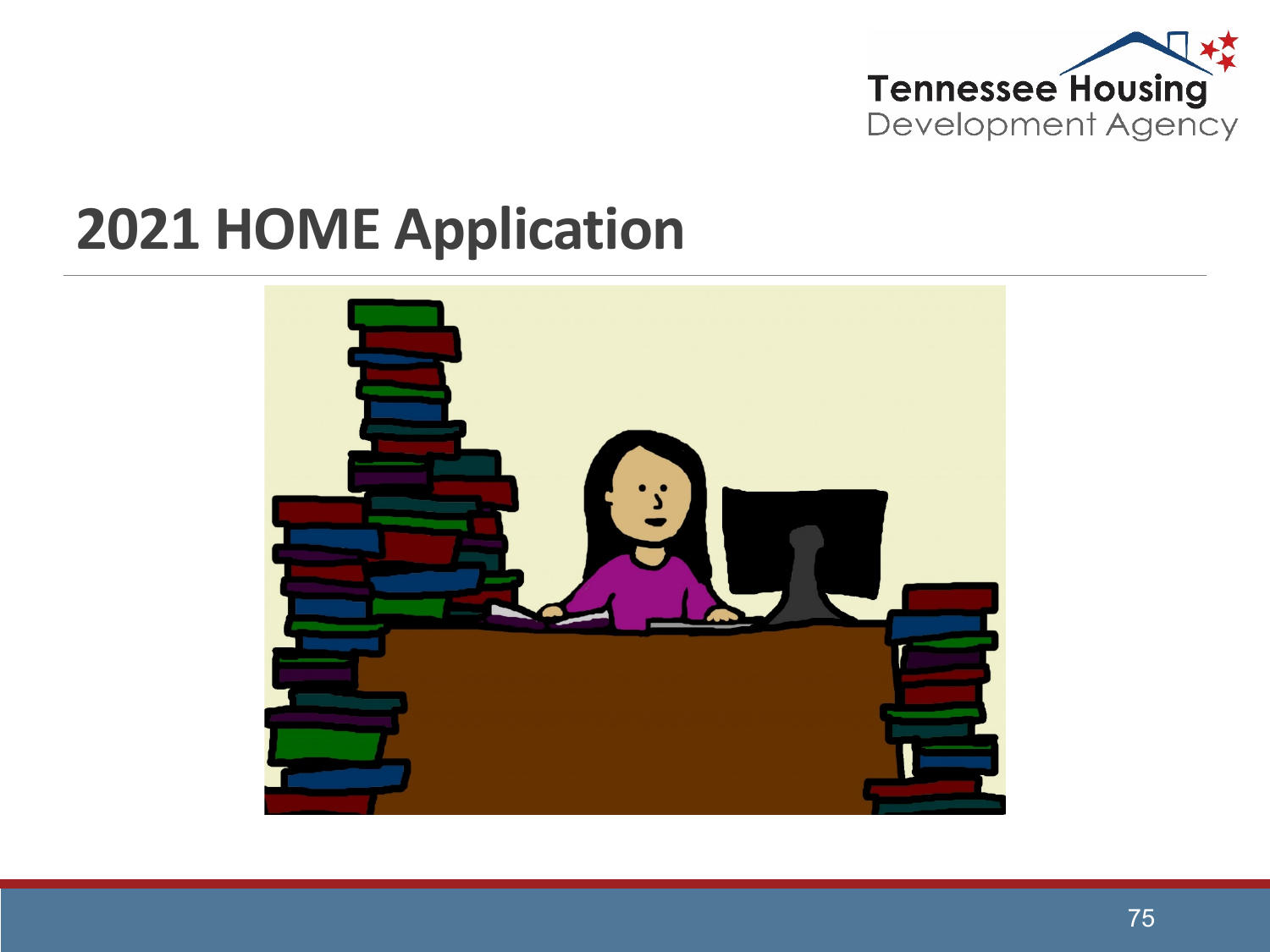

### **Submission Instructions**

 **ALL applications and supporting documentation must be submitted through THDA's online PIMS and GMS systems.**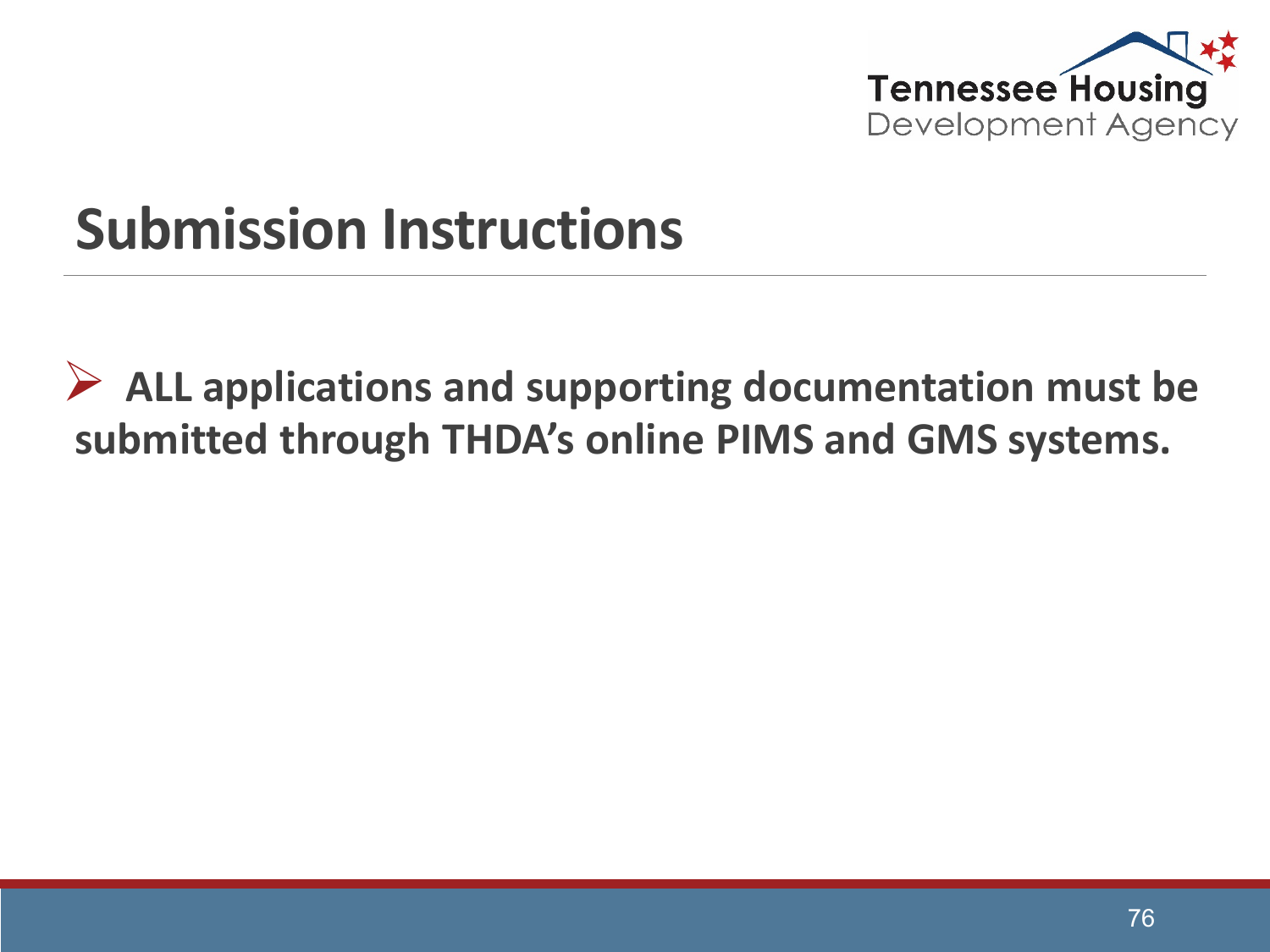

# **Neighborhood Market Study**

- All applicants proposing homebuyer programs must demonstrate a market demand for the project
	- Neighborhood Market Study
- $\triangleright$  Be honest in the conclusions the study demonstrates
	- There may not be a demand for the project
	- **There are long term consequences to building a** project that does not sell within (9) months of completion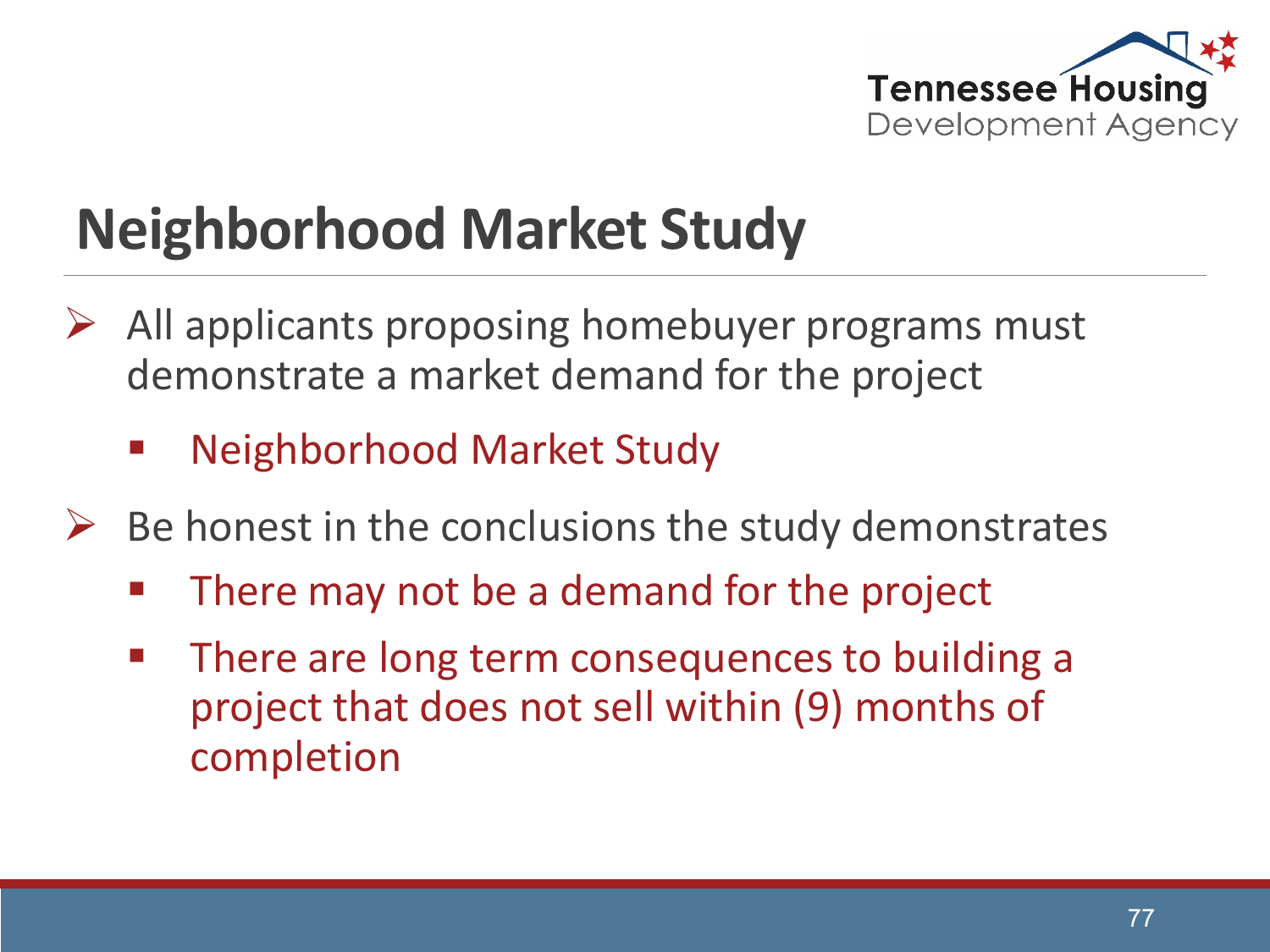

# **Financial Analysis of Non-profits**

- $\triangleright$  The asset and liability information in the audits will be used to evaluate the financial capacity of the non-profit organization by reviewing financial ratios, including:
	- Current Ratios
	- Working Capital
	- Cash to Working Capital
	- **E** Current to Non-Current Liabilities
	- Debt Ratios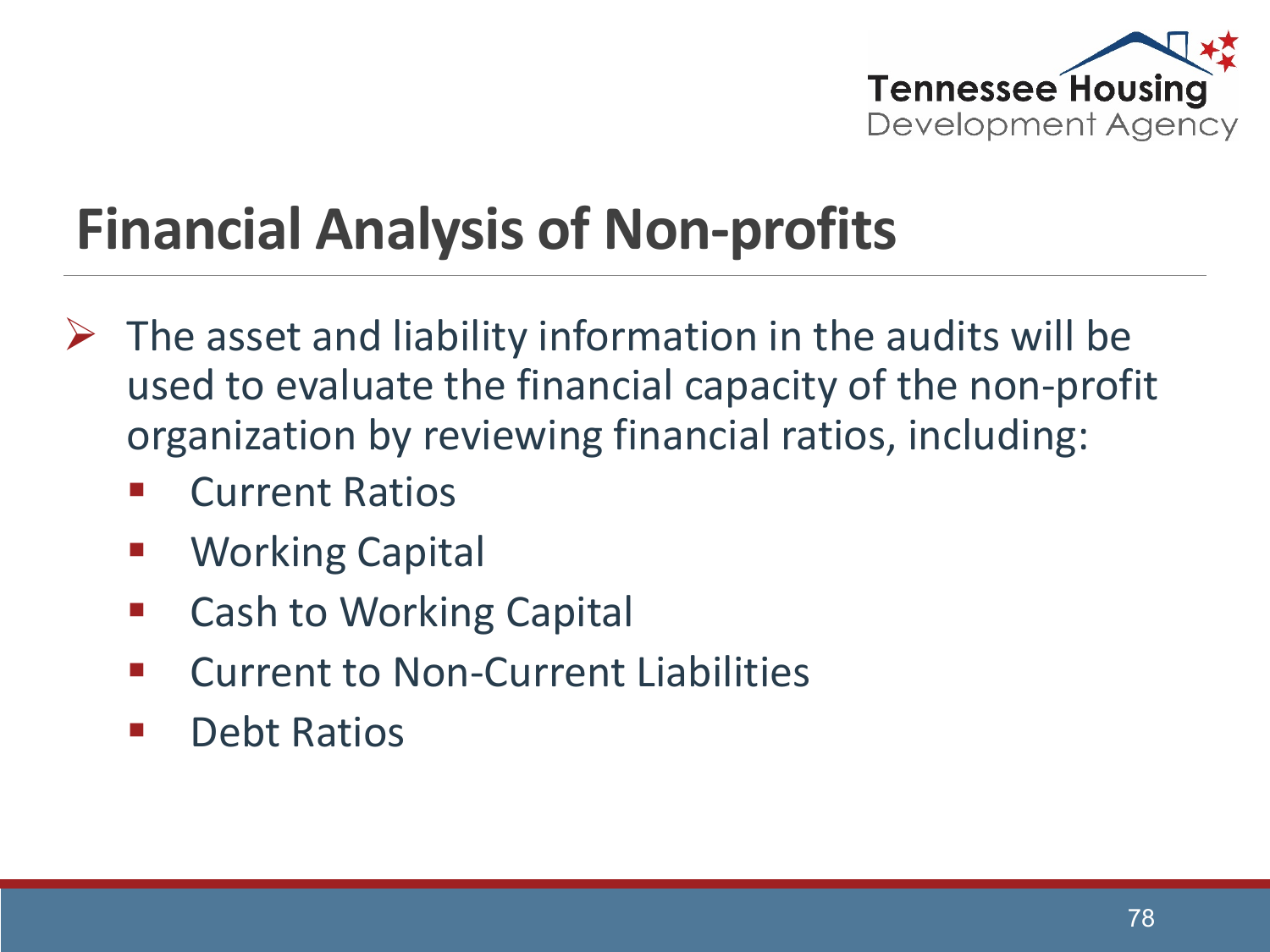

## **Non-Profit Checklist/CHDO Designation**

- Certificate of Existence dated within 30 days of application
- Copy of  $501(c)(3)$  or  $(c)(4)$  letter from IRS
- Copy of Charter and By-Laws
- **Resolution authorizing submission of HOME application**
- CHDO Board Composition
	- o **CHDOs must indicate and document the lowincome Board members**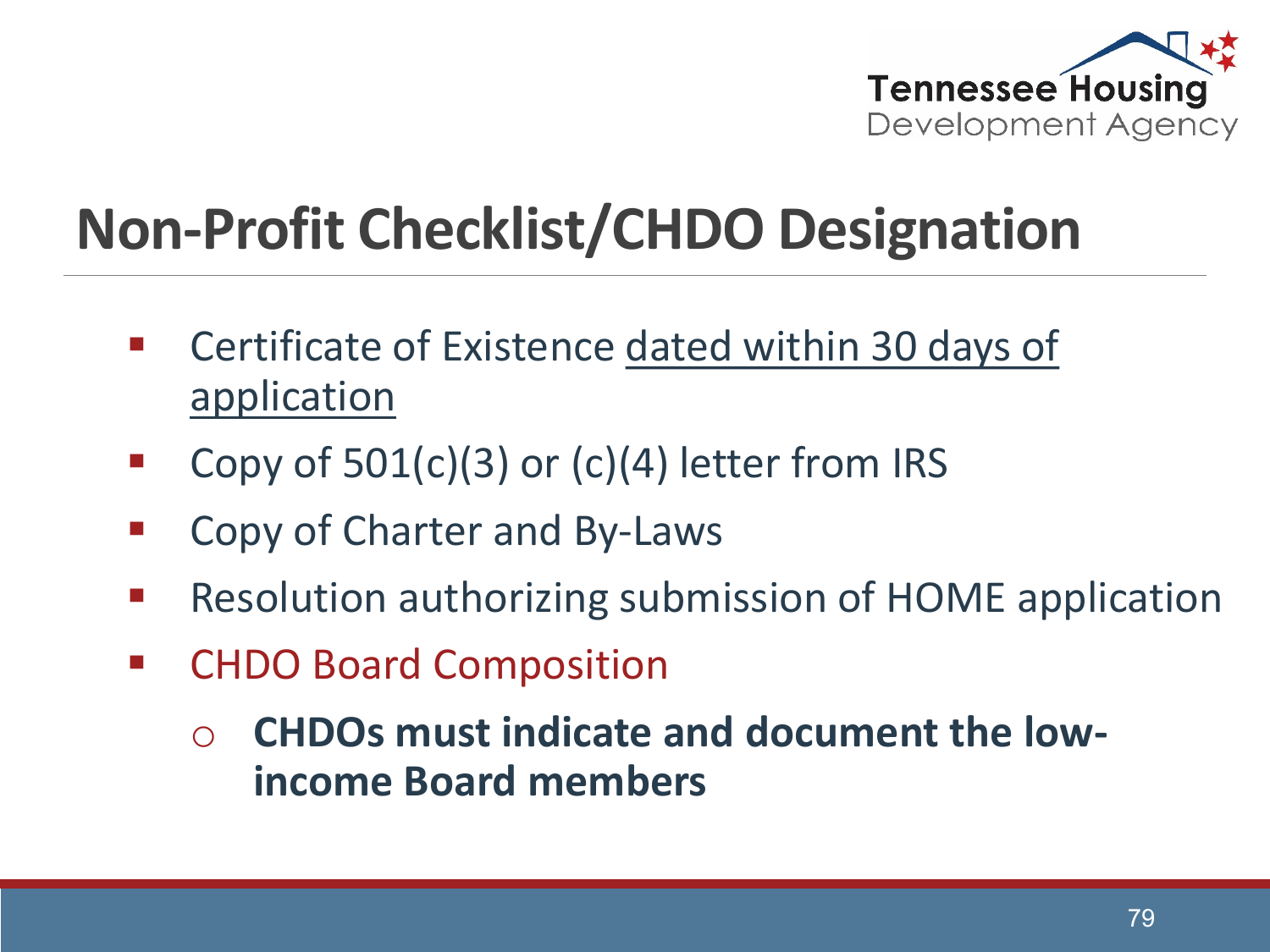

## **Non-Profit Checklist/CHDO Designation**

- Copy of most recent Board minutes
- One page explanation of how Board is involved in the operation of the non-profit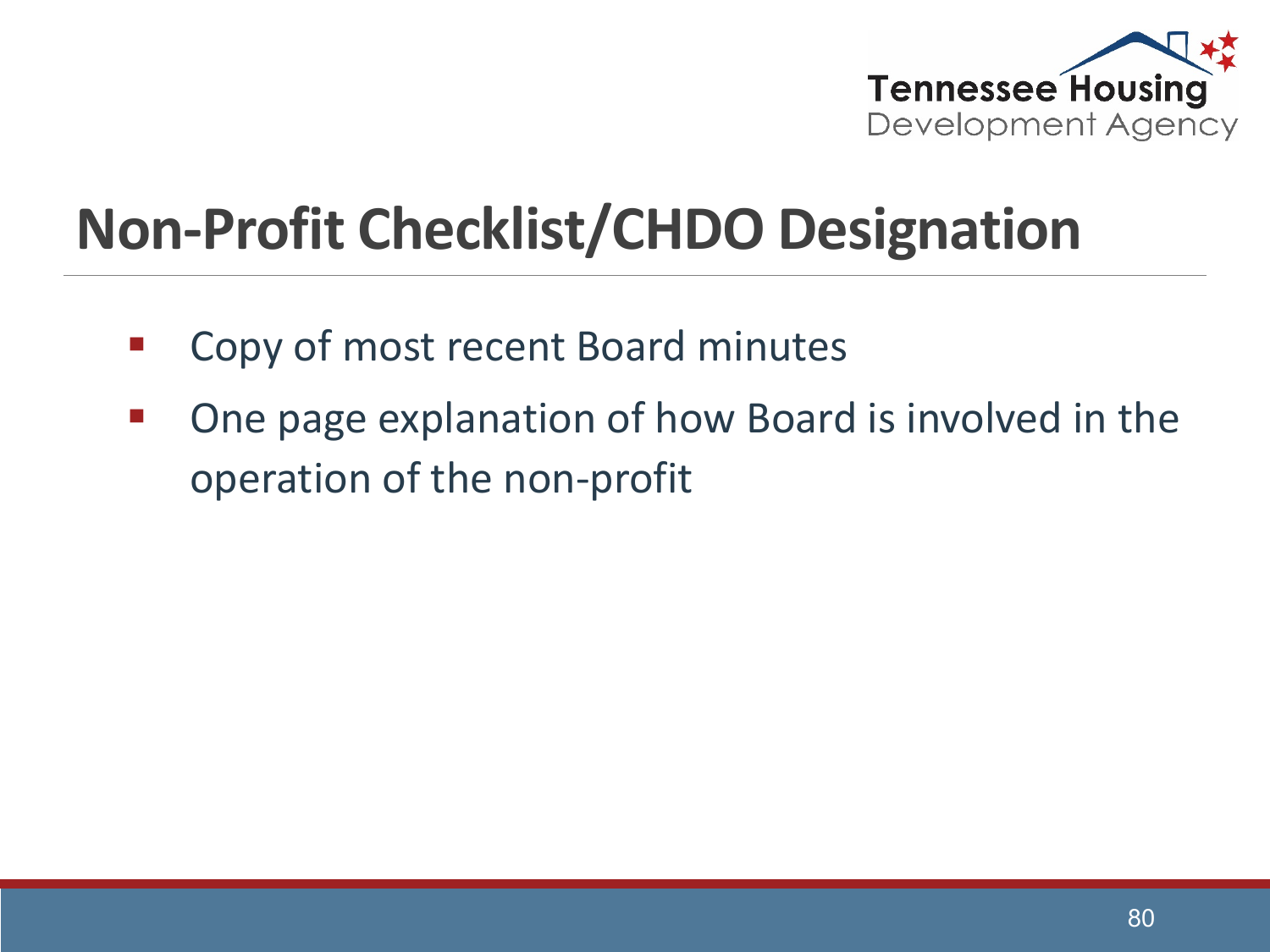

# **Non-profit Checklist/CHDO Designation**

- List of organization's staff and experience
- **E** Copy of business plan or strategic management plan
- Documentation of operating funds and amounts
- **Explanation of other programs operated by the agency**
- One page explanation of the organization's experience in housing, particularly for low and very low income
- **Individual Disclosure Form**
- **Corporate Disclosure Form**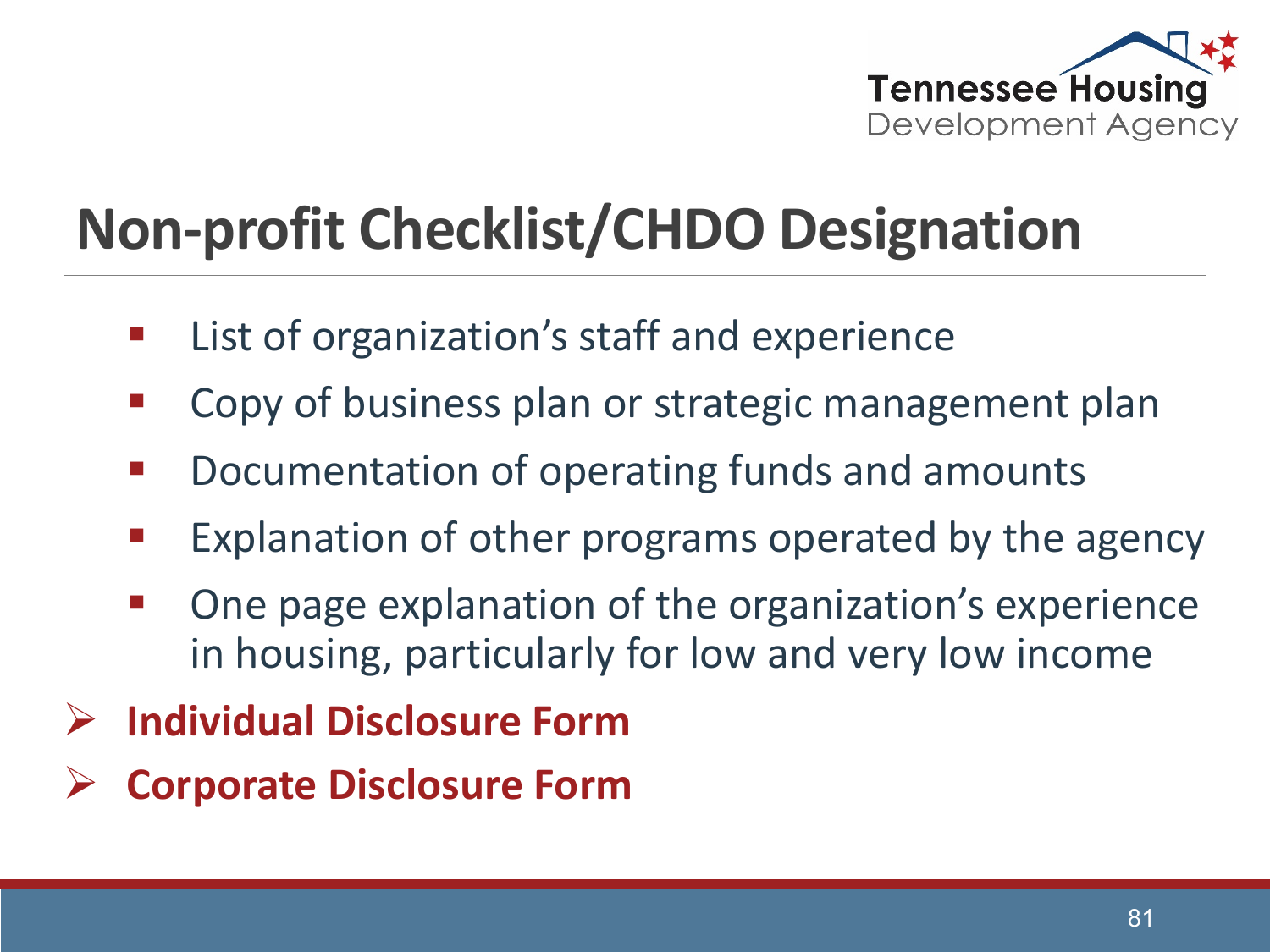

## **CHDO Checklist & Designation**

#### **E** CHDO Organizational Requirements

- o CHDO legal structure
- o CHDO independence
- o CHDO accountability to its Low Income Community
- o CHDO Capacity
	- **☆ List of CHDO employees and copy of current W-2s and/or W-4s**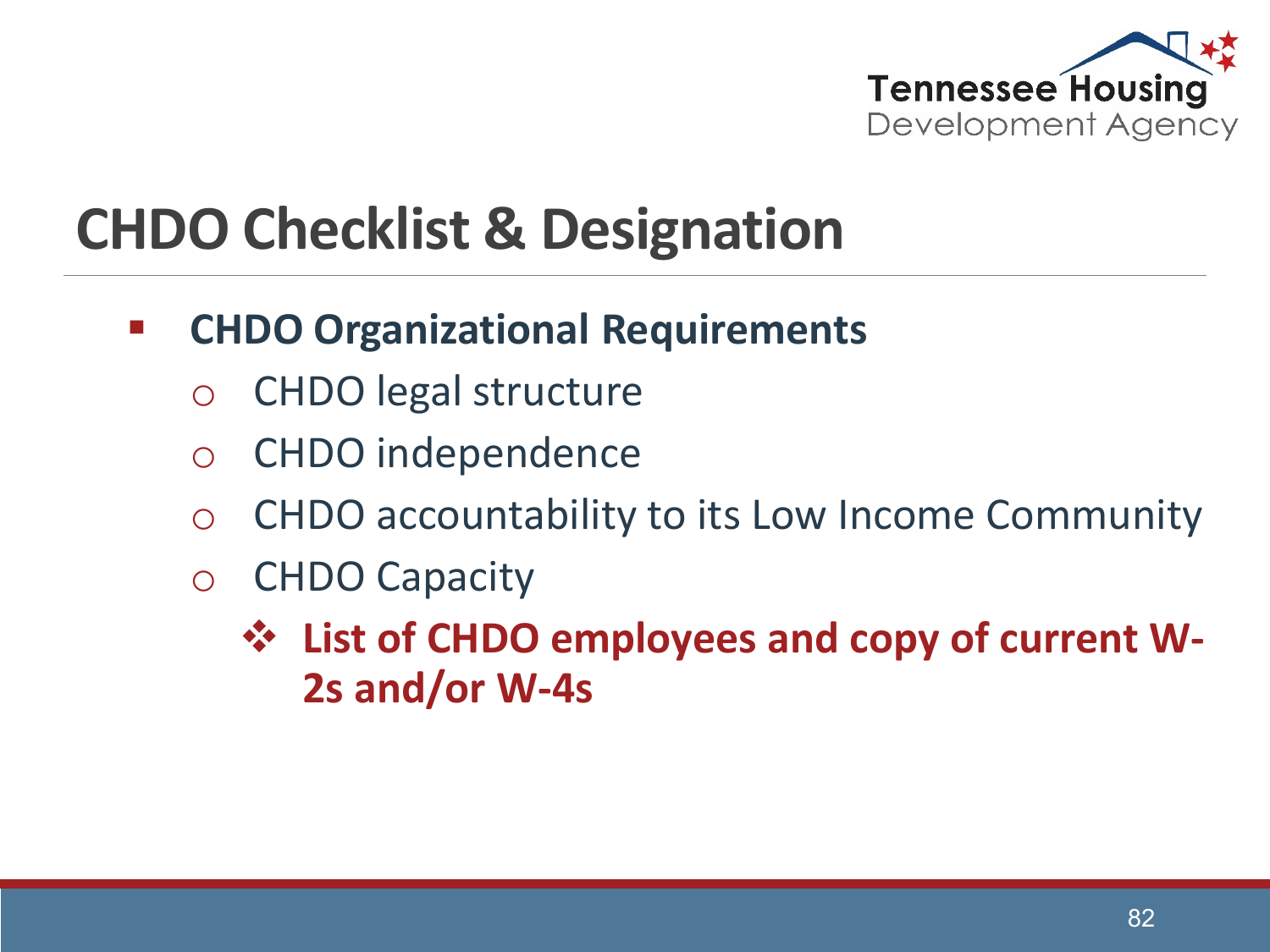

## **CHDO Checklist & Designation**

- **CHDO Organizational Requirements**
	- o **CHDO Role as Developer of home buyer projects**
	- o **CHDO Operating Expenses**
	- o **CHDO Certification**
		- o Signed by CHDO's Executive Director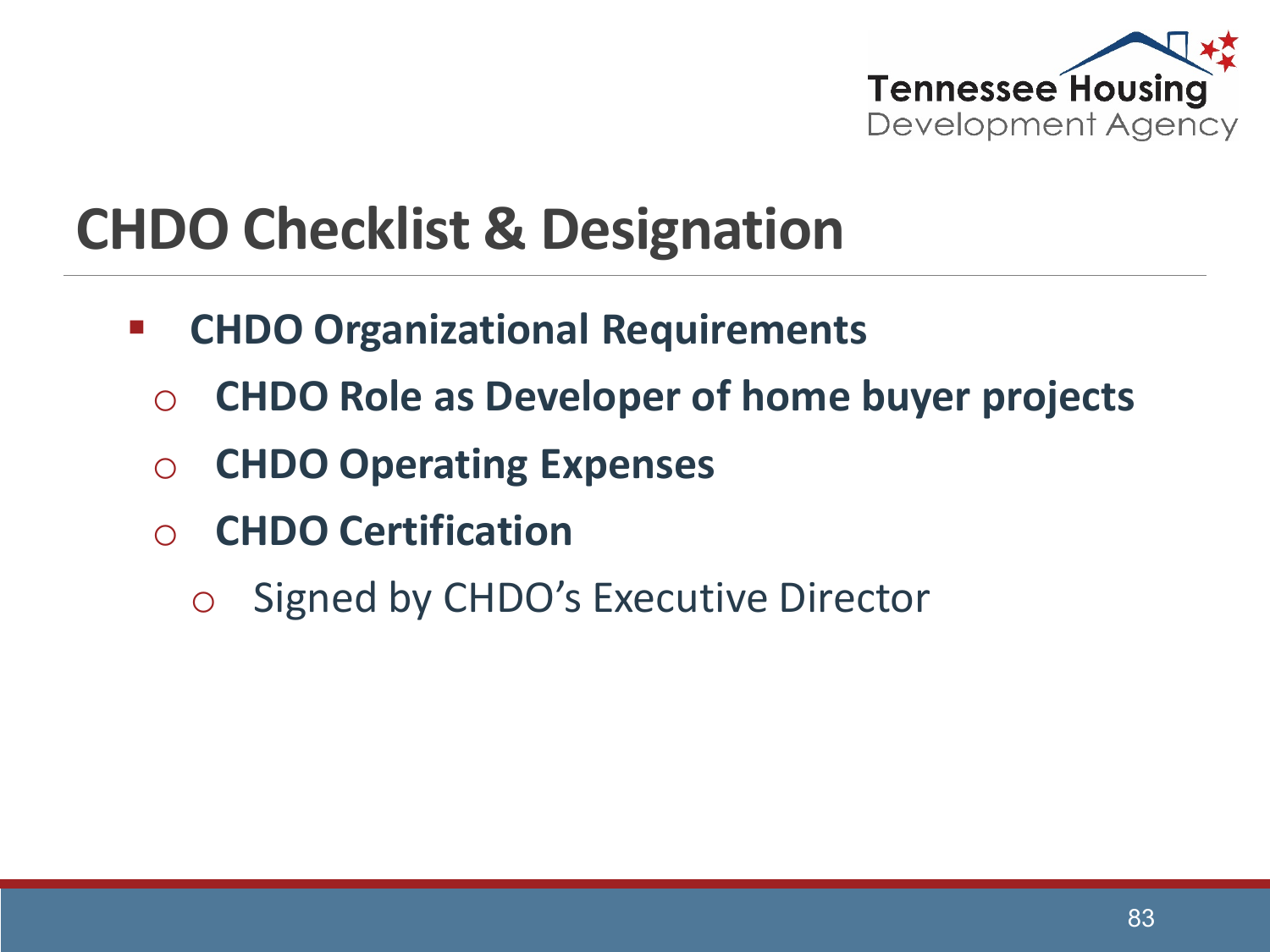

### **Application Evaluation**

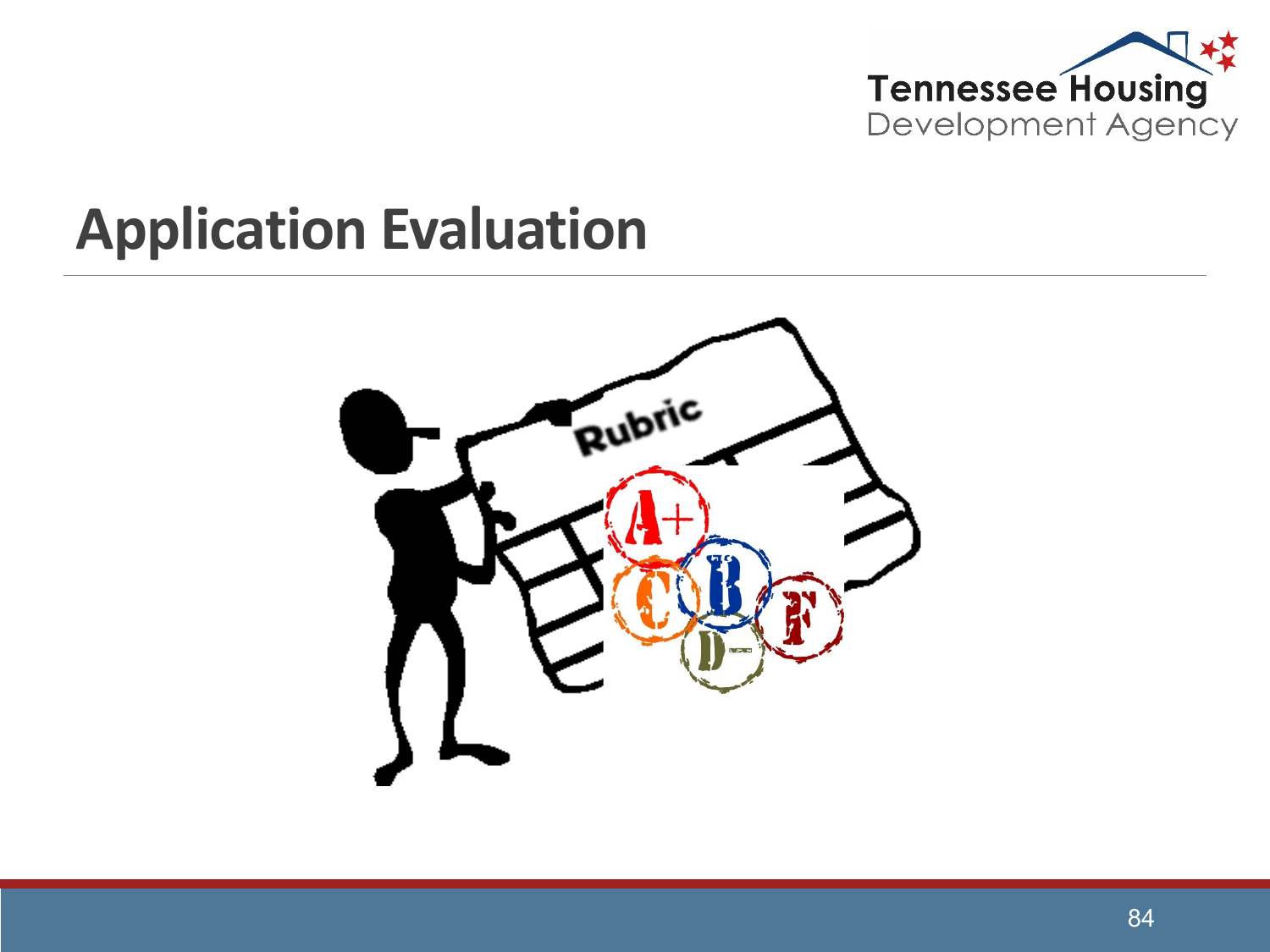

# **Scoring Threshold**

- $\triangleright$  Added a minimum point threshold that applications must receive in order to be considered for funding.
	- To be eligible, an application must meet all threshold requirements and receive a minimum score equal to 60 Points under the applicable scoring matrix.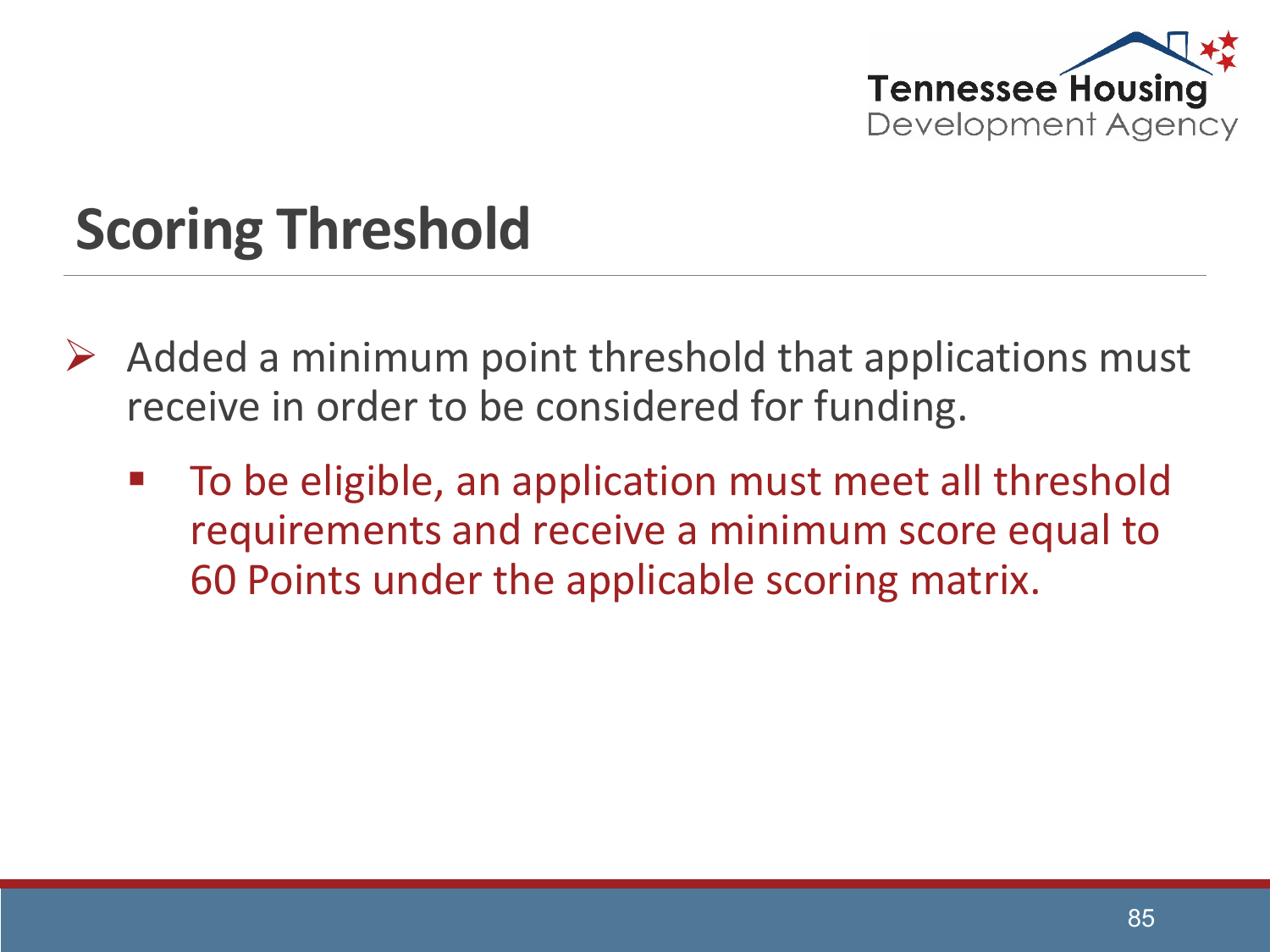

## **Scoring Matrix– Up to 100 Points**

- **Capability – Up to 50 Points**
	- **Program Design**  Up to 25 Points
		- o Sites identified and applicant has site control
		- o Applicant has an existing pipeline of potential home buyers ready to purchase or working toward readiness to purchase
			- **commitment must be to a specific address and home buyer to meet HUD's 24-month commitment deadline**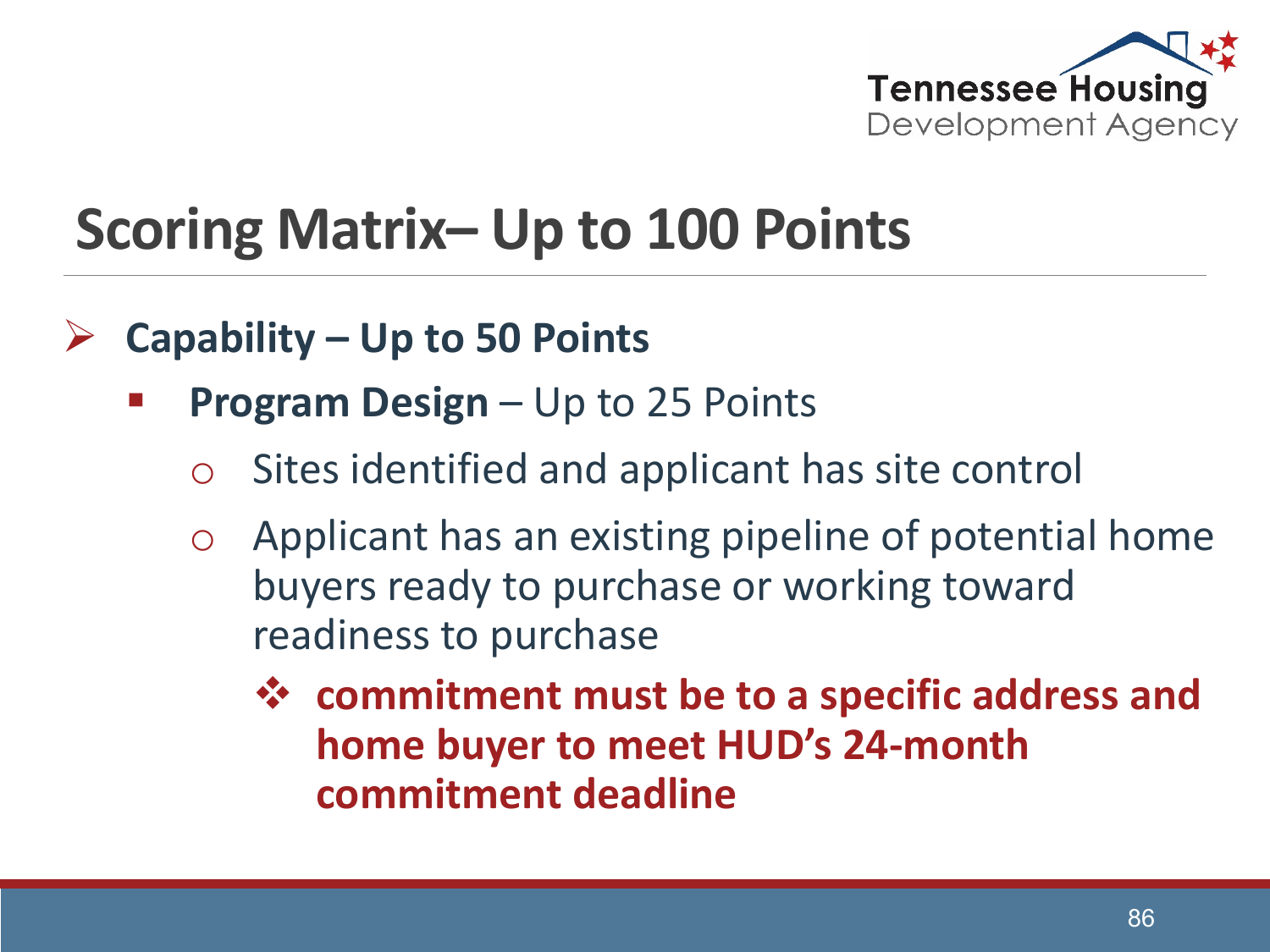

- o Neighborhood study demonstrates a market for the project
- o CHDO has capacity to secure other funding for the project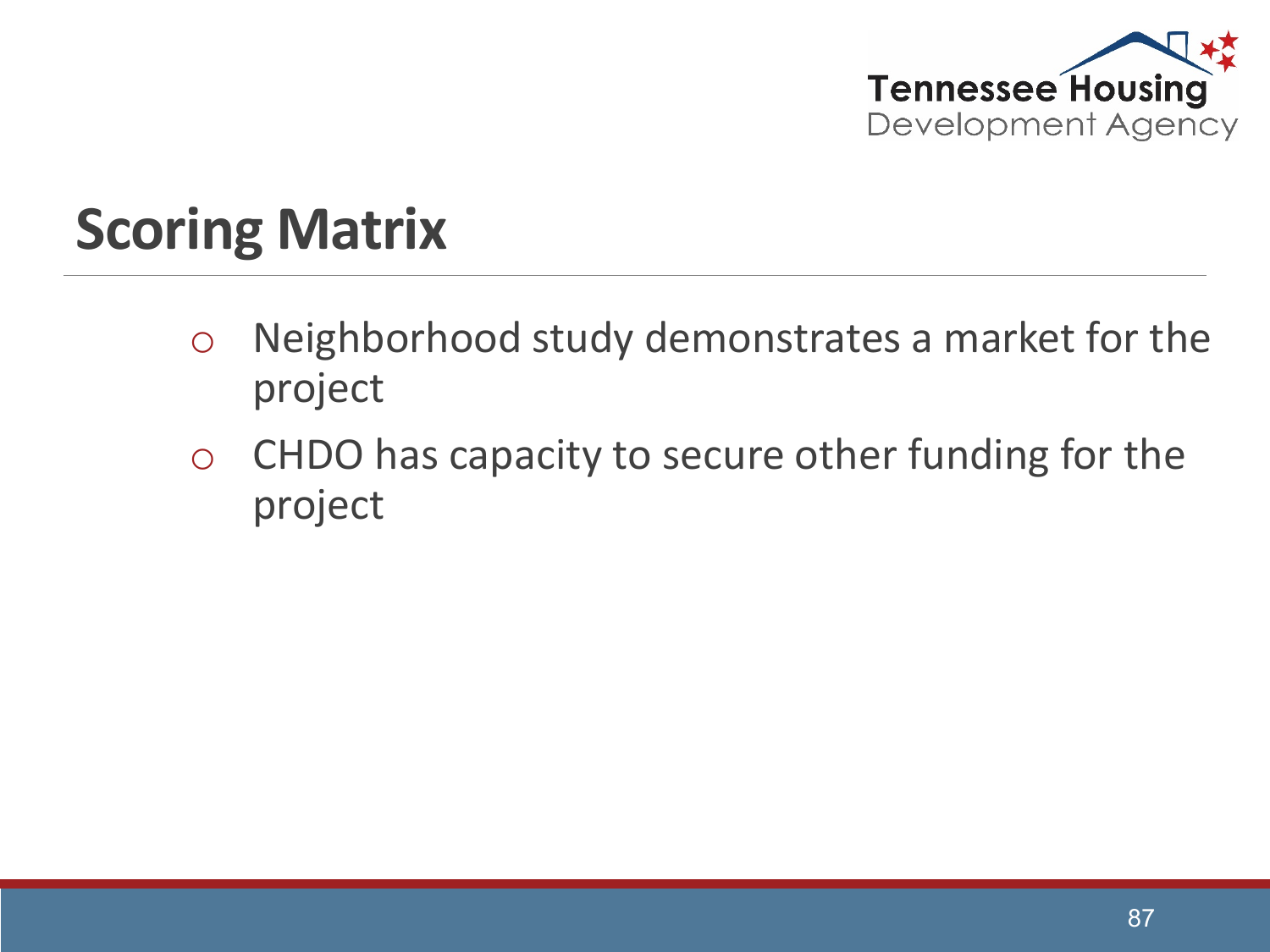

#### **Organizational Capacity – Up to 25 Pts**

- $\triangleright$  Has produced successful affordable housing projects of similar size, scope and complexity
- $\triangleright$  Has demonstrated capacity to manage home buyer programs
- $\triangleright$  Budget reflects multiple sources of funding
- $\triangleright$  Able to follow Implementation Plan of prior HOME grants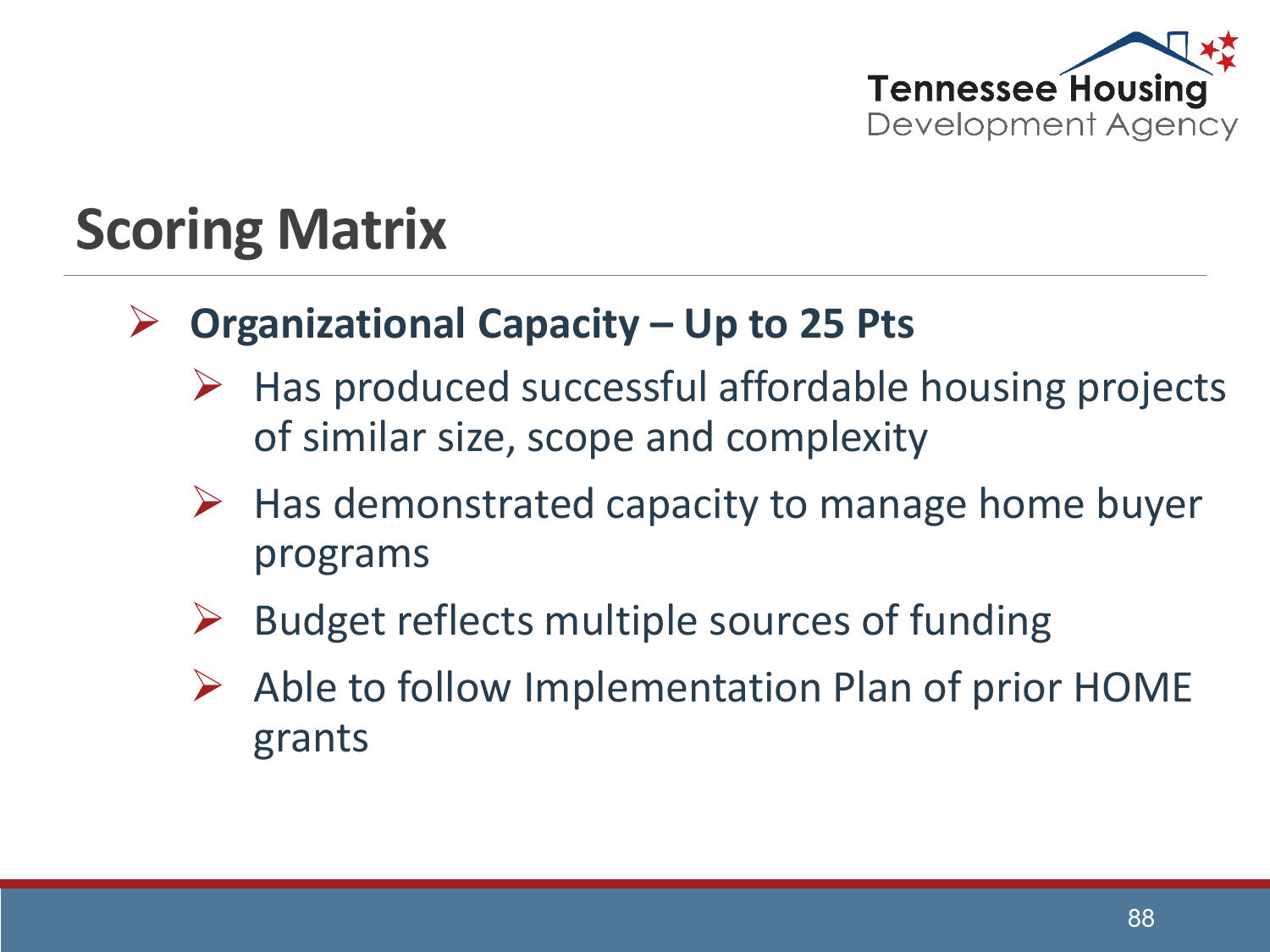

- $\triangleright$  Able to draw down HOME funds in a timely manner
- $\triangleright$  Able to complete projects within contract term
- $\triangleright$  Has lack of monitoring findings
- $\triangleright$  Responds to client concerns and THDA staff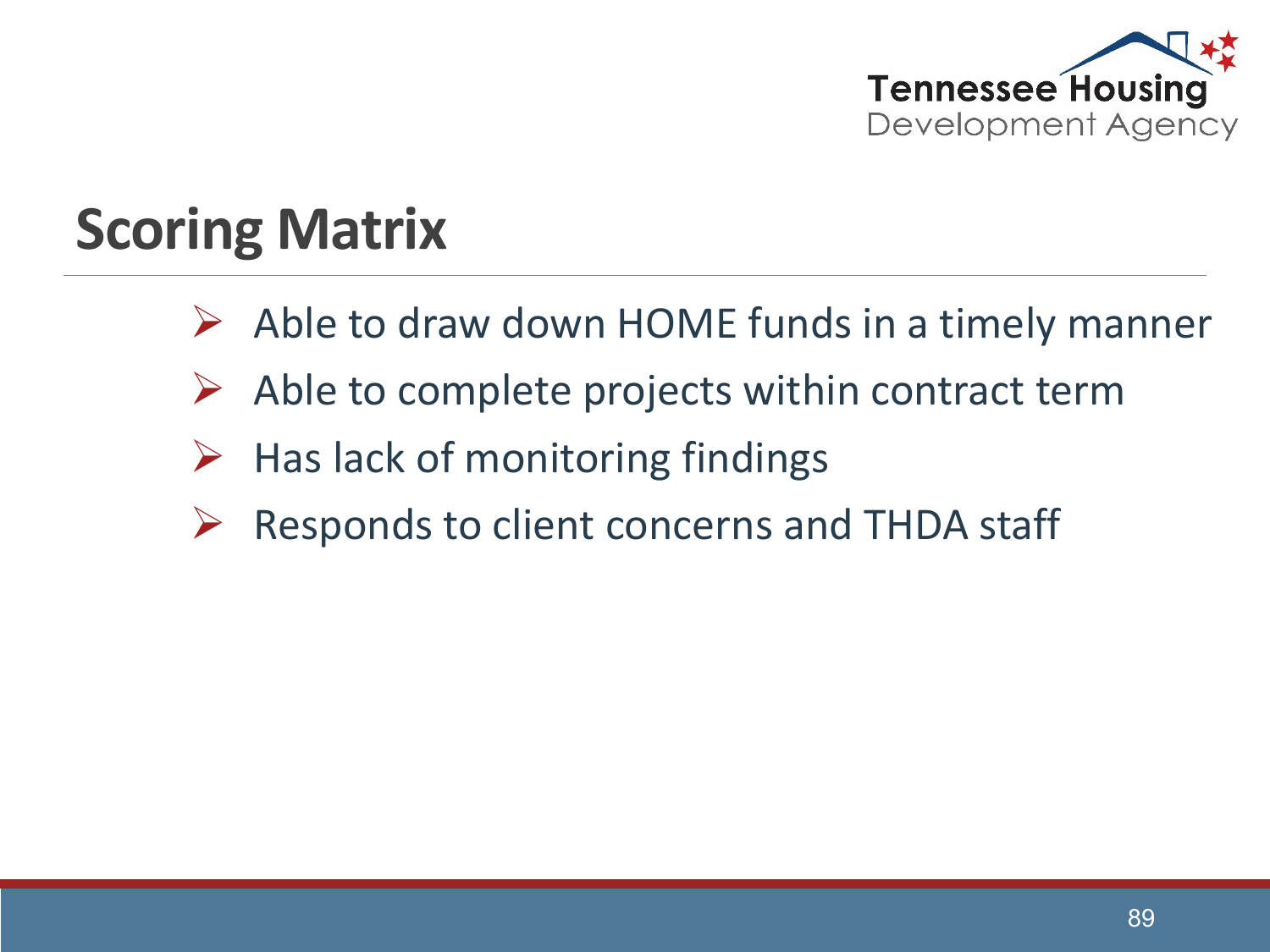

 **Service Area not in a PJ – 5 Pts Public Private Partnership – 5 Pts Match - Up to 15 Pts Leverage – Up to 5 Pts** Points awarded based on the % of other funding in the project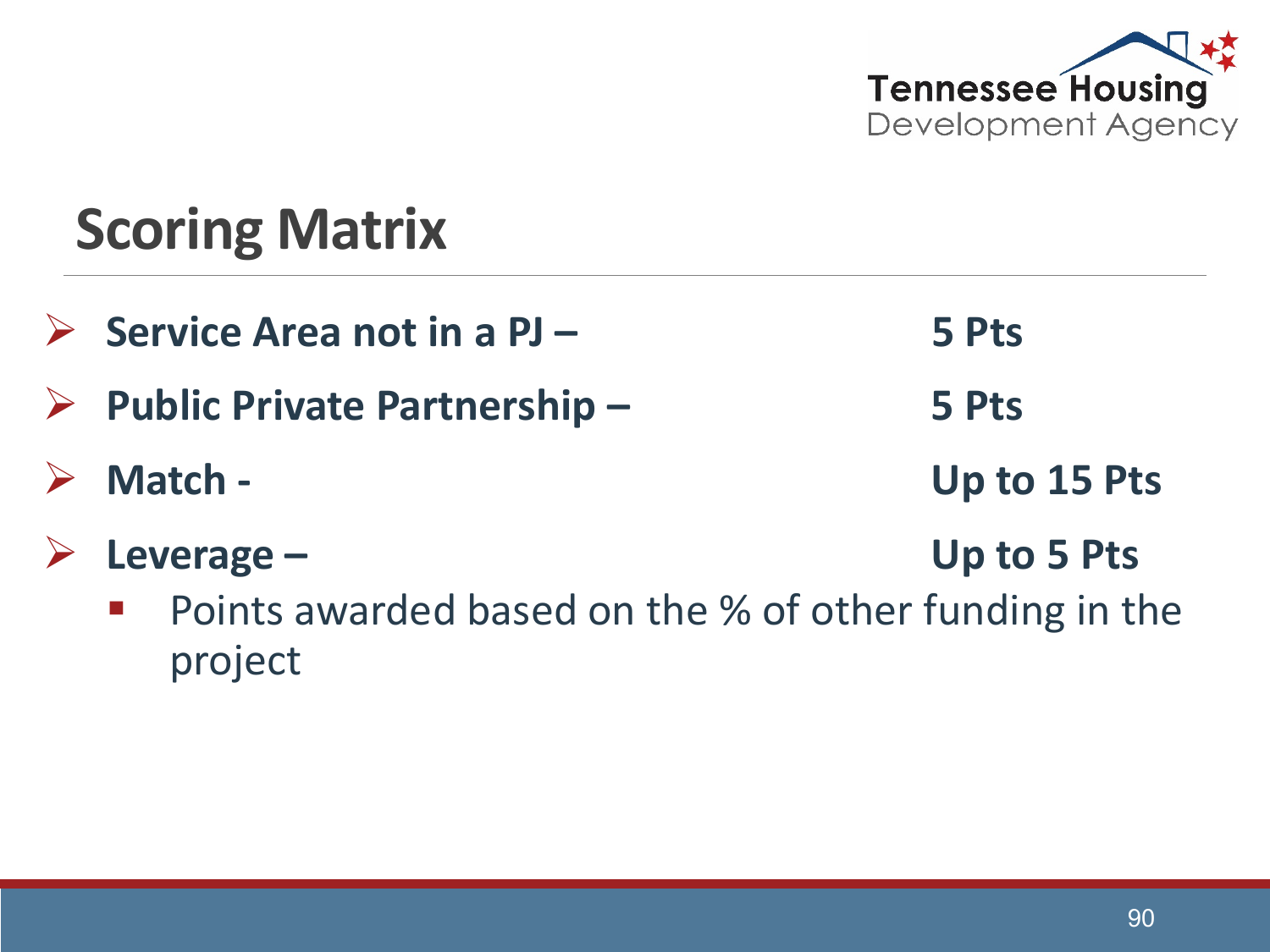

- **Energy Conservation – Up to 10 Pts**
- **Universal Design – Up to 10 Pts**
- **Prior Unexpended Funds Deductions Up to -10 Pts**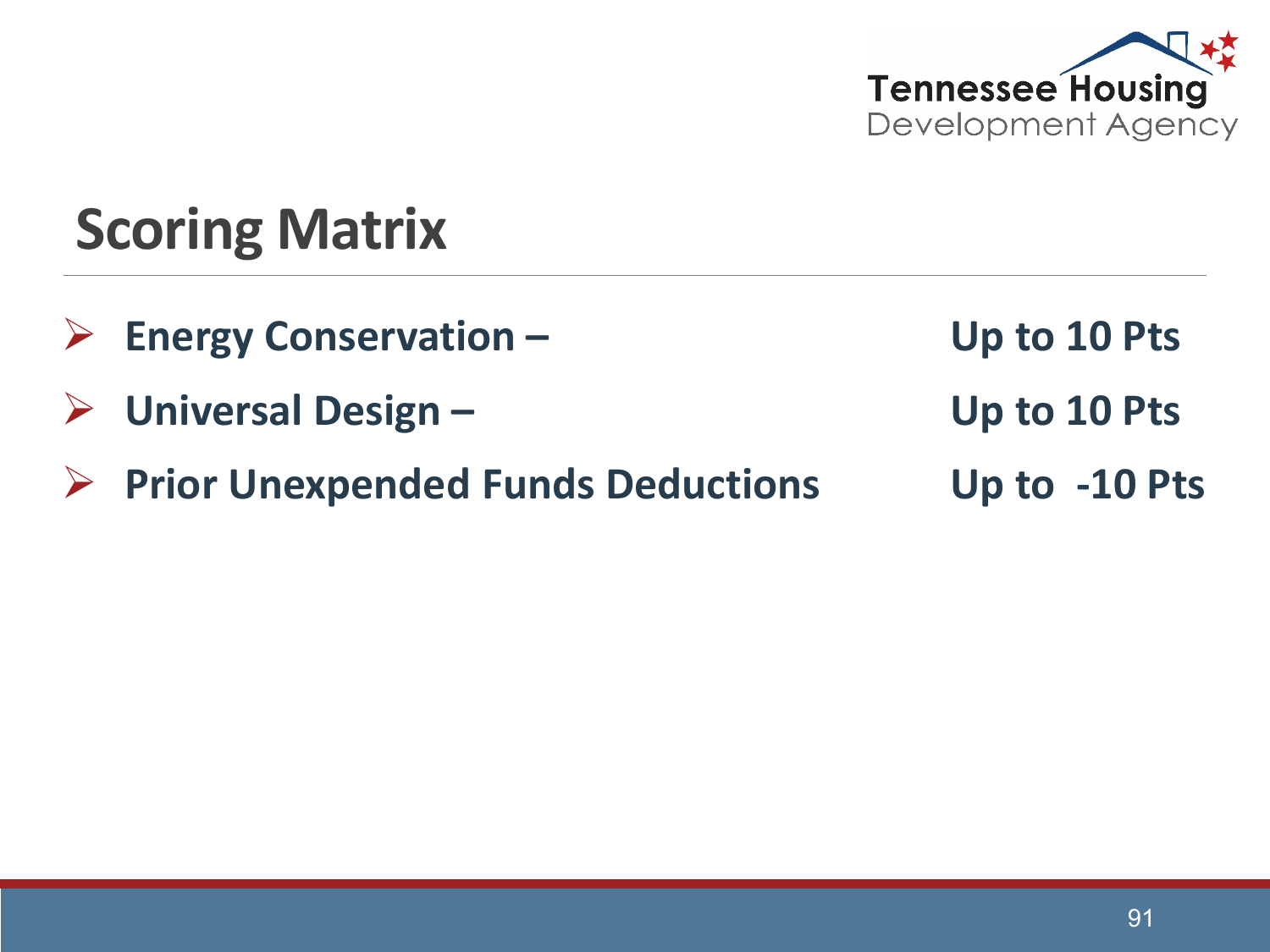

## **CHDO Scoring Matrix**

#### **Match – Up to 15 points**

THDA shall award up to 30 points to applications that include a committed contribution of eligible match resources towards the project implementation. A commitment of eligible match contribution from an external source must be documented in the application from the source providing the contribution. To determine the points awarded, THDA will not round the percentage calculated.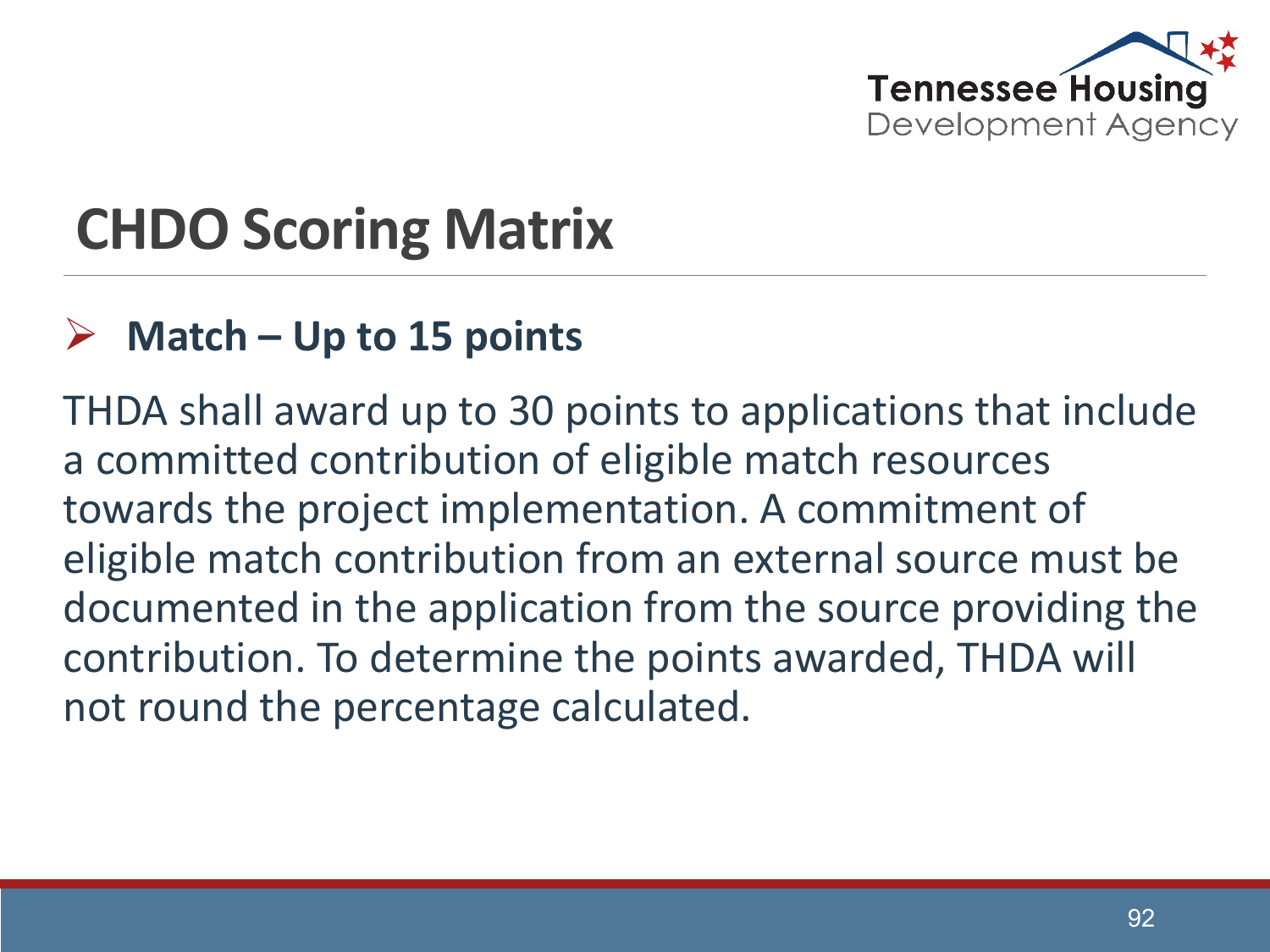

# **CHDO Scoring Matrix**

**- The project's sources include an eligible HOME match** contribution that is equal to or greater than 15% of the proposed HOME funds to be used for project costs; **15 points** 

Or;

**-The project's sources include an eligible HOME match** contribution that is equal to or greater than 5% and less than 15% of the proposed HOME funds to be used for project costs; **10 points**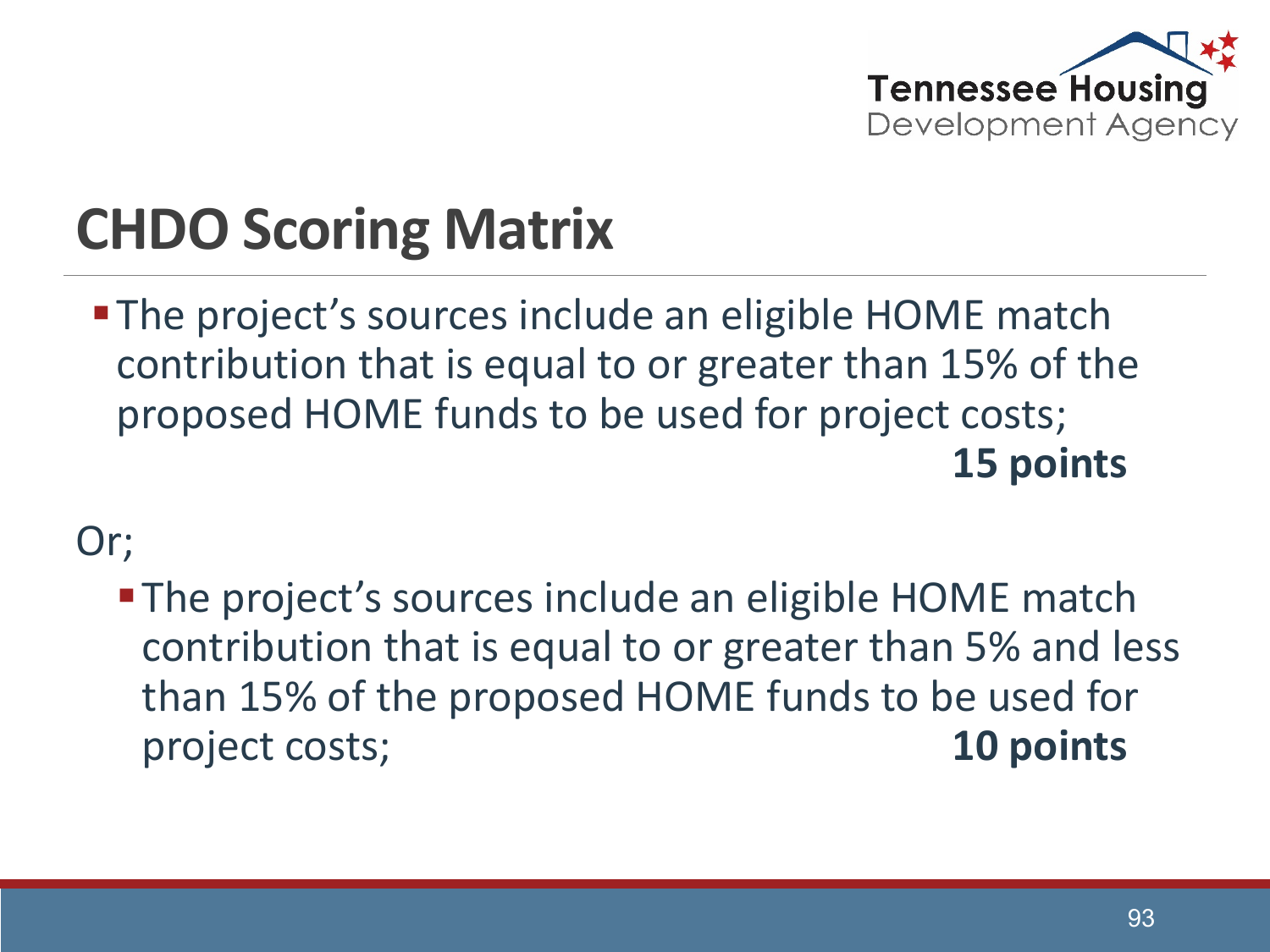

# **CHDO Scoring Matrix**

Or;

**-The project's sources include an eligible HOME match** contribution that is equal to or greater than 1% and less than 5% of the proposed HOME funds to be used for project costs; **5 points** 

or

**-The project's sources include an eligible HOME match** contribution that is less than 1% of the proposed HOME funds to be used for project costs.

#### **0 points**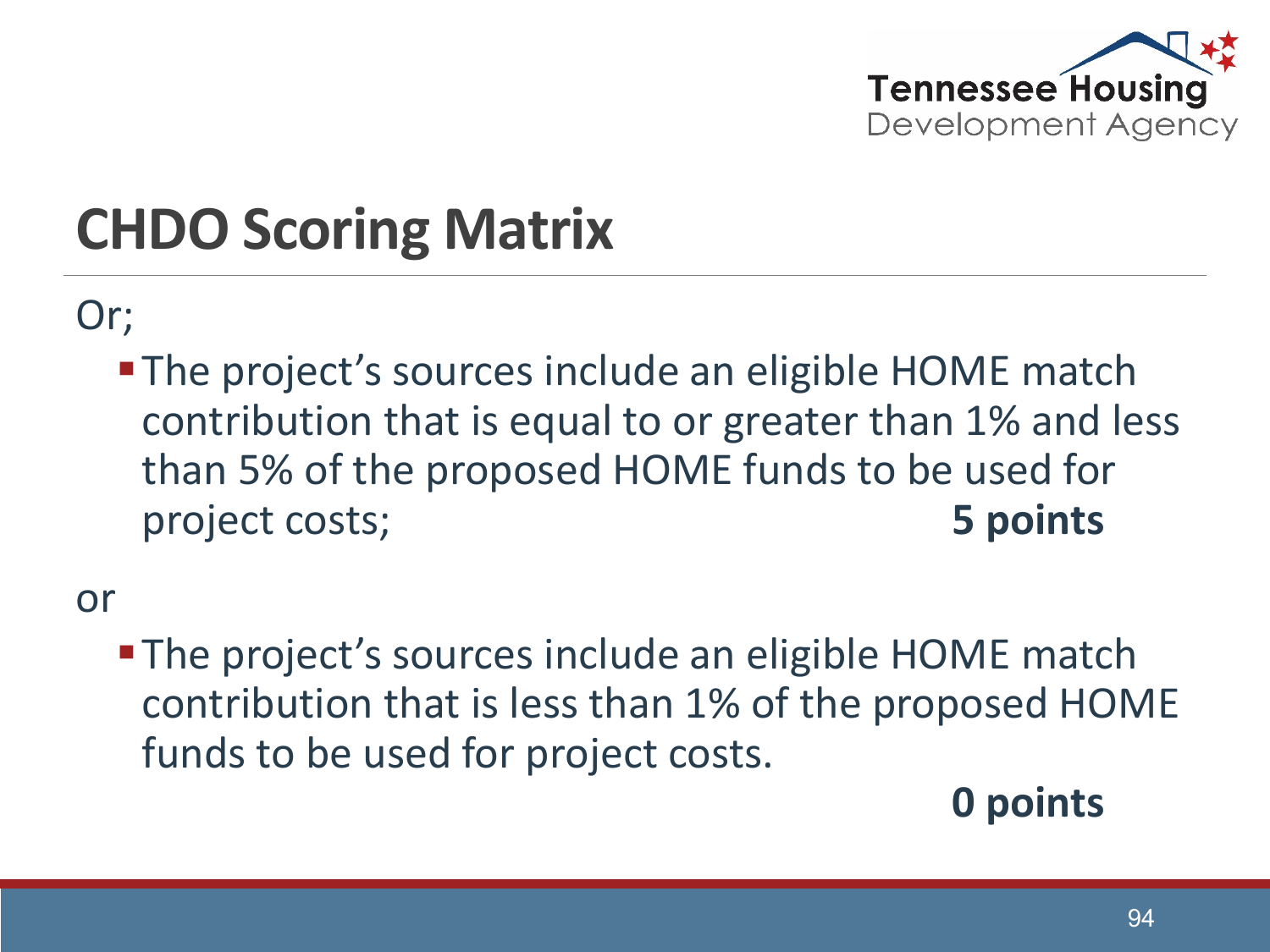

## **Internet Availability**

- $\triangleright$  The Program Description, Application and Attachments are available on the THDA website at [https://thda.org/government-nonprofit](https://thda.org/government-nonprofit-partners/home-program)partners/home-program
- $\triangleright$  The application will be an electronic application delivered on THDA's GMS system
- **▶ Nonprofit organizations MUST upload basic** organizational documentation to PIMS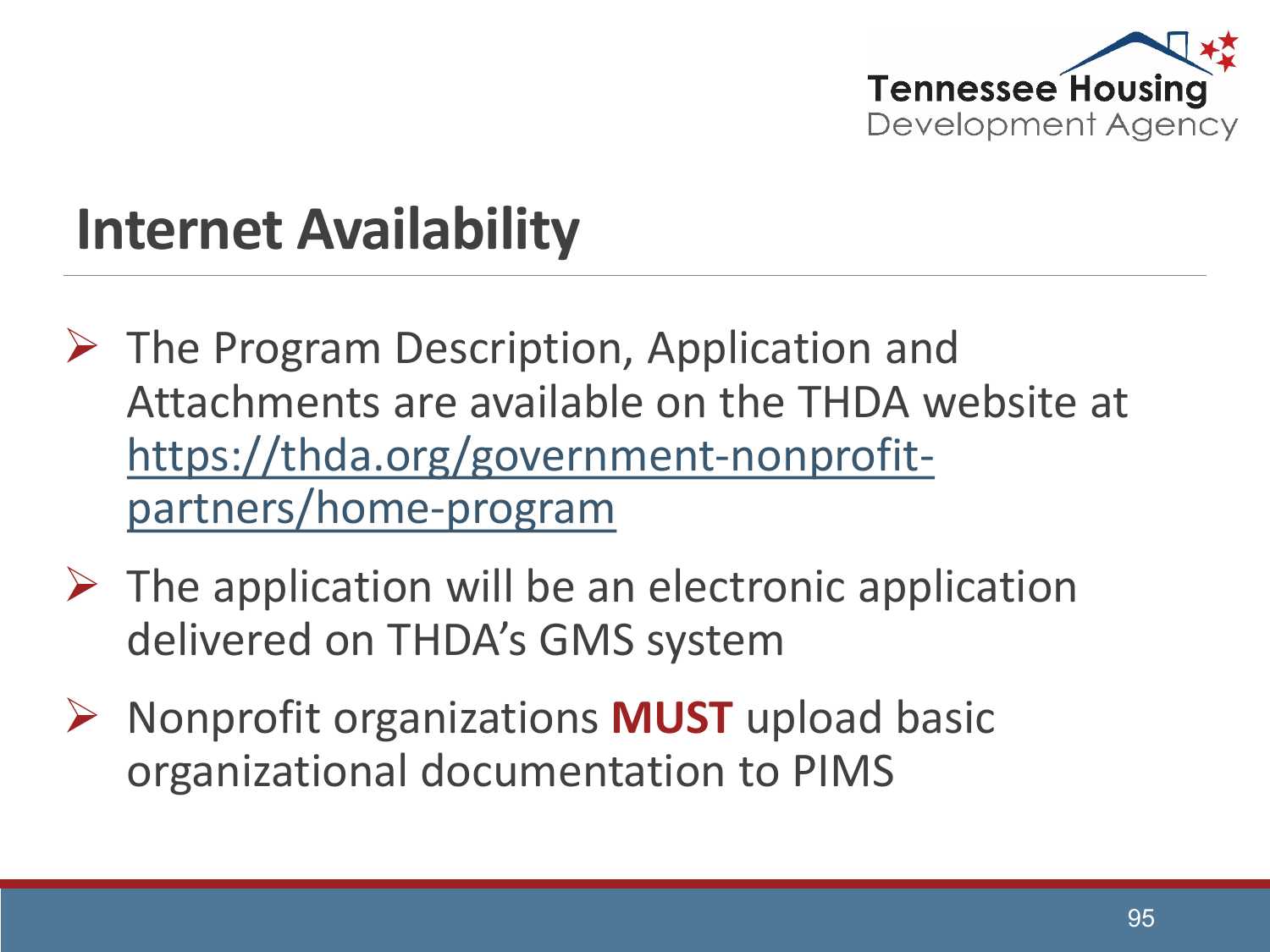

### **Contact THDA**

- $\triangleright$  Community Programs staff can answer your general questions about the HOME application until the October 8, 2021, 2021 Homeownership Round submission deadline
- Call Aaron Toran, HOME Program Manager
	- **615-815-2037**

Call us or schedule a meeting!

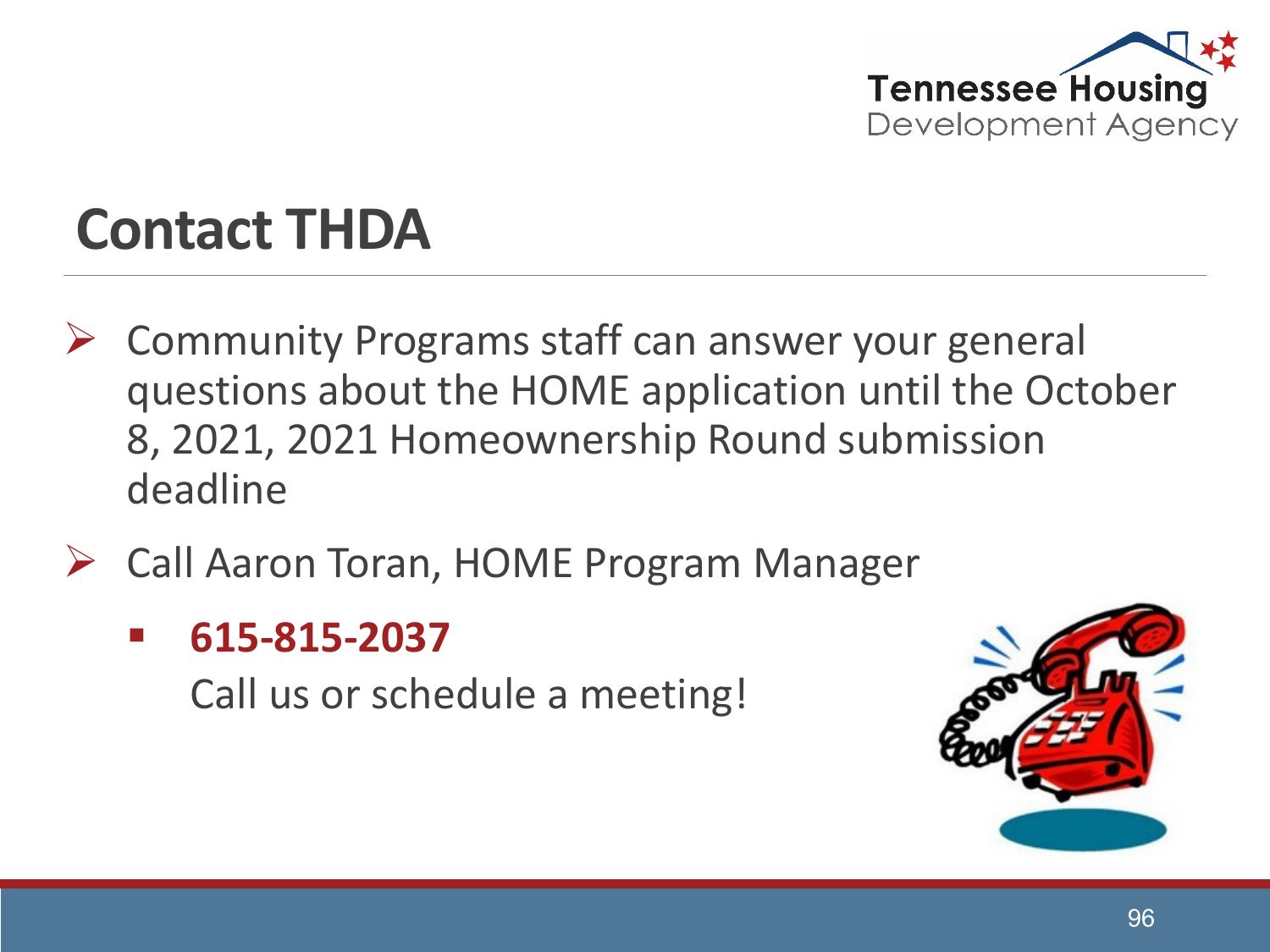

### **Application Deadline**

# **October 8, 2021** 11:59 PM CST

You will not be able to submit your application into GMS after the deadline and no other application delivery method will be accepted